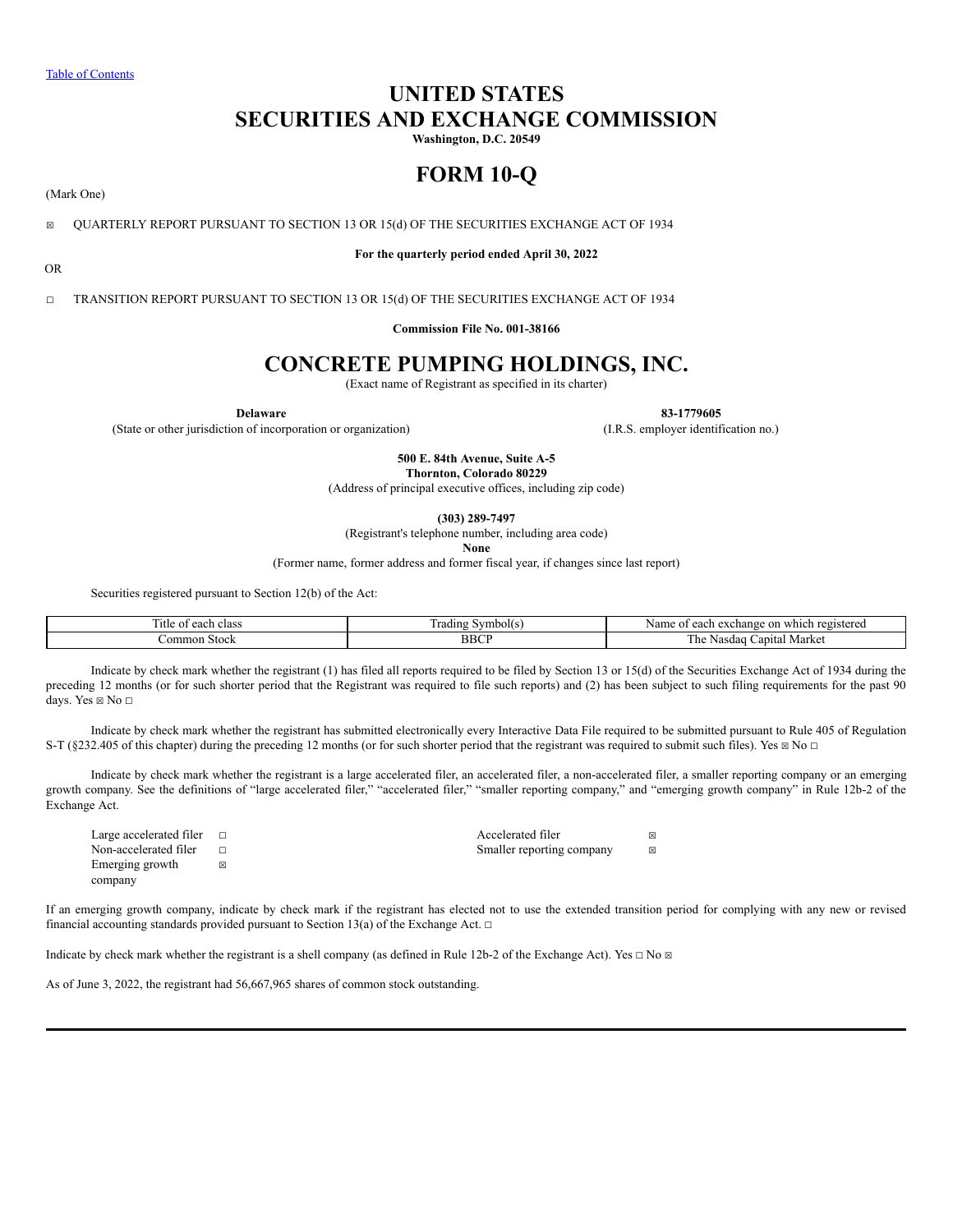# **CONCRETE PUMPING HOLDINGS, INC. FORM 10-Q FOR THE QUARTER ENDED APRIL 30, 2022**

Page

# <span id="page-1-0"></span>**Part I. Financial Information**

| <b>Unaudited Consolidated Financial Statements:</b>                                          |                                        |
|----------------------------------------------------------------------------------------------|----------------------------------------|
| <b>Consolidated Balance Sheets</b>                                                           | $\overline{3}$                         |
| Consolidated Statements of Operations and Comprehensive Income                               | $\overline{4}$                         |
| <b>Consolidated Statements of Changes in Stockholders' Equity</b>                            | $6 \overline{6}$                       |
| <b>Consolidated Statements of Cash Flows</b>                                                 |                                        |
| Notes to Unaudited Consolidated Financial Statements                                         |                                        |
| <u>Management's Discussion and Analysis of Financial Condition and Results of Operations</u> |                                        |
| Quantitative and Qualitative Disclosures About Market Risk                                   | $\frac{9}{30}$ $\frac{47}{2}$          |
| <b>Controls and Procedures</b>                                                               | $\overline{47}$                        |
|                                                                                              |                                        |
| Part II. Other Information                                                                   |                                        |
|                                                                                              |                                        |
| <b>Legal Proceedings</b>                                                                     | $\frac{48}{1}$                         |
| <b>Risk Factors</b><br>Item 1A.                                                              | 48                                     |
| Unregistered Sales of Equity Securities and Use of Proceeds                                  | $\overline{48}$                        |
|                                                                                              | $\frac{48}{48}$                        |
| <b>Mine Safety Disclosures</b>                                                               |                                        |
| <b>Other Information</b>                                                                     | <u>48</u>                              |
| Exhibits                                                                                     | 49                                     |
|                                                                                              |                                        |
|                                                                                              | <u>50</u>                              |
|                                                                                              | <b>Defaults Upon Senior Securities</b> |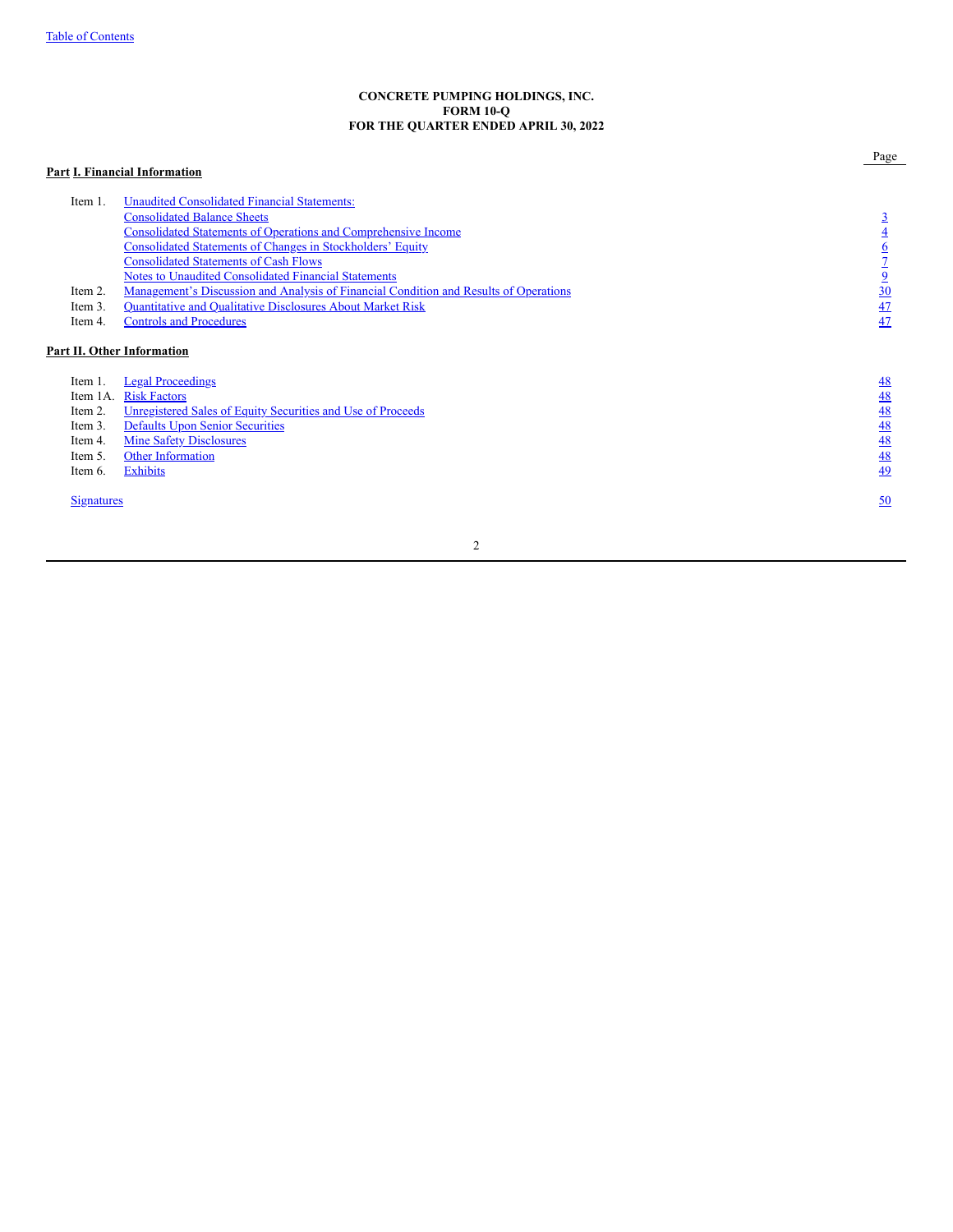# <span id="page-2-0"></span>**ITEM 1. Unaudited Consolidated Financial Statements**

### **Concrete Pumping Holdings, Inc. Consolidated Balance Sheets**

| (in thousands except per share amounts)                                                                                                                                      | (Unaudited)<br>April 30,<br>2022 |               | October 31,<br>2021 |
|------------------------------------------------------------------------------------------------------------------------------------------------------------------------------|----------------------------------|---------------|---------------------|
| Current assets:                                                                                                                                                              |                                  |               |                     |
| Cash and cash equivalents                                                                                                                                                    | \$<br>2,670                      | <sup>S</sup>  | 9,298               |
| Trade receivables, net                                                                                                                                                       | 56.615                           |               | 49.034              |
| Inventory                                                                                                                                                                    | 5,324                            |               | 4,902               |
| Income taxes receivable                                                                                                                                                      | 352                              |               | 275                 |
| Prepaid expenses and other current assets                                                                                                                                    | 8,668                            |               | 4,110               |
| <b>Total current assets</b>                                                                                                                                                  | 73,629                           |               | 67,619              |
| Property, plant and equipment, net                                                                                                                                           | 371.605                          |               | 337,771             |
| Intangible assets, net                                                                                                                                                       | 147,339                          |               | 158,539             |
| Goodwill                                                                                                                                                                     | 222,399                          |               | 224,700             |
| Other non-current assets                                                                                                                                                     | 2,025                            |               | 2,168               |
| Deferred financing costs                                                                                                                                                     | 1,648                            |               | 1,868               |
| <b>Total assets</b>                                                                                                                                                          | \$<br>818,645                    | \$            | 792.665             |
| Current liabilities:                                                                                                                                                         |                                  |               |                     |
| Revolving loan                                                                                                                                                               | \$<br>29,867                     | <sup>\$</sup> | 990                 |
| Current portion of capital lease obligations                                                                                                                                 | 106                              |               | 103                 |
| Accounts payable                                                                                                                                                             | 9.623                            |               | 10,706              |
| Accrued payroll and payroll expenses                                                                                                                                         | 9,763                            |               | 12,226              |
| Accrued expenses and other current liabilities                                                                                                                               | 24,214                           |               | 23,940              |
| Income taxes payable                                                                                                                                                         | 427                              |               | 274                 |
| <b>Total current liabilities</b>                                                                                                                                             | 74,000                           |               | 48,239              |
| Long term debt, net of discount for deferred financing costs                                                                                                                 | 369,780                          |               | 369,084             |
| Capital lease obligations, less current portion                                                                                                                              | 224                              |               | 278                 |
| Deferred income taxes                                                                                                                                                        | 70,008                           |               | 70,566              |
| Warrant liability                                                                                                                                                            | 14,450                           |               | 16,923              |
| <b>Total liabilities</b>                                                                                                                                                     | 528,462                          |               | 505,090             |
| Zero-dividend convertible perpetual preferred stock, \$0.0001 par value, 2,450,980 shares issued and outstanding as of<br>April 30, 2022 and October 31, 2021                | 25,000                           |               | 25,000              |
| Stockholders' equity                                                                                                                                                         |                                  |               |                     |
| Common stock, \$0.0001 par value, 500,000,000 shares authorized, 56,667,965 and 56,564,642 issued and outstanding<br>as of April 30, 2022 and October 31, 2021, respectively | 6                                |               | 6                   |
| Additional paid-in capital                                                                                                                                                   | 377,148                          |               | 374,272             |
| Treasury stock                                                                                                                                                               | (1, 473)                         |               | (461)               |
| Accumulated other comprehensive income (loss)                                                                                                                                | (2,753)                          |               | 3,671               |
| Accumulated deficit                                                                                                                                                          | (107,745)                        |               | (114, 913)          |
| Total stockholders' equity                                                                                                                                                   | 265,183                          |               | 262,575             |
| Total liabilities and stockholders' equity                                                                                                                                   | \$<br>818,645                    |               | 792,665             |

The accompanying Notes are an integral part of these Unaudited Consolidated Financial Statements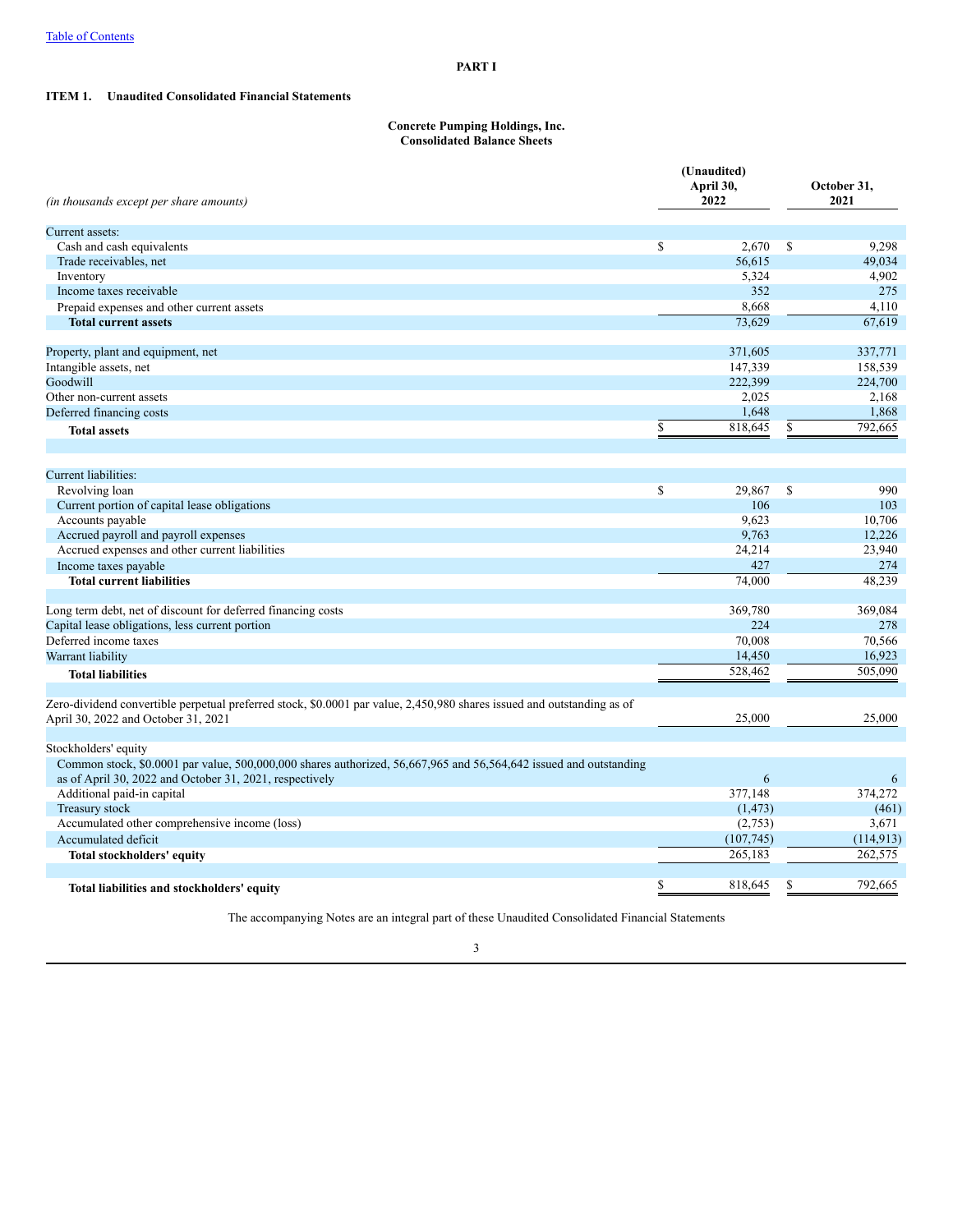### **Concrete Pumping Holdings, Inc. Consolidated Statements of Operations (Unaudited)**

<span id="page-3-0"></span>

|                                                             |              | <b>Three Months Ended</b><br>April 30, |    | <b>Six Months Ended</b><br>April 30, |              |            |              |            |  |
|-------------------------------------------------------------|--------------|----------------------------------------|----|--------------------------------------|--------------|------------|--------------|------------|--|
| (in thousands, except share and per share amounts)          |              | 2022                                   |    | 2021                                 |              | 2022       |              | 2021       |  |
| Revenue                                                     | $\mathbb{S}$ | 96,482                                 | \$ | 76,873                               | $\mathbb{S}$ | 181,930    | $\mathbb{S}$ | 147,294    |  |
| Cost of operations                                          |              | 57,544                                 |    | 43,570                               |              | 108,866    |              | 84,128     |  |
| Gross profit                                                |              | 38,938                                 |    | 33,303                               |              | 73,064     |              | 63,166     |  |
| General and administrative expenses                         |              | 28,547                                 |    | 26,472                               |              | 55,270     |              | 48,860     |  |
| <b>Transaction costs</b>                                    |              | 20                                     |    | 55                                   |              | 38         |              | 84         |  |
| <b>Income from operations</b>                               |              | 10,371                                 |    | 6,776                                |              | 17,756     |              | 14,222     |  |
| Other income (expense):                                     |              |                                        |    |                                      |              |            |              |            |  |
| Interest expense, net                                       |              | (6,346)                                |    | (6,029)                              |              | (12,608)   |              | (12,929)   |  |
| Loss on extinguishment of debt                              |              |                                        |    |                                      |              |            |              | (15,510)   |  |
| Change in fair value of warrant liabilities                 |              | 2,474                                  |    | (11, 456)                            |              | 2,474      |              | (11, 456)  |  |
| Other income, net                                           |              | 13                                     |    | 26                                   |              | 52         |              | 52         |  |
| <b>Total other expense</b>                                  |              | (3,859)                                |    | (17, 459)                            |              | (10,082)   |              | (39, 843)  |  |
| Income (loss) before income taxes                           |              | 6,512                                  |    | (10,683)                             |              | 7,674      |              | (25,621)   |  |
| Income tax expense (benefit)                                |              | 527                                    |    | 170                                  |              | 506        |              | (2, 478)   |  |
| Net income (loss)                                           |              | 5,985                                  |    | (10, 853)                            |              | 7,168      |              | (23, 143)  |  |
| Less accretion of liquidation preference on preferred stock |              | (427)                                  |    | (499)                                |              | (868)      |              | (1,006)    |  |
| Income (loss) available to common shareholders              | \$           | 5,558                                  | S  | (11, 352)                            | S            | 6,300      | S            | (24, 149)  |  |
| Weighted average common shares outstanding                  |              |                                        |    |                                      |              |            |              |            |  |
| Basic                                                       |              | 53,901,278                             |    | 53,465,799                           |              | 53,782,345 |              | 53,303,302 |  |
| Diluted                                                     |              | 54,795,262                             |    | 53,465,799                           |              | 54,738,504 |              | 53,303,302 |  |
| Net income (loss) per common share                          |              |                                        |    |                                      |              |            |              |            |  |
| Basic                                                       | \$           | 0.10                                   |    | (0.21)                               | S            | 0.11       | S            | (0.45)     |  |
| Diluted                                                     | S            | 0.10                                   |    | (0.21)                               | S            | 0.11       | \$           | (0.45)     |  |

The accompanying Notes are an integral part of these Unaudited Consolidated Financial Statements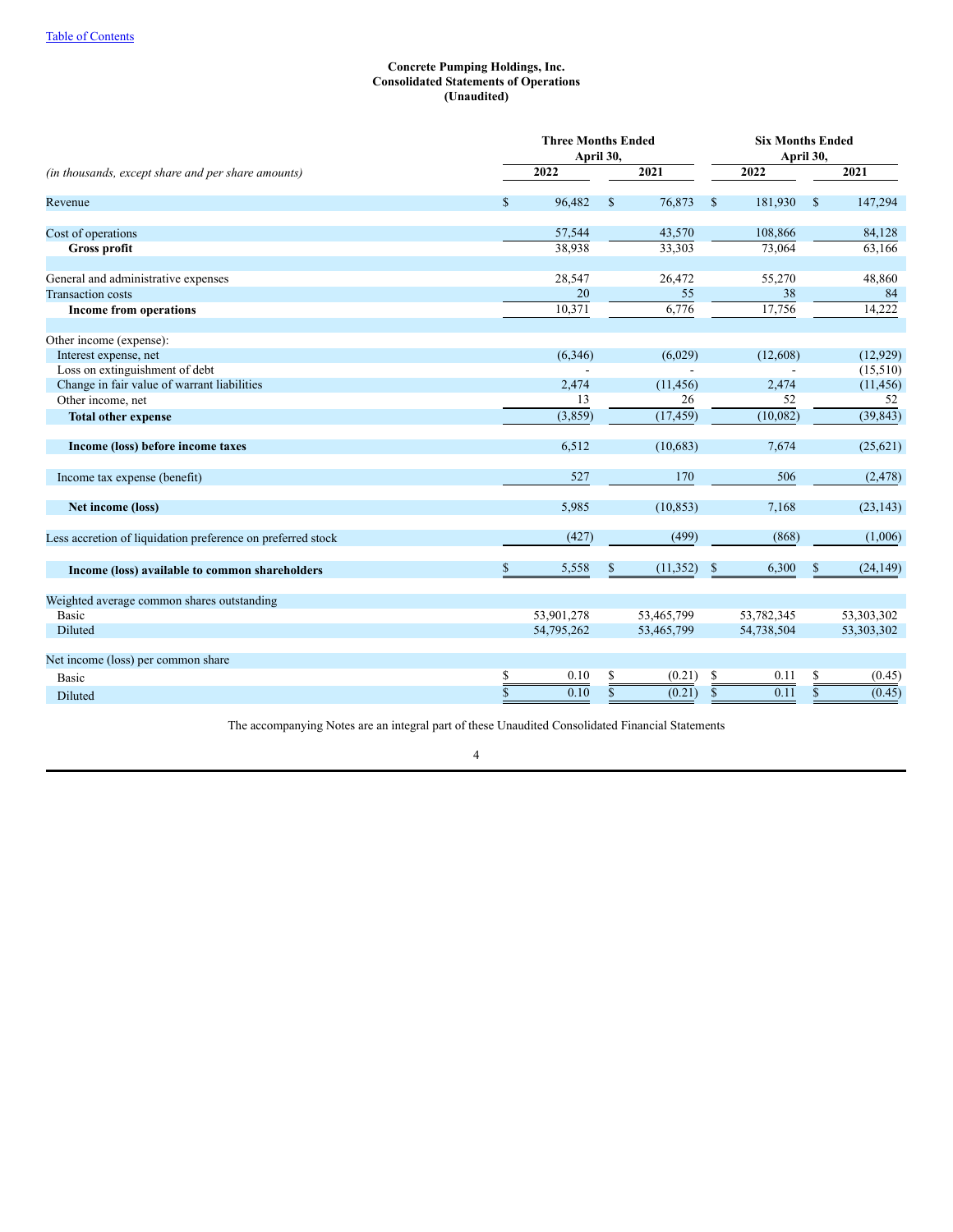### **Concrete Pumping Holdings, Inc. Consolidated Statements of Comprehensive Income (Loss) (Unaudited)**

|                                         |   | <b>Three Months Ended</b><br>April 30, |  | <b>Six Months Ended</b><br>April 30, |  |          |  |           |
|-----------------------------------------|---|----------------------------------------|--|--------------------------------------|--|----------|--|-----------|
| (in thousands)                          |   | 2022                                   |  | 2021                                 |  | 2022     |  | 2021      |
| Net income (loss)                       | S | 5,985                                  |  | (10, 853)                            |  | 7,168    |  | (23, 143) |
| Other comprehensive income (loss):      |   |                                        |  |                                      |  |          |  |           |
| Foreign currency translation adjustment |   | (4,984)                                |  | 668                                  |  | (6, 424) |  | 5,169     |
|                                         |   |                                        |  |                                      |  |          |  |           |
| Total comprehensive income (loss)       |   | 1.001                                  |  | (10, 185)                            |  | 744      |  | (17, 974) |

The accompanying Notes are an integral part of these Unaudited Consolidated Financial Statements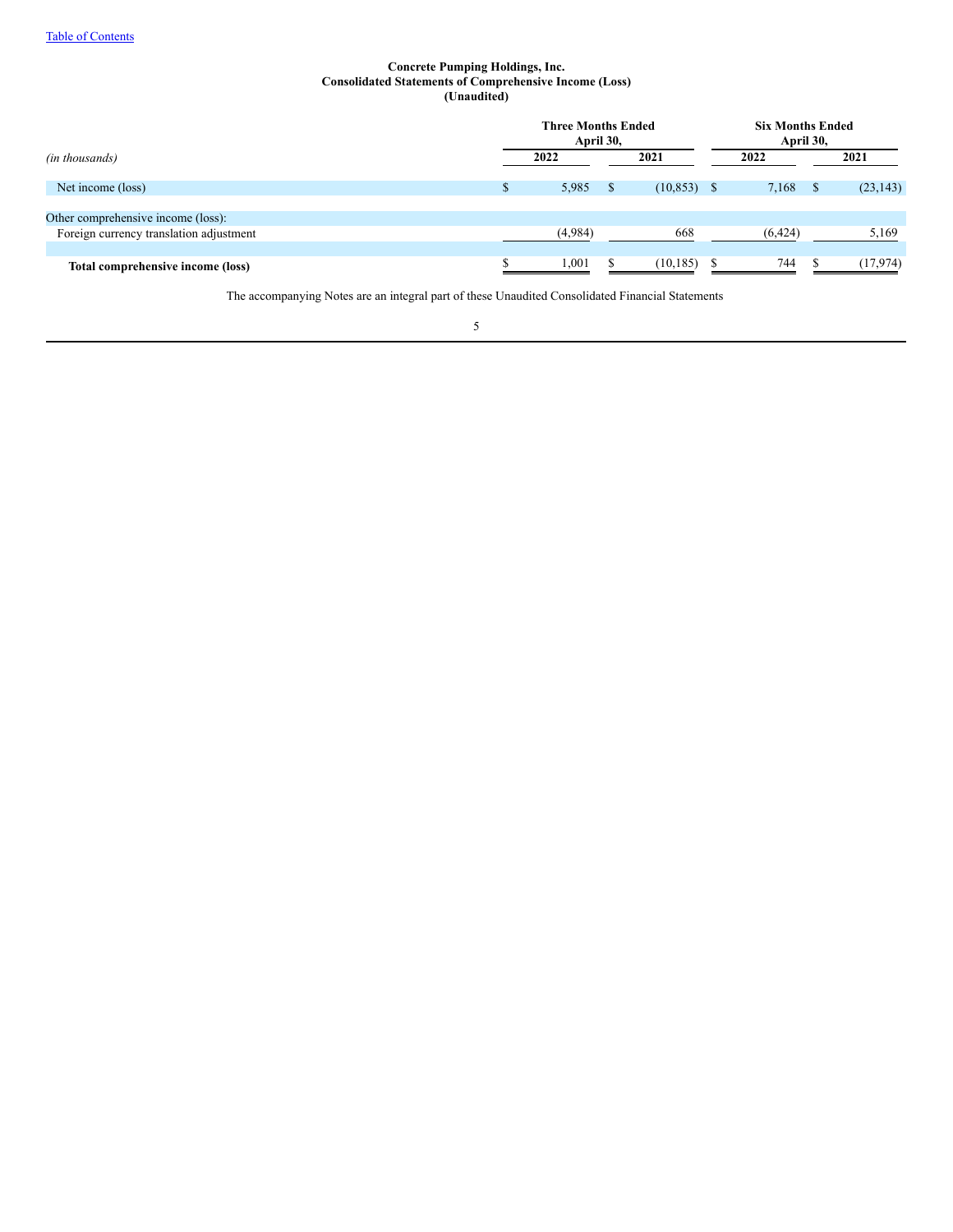### **Concrete Pumping Holdings, Inc. Consolidated Statements of Changes in Stockholders' Equity (Unaudited)**

<span id="page-5-0"></span>

|                                                                                      | <b>Common Stock</b> |        | <b>Additional</b>  |                                 |          | Accumulated<br>Other           |                        |               |           |
|--------------------------------------------------------------------------------------|---------------------|--------|--------------------|---------------------------------|----------|--------------------------------|------------------------|---------------|-----------|
| (in thousands)                                                                       | <b>Shares</b>       | Amount | Paid-In<br>Capital | <b>Treasury</b><br><b>Stock</b> |          | Comprehensive<br>Income (loss) | Accumulated<br>Deficit |               | Total     |
| Balance at October 31, 2020                                                          | 56,463,992          | 6      | 367,681            | (131)                           | <b>S</b> | (606)                          | (99, 840)              | <sup>\$</sup> | 267,110   |
| Stock-based compensation expense                                                     |                     |        | 672                |                                 |          |                                |                        |               | 672       |
| Shares issued under stock-based program, net<br>of treasury shares purchased for tax |                     |        |                    |                                 |          |                                |                        |               |           |
| withholding                                                                          | 6,707               |        |                    | (330)                           |          |                                |                        |               | (330)     |
| Net loss                                                                             |                     |        |                    |                                 |          |                                | (12,290)               |               | (12,290)  |
| Foreign currency translation adjustment                                              |                     |        |                    |                                 |          | 4,501                          |                        |               | 4,501     |
| <b>Balance at January 31, 2021</b>                                                   | 56,470,699          | 6      | 368,353            | (461)                           |          | 3,895                          | (112, 130)             |               | 259,663   |
| Stock-based compensation expense                                                     |                     |        | 3,350              | $\overline{\phantom{0}}$        |          |                                |                        |               | 3,350     |
| Forfeiture of restricted stock                                                       | (12,020)            |        |                    | $\blacksquare$                  |          |                                |                        |               |           |
| Shares issued under stock-based program, net<br>of treasury shares purchased for tax |                     |        |                    |                                 |          |                                |                        |               |           |
| withholding                                                                          | 116,507             |        |                    |                                 |          |                                |                        |               |           |
| Net loss                                                                             |                     |        |                    | $\blacksquare$                  |          |                                | (10, 853)              |               | (10, 853) |
| Foreign currency translation adjustment                                              |                     |        |                    |                                 |          | 668                            |                        |               | 668       |
| Balance at April 30, 2021                                                            | 56,575,186          | 6      | 371,703            | (461)                           |          | 4,563                          | (122, 983)             |               | 252,828   |

|                                                                                      | <b>Common Stock</b> |    |        |   | <b>Additional</b>  | Accumulated<br>Other |                                 |  |                                |  |                               |               |         |
|--------------------------------------------------------------------------------------|---------------------|----|--------|---|--------------------|----------------------|---------------------------------|--|--------------------------------|--|-------------------------------|---------------|---------|
| (in thousands)                                                                       | <b>Shares</b>       |    | Amount |   | Paid-In<br>Capital |                      | <b>Treasury</b><br><b>Stock</b> |  | Comprehensive<br>Income (loss) |  | Accumulated<br><b>Deficit</b> |               | Total   |
| Balance at October 31, 2021                                                          | 56,564,642          |    | 6      |   | 374,272            |                      | (461)                           |  | 3,671                          |  | (114, 913)                    | <sup>\$</sup> | 262,575 |
| Stock-based compensation expense                                                     |                     |    |        |   | 1,480              |                      |                                 |  |                                |  |                               |               | 1,480   |
| Shares issued under stock-based program, net<br>of treasury shares purchased for tax |                     |    |        |   |                    |                      |                                 |  |                                |  |                               |               |         |
| withholding                                                                          | 135,506             |    |        |   |                    |                      | (534)                           |  |                                |  |                               |               | (532)   |
| Net income                                                                           |                     |    |        |   |                    |                      |                                 |  |                                |  | 1,183                         |               | 1,183   |
| Foreign currency translation adjustment                                              | ۰                   |    |        |   |                    |                      |                                 |  | (1,440)                        |  |                               |               | (1,440) |
| <b>Balance at January 31, 2022</b>                                                   | 56,700,148          | ъ. | 6      | S | 375,754            |                      | (995)                           |  | 2,231                          |  | (113,730)                     |               | 263,266 |
| Stock-based compensation expense                                                     |                     |    |        |   | 1,351              |                      |                                 |  |                                |  |                               |               | 1,351   |
| Forfeiture of restricted stock                                                       | (41, 641)           |    |        |   |                    |                      |                                 |  |                                |  |                               |               |         |
| Shares issued under stock-based program, net<br>of treasury shares purchased for tax |                     |    |        |   |                    |                      |                                 |  |                                |  |                               |               |         |
| withholding                                                                          | 9,458               |    |        |   | 43                 |                      | (478)                           |  |                                |  |                               |               | (435)   |
| Net income                                                                           |                     |    |        |   |                    |                      |                                 |  |                                |  | 5,985                         |               | 5,985   |
| Foreign currency translation adjustment                                              |                     |    |        |   |                    |                      |                                 |  | (4,984)                        |  |                               |               | (4,984) |
| Balance at April 30, 2022                                                            | 56,667,965          |    | 6      |   | 377,148            |                      | (1, 473)                        |  | (2,753)                        |  | (107,745)                     |               | 265,183 |

The accompanying Notes are an integral part of these Unaudited Consolidated Financial Statements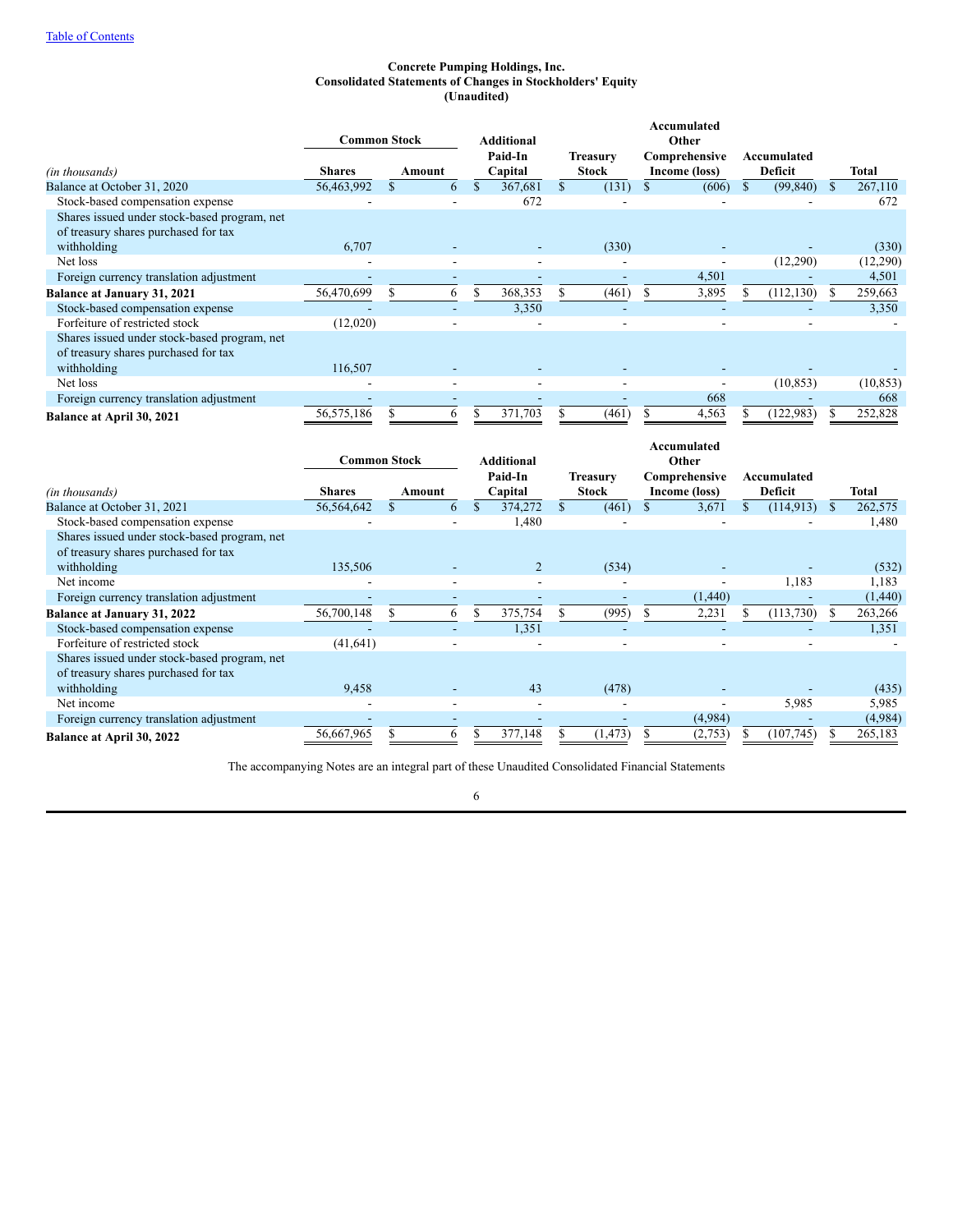### **Concrete Pumping Holdings, Inc. Consolidated Statements of Cash Flows (Unaudited)**

<span id="page-6-0"></span>

| April 30,<br>2022<br>2021<br>(in thousands)<br>$\mathbf S$<br>7.168<br>(23, 143)<br>Net income (loss)<br><sup>\$</sup><br>Adjustments to reconcile net income (loss) to net cash provided by operating activities:<br>13,991<br>Depreciation<br>16,843<br>Deferred income taxes<br>236<br>(2,926)<br>916<br>Amortization of deferred financing costs<br>1,419<br>Amortization of intangible assets<br>11,471<br>13,853<br>2,831<br>Stock-based compensation expense<br>4,022<br>Change in fair value of warrant liabilities<br>(2, 474)<br>11,456<br>Loss on extinguishment of debt<br>15,510<br>Net gain on the sale of property, plant and equipment<br>(910)<br>(869)<br>Net changes in operating assets and liabilities:<br>Trade receivables, net<br>(8,331)<br>3,135<br>(553)<br>161<br>Inventory<br>Prepaid expenses and other current assets<br>(3,849)<br>(3,377)<br>Income taxes payable, net<br>750<br>75<br>Accounts payable<br>(1,249)<br>(145)<br>(783)<br>2,359<br>Accrued payroll, accrued expenses and other current liabilities<br>21,391<br>36,196<br>Net cash provided by operating activities | For the Six Months Ended |  |  |  |  |  |  |  |  |
|--------------------------------------------------------------------------------------------------------------------------------------------------------------------------------------------------------------------------------------------------------------------------------------------------------------------------------------------------------------------------------------------------------------------------------------------------------------------------------------------------------------------------------------------------------------------------------------------------------------------------------------------------------------------------------------------------------------------------------------------------------------------------------------------------------------------------------------------------------------------------------------------------------------------------------------------------------------------------------------------------------------------------------------------------------------------------------------------------------------------|--------------------------|--|--|--|--|--|--|--|--|
|                                                                                                                                                                                                                                                                                                                                                                                                                                                                                                                                                                                                                                                                                                                                                                                                                                                                                                                                                                                                                                                                                                                    |                          |  |  |  |  |  |  |  |  |
|                                                                                                                                                                                                                                                                                                                                                                                                                                                                                                                                                                                                                                                                                                                                                                                                                                                                                                                                                                                                                                                                                                                    |                          |  |  |  |  |  |  |  |  |
|                                                                                                                                                                                                                                                                                                                                                                                                                                                                                                                                                                                                                                                                                                                                                                                                                                                                                                                                                                                                                                                                                                                    |                          |  |  |  |  |  |  |  |  |
|                                                                                                                                                                                                                                                                                                                                                                                                                                                                                                                                                                                                                                                                                                                                                                                                                                                                                                                                                                                                                                                                                                                    |                          |  |  |  |  |  |  |  |  |
|                                                                                                                                                                                                                                                                                                                                                                                                                                                                                                                                                                                                                                                                                                                                                                                                                                                                                                                                                                                                                                                                                                                    |                          |  |  |  |  |  |  |  |  |
|                                                                                                                                                                                                                                                                                                                                                                                                                                                                                                                                                                                                                                                                                                                                                                                                                                                                                                                                                                                                                                                                                                                    |                          |  |  |  |  |  |  |  |  |
|                                                                                                                                                                                                                                                                                                                                                                                                                                                                                                                                                                                                                                                                                                                                                                                                                                                                                                                                                                                                                                                                                                                    |                          |  |  |  |  |  |  |  |  |
|                                                                                                                                                                                                                                                                                                                                                                                                                                                                                                                                                                                                                                                                                                                                                                                                                                                                                                                                                                                                                                                                                                                    |                          |  |  |  |  |  |  |  |  |
|                                                                                                                                                                                                                                                                                                                                                                                                                                                                                                                                                                                                                                                                                                                                                                                                                                                                                                                                                                                                                                                                                                                    |                          |  |  |  |  |  |  |  |  |
|                                                                                                                                                                                                                                                                                                                                                                                                                                                                                                                                                                                                                                                                                                                                                                                                                                                                                                                                                                                                                                                                                                                    |                          |  |  |  |  |  |  |  |  |
|                                                                                                                                                                                                                                                                                                                                                                                                                                                                                                                                                                                                                                                                                                                                                                                                                                                                                                                                                                                                                                                                                                                    |                          |  |  |  |  |  |  |  |  |
|                                                                                                                                                                                                                                                                                                                                                                                                                                                                                                                                                                                                                                                                                                                                                                                                                                                                                                                                                                                                                                                                                                                    |                          |  |  |  |  |  |  |  |  |
|                                                                                                                                                                                                                                                                                                                                                                                                                                                                                                                                                                                                                                                                                                                                                                                                                                                                                                                                                                                                                                                                                                                    |                          |  |  |  |  |  |  |  |  |
|                                                                                                                                                                                                                                                                                                                                                                                                                                                                                                                                                                                                                                                                                                                                                                                                                                                                                                                                                                                                                                                                                                                    |                          |  |  |  |  |  |  |  |  |
|                                                                                                                                                                                                                                                                                                                                                                                                                                                                                                                                                                                                                                                                                                                                                                                                                                                                                                                                                                                                                                                                                                                    |                          |  |  |  |  |  |  |  |  |
|                                                                                                                                                                                                                                                                                                                                                                                                                                                                                                                                                                                                                                                                                                                                                                                                                                                                                                                                                                                                                                                                                                                    |                          |  |  |  |  |  |  |  |  |
|                                                                                                                                                                                                                                                                                                                                                                                                                                                                                                                                                                                                                                                                                                                                                                                                                                                                                                                                                                                                                                                                                                                    |                          |  |  |  |  |  |  |  |  |
|                                                                                                                                                                                                                                                                                                                                                                                                                                                                                                                                                                                                                                                                                                                                                                                                                                                                                                                                                                                                                                                                                                                    |                          |  |  |  |  |  |  |  |  |
|                                                                                                                                                                                                                                                                                                                                                                                                                                                                                                                                                                                                                                                                                                                                                                                                                                                                                                                                                                                                                                                                                                                    |                          |  |  |  |  |  |  |  |  |
|                                                                                                                                                                                                                                                                                                                                                                                                                                                                                                                                                                                                                                                                                                                                                                                                                                                                                                                                                                                                                                                                                                                    |                          |  |  |  |  |  |  |  |  |
| Cash flows from investing activities:                                                                                                                                                                                                                                                                                                                                                                                                                                                                                                                                                                                                                                                                                                                                                                                                                                                                                                                                                                                                                                                                              |                          |  |  |  |  |  |  |  |  |
| Purchases of property, plant and equipment<br>(60, 332)<br>(16,672)                                                                                                                                                                                                                                                                                                                                                                                                                                                                                                                                                                                                                                                                                                                                                                                                                                                                                                                                                                                                                                                |                          |  |  |  |  |  |  |  |  |
| Proceeds from sale of property, plant and equipment<br>4,636<br>3,687                                                                                                                                                                                                                                                                                                                                                                                                                                                                                                                                                                                                                                                                                                                                                                                                                                                                                                                                                                                                                                              |                          |  |  |  |  |  |  |  |  |
| (1,450)<br>Purchases of intangible assets                                                                                                                                                                                                                                                                                                                                                                                                                                                                                                                                                                                                                                                                                                                                                                                                                                                                                                                                                                                                                                                                          |                          |  |  |  |  |  |  |  |  |
| (12,985)<br>(57, 146)<br>Net cash used in investing activities                                                                                                                                                                                                                                                                                                                                                                                                                                                                                                                                                                                                                                                                                                                                                                                                                                                                                                                                                                                                                                                     |                          |  |  |  |  |  |  |  |  |
|                                                                                                                                                                                                                                                                                                                                                                                                                                                                                                                                                                                                                                                                                                                                                                                                                                                                                                                                                                                                                                                                                                                    |                          |  |  |  |  |  |  |  |  |
| Cash flows from financing activities:                                                                                                                                                                                                                                                                                                                                                                                                                                                                                                                                                                                                                                                                                                                                                                                                                                                                                                                                                                                                                                                                              |                          |  |  |  |  |  |  |  |  |
| Proceeds on long term debt<br>375,000                                                                                                                                                                                                                                                                                                                                                                                                                                                                                                                                                                                                                                                                                                                                                                                                                                                                                                                                                                                                                                                                              |                          |  |  |  |  |  |  |  |  |
| Payments on long term debt<br>(381, 206)                                                                                                                                                                                                                                                                                                                                                                                                                                                                                                                                                                                                                                                                                                                                                                                                                                                                                                                                                                                                                                                                           |                          |  |  |  |  |  |  |  |  |
| Proceeds on revolving loan<br>179,933<br>138,239                                                                                                                                                                                                                                                                                                                                                                                                                                                                                                                                                                                                                                                                                                                                                                                                                                                                                                                                                                                                                                                                   |                          |  |  |  |  |  |  |  |  |
| Payments on revolving loan<br>(139,004)<br>(150, 759)                                                                                                                                                                                                                                                                                                                                                                                                                                                                                                                                                                                                                                                                                                                                                                                                                                                                                                                                                                                                                                                              |                          |  |  |  |  |  |  |  |  |
| Payment of debt issuance costs<br>(8, 464)                                                                                                                                                                                                                                                                                                                                                                                                                                                                                                                                                                                                                                                                                                                                                                                                                                                                                                                                                                                                                                                                         |                          |  |  |  |  |  |  |  |  |
| Payments on capital lease obligations<br>(50)<br>(47)                                                                                                                                                                                                                                                                                                                                                                                                                                                                                                                                                                                                                                                                                                                                                                                                                                                                                                                                                                                                                                                              |                          |  |  |  |  |  |  |  |  |
| Purchase of treasury stock<br>(1,012)<br>(330)                                                                                                                                                                                                                                                                                                                                                                                                                                                                                                                                                                                                                                                                                                                                                                                                                                                                                                                                                                                                                                                                     |                          |  |  |  |  |  |  |  |  |
| Proceeds on exercise of options<br>45                                                                                                                                                                                                                                                                                                                                                                                                                                                                                                                                                                                                                                                                                                                                                                                                                                                                                                                                                                                                                                                                              |                          |  |  |  |  |  |  |  |  |
| 28,157<br>(15, 812)<br>Net cash provided by (used in) financing activities                                                                                                                                                                                                                                                                                                                                                                                                                                                                                                                                                                                                                                                                                                                                                                                                                                                                                                                                                                                                                                         |                          |  |  |  |  |  |  |  |  |
| Effect of foreign currency exchange rate on cash<br>970<br>(421)                                                                                                                                                                                                                                                                                                                                                                                                                                                                                                                                                                                                                                                                                                                                                                                                                                                                                                                                                                                                                                                   |                          |  |  |  |  |  |  |  |  |
| 6,978<br>Net increase (decrease) in cash and cash equivalents<br>(6,628)                                                                                                                                                                                                                                                                                                                                                                                                                                                                                                                                                                                                                                                                                                                                                                                                                                                                                                                                                                                                                                           |                          |  |  |  |  |  |  |  |  |
| Cash and cash equivalents:                                                                                                                                                                                                                                                                                                                                                                                                                                                                                                                                                                                                                                                                                                                                                                                                                                                                                                                                                                                                                                                                                         |                          |  |  |  |  |  |  |  |  |
| 9,298<br>Beginning of period<br>6,736                                                                                                                                                                                                                                                                                                                                                                                                                                                                                                                                                                                                                                                                                                                                                                                                                                                                                                                                                                                                                                                                              |                          |  |  |  |  |  |  |  |  |
| \$<br>\$<br>2,670<br>13,714<br>End of period                                                                                                                                                                                                                                                                                                                                                                                                                                                                                                                                                                                                                                                                                                                                                                                                                                                                                                                                                                                                                                                                       |                          |  |  |  |  |  |  |  |  |

The accompanying Notes are an integral part of these Unaudited Consolidated Financial Statements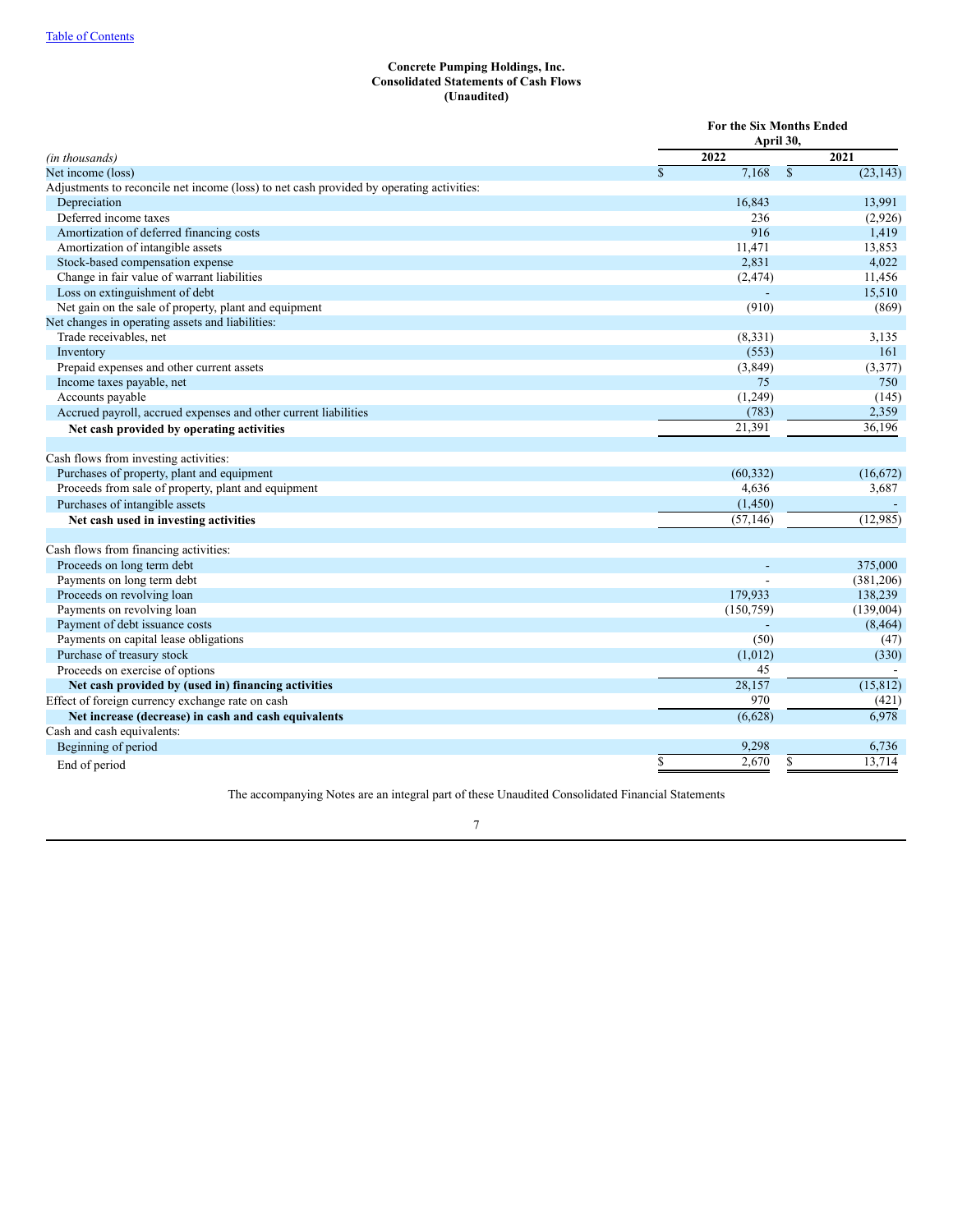### **Concrete Pumping Holdings, Inc. Consolidated Statements of Cash Flows (Continued) (Unaudited)**

|                                                                       |  | Six Months Ended April 30, |  |       |  |  |  |  |  |  |
|-----------------------------------------------------------------------|--|----------------------------|--|-------|--|--|--|--|--|--|
| (in thousands)                                                        |  | 2022                       |  | 2021  |  |  |  |  |  |  |
| Supplemental cash flow information:                                   |  |                            |  |       |  |  |  |  |  |  |
| Cash paid for interest                                                |  | 11.589                     |  | 5.908 |  |  |  |  |  |  |
| Cash paid for income taxes                                            |  | 145                        |  | 953   |  |  |  |  |  |  |
|                                                                       |  |                            |  |       |  |  |  |  |  |  |
| Non-cash investing and financing activities:                          |  |                            |  |       |  |  |  |  |  |  |
| Equipment purchases included in accrued expenses and accounts payable |  | 6,335                      |  | 2.029 |  |  |  |  |  |  |
|                                                                       |  |                            |  |       |  |  |  |  |  |  |

The accompanying Notes are an integral part of these Unaudited Consolidated Financial Statements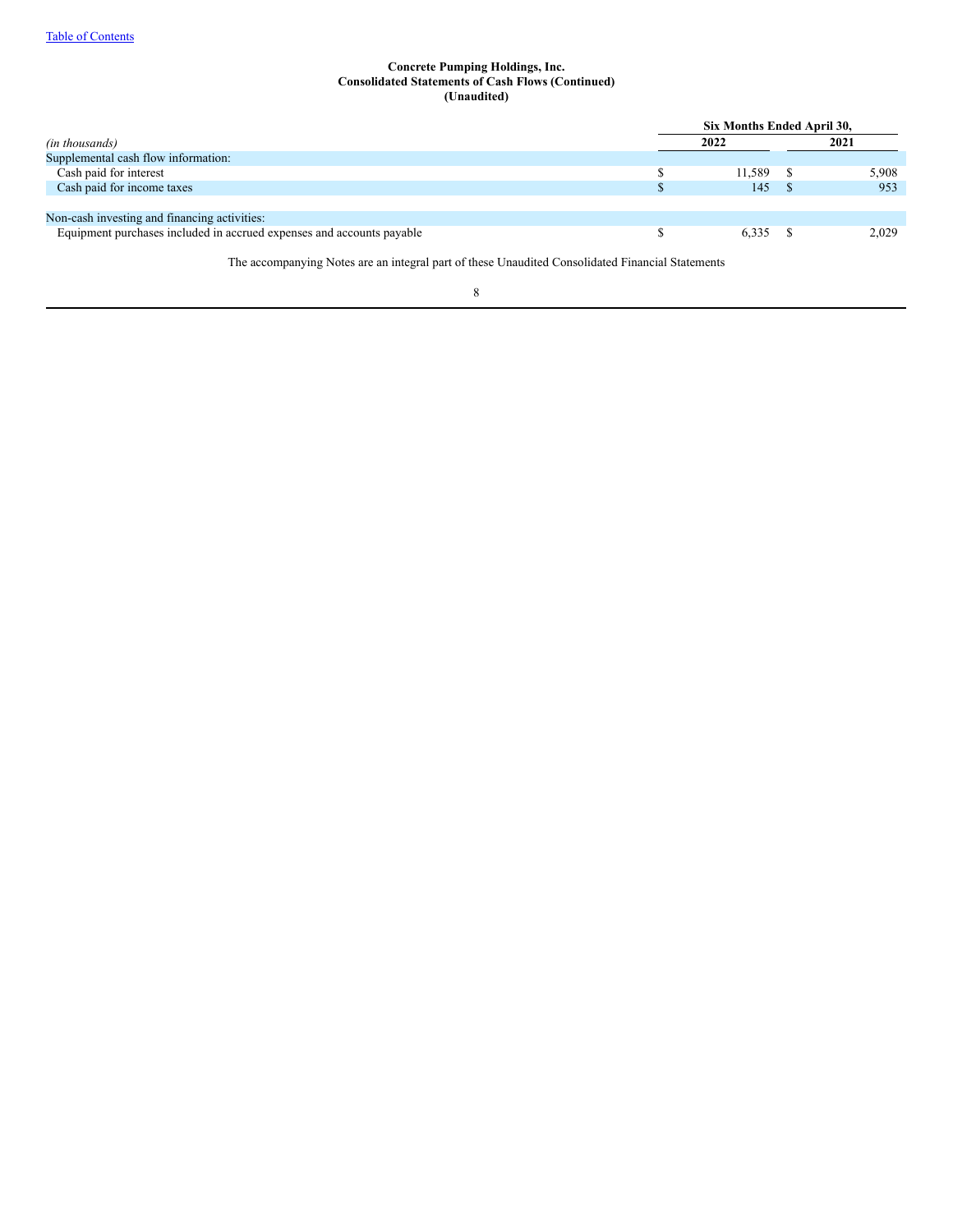#### <span id="page-8-0"></span>**Note 1. Organization and Description of Business**

### *Organization*

Concrete Pumping Holdings, Inc. (the "Company") is a Delaware corporation headquartered in Denver, Colorado. The Consolidated Financial Statements include the accounts of Concrete Pumping Holdings, Inc. and its wholly owned subsidiaries including Brundage-Bone Concrete Pumping, Inc. ("Brundage-Bone"), Capital Pumping ("Capital"), Camfaud Group Limited ("Camfaud"), and Eco-Pan, Inc. ("Eco-Pan").

#### *Nature of business*

Brundage-Bone and Capital are concrete pumping service providers in the United States ("U.S.") and Camfaud is a concrete pumping service provider in the United Kingdom ("U.K."). Their core business is the provision of concrete pumping services to general contractors and concrete finishing companies in the commercial, infrastructure and residential sectors. Most often equipment returns to a "home base" nightly and these companies do not contract to purchase, mix, or deliver concrete. Brundage-Bone and Capital collectively have approximately 95 branch locations across 20 states, with its corporate headquarters in Denver, Colorado. Camfaud has approximately 30 branch locations throughout the U.K., with its corporate headquarters in Epping (near London), England.

Eco-Pan provides industrial cleanup and containment services, primarily to customers in the construction industry. Eco-Pan uses containment pans specifically designed to hold waste products from concrete and other industrial cleanup operations. Eco-Pan has 17 operating locations across the U.S. with its corporate headquarters in Denver, Colorado. In addition, we have concrete waste management operations under our Eco-Pan brand name in the U.K. and currently operate from a shared Camfaud location.

### *Seasonality*

The Company's sales are historically seasonal, with lower revenue in the first quarter and higher revenue in the fourth quarter of each year. Such seasonality also causes the Company's working capital cash flow requirements to vary from quarter to quarter and primarily depends on the variability of weather patterns with the Company generally having lower sales volume during the winter and spring months.

### *Impacts of Macroeconomic Factors and COVID-19 Recovery*

Global economic challenges including the impact of the war in Ukraine, the COVID-19 pandemic, rising inflation, increases in fuel costs, supply-chain disruptions, and adverse labor market conditions have caused macroeconomic uncertainty and volatility in markets where we operate. For example, the COVID-19 pandemic rapidly changed market and economic conditions globally beginning in March 2020 and may continue to create significant uncertainty in the macroeconomic environment. To date, the COVID-19 pandemic has negatively impacted our revenue volumes primarily in the U.K. and certain markets in the U.S. As of the second quarter of fiscal 2022, revenue volumes have largely recovered in a number of our markets; however, the lingering impact from COVID-19 remains an issue and has contributed to a tight labor market that has impacted our operations in certain markets.

With respect to our financial condition, impairments may be recorded as a result of such events and circumstances, including those related to COVID-19 discussed above. As previously reported during fiscal 2020, the Company reported goodwill intangible charges, but no impairments were identified through April 30, 2022. The Company will continue to evaluate its goodwill and intangible assets in future quarters.

Furthermore, as referenced above, the war in Ukraine has had a global impact on the supply and price of fuel and has contributed to increased inflation around the world. While the Company has attempted to increase the rates per hour we charge for our services when possible to make up for our increased costs, rising fuel prices have had a material impact on our results of operations for the three and six-month periods ending April 30, 2022. We will continue to monitor and adapt our strategic approach as the crisis and its impacts persist.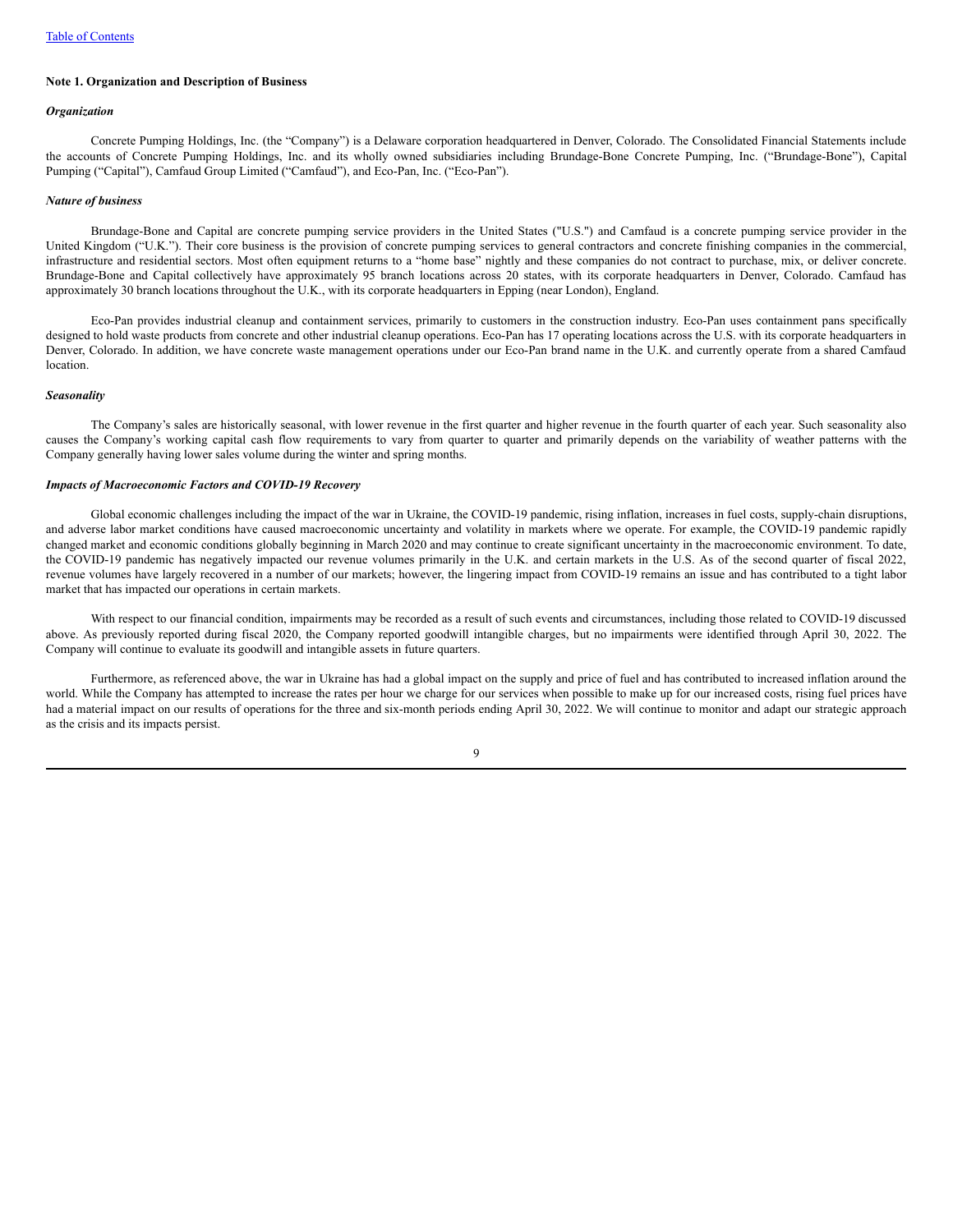#### **Note 2. Summary of Significant Accounting Policies**

### *Basis of presentation*

The accompanying Unaudited Consolidated Financial Statements have been prepared, without audit, in accordance with generally accepted accounting principles in the United States of America ("GAAP") and the rules and regulations of the Securities and Exchange Commission ("SEC"). Accordingly, they do not include all information and footnotes required by GAAP for complete financial statements. The enclosed statements reflect all normal and recurring adjustments which, in the opinion of management, are necessary to present fairly the financial position, results of operations and cash flows of the Company at April 30, 2022 and for all periods presented.

#### *Principles of consolidation*

The Consolidated Financial Statements include all amounts of the Company and its subsidiaries. All intercompany balances and transactions have been eliminated.

### *Use of estimates*

The preparation of financial statements in conformity with GAAP requires management to make estimates and assumptions that affect the reported amount of assets and liabilities and disclosure of contingent assets and liabilities at the date of the consolidated financial statements and the reported amounts of revenue and expenses during the reporting period. Actual results could differ from those estimates.

Significant estimates include the liability for incurred but unreported claims under various partially self-insured polices, allowance for doubtful accounts, goodwill impairment analysis, valuation of share-based compensation and accounting for business combinations. Actual results may differ from those estimates, and such differences may be material to the Company's consolidated financial statements.

### *Trade receivables*

Trade receivables are carried at the original invoice amount less an estimate made for doubtful receivables based on a review of all outstanding amounts. Generally, the Company does not require collateral for their accounts receivable; however, the Company may file statutory liens or take other appropriate legal action when necessary on construction projects in which collection problems arise. A trade receivable is typically considered to be past due if any portion of the receivable balance is outstanding for more than 30 days. The Company does not charge interest on past-due trade receivables.

Management determines the allowance for doubtful accounts by identifying troubled accounts and by using historical experience applied to an aging of accounts. The allowance for doubtful accounts was \$0.7 million as of April 30, 2022 and October 31, 2021. Trade receivables are written off when deemed uncollectible. Recoveries of trade receivables previously written off are recorded when received.

#### *Inventory*

Inventory consists primarily of replacement parts for concrete pumping equipment. Inventories are stated at the lower of cost (first-in, first-out method) or net realizable value. The Company evaluates inventory and records an allowance for obsolete and slow- moving inventory to account for cost adjustments to market. Based on management's analysis, no allowance for obsolete and slow-moving inventory was required as of April 30, 2022 and October 31, 2021.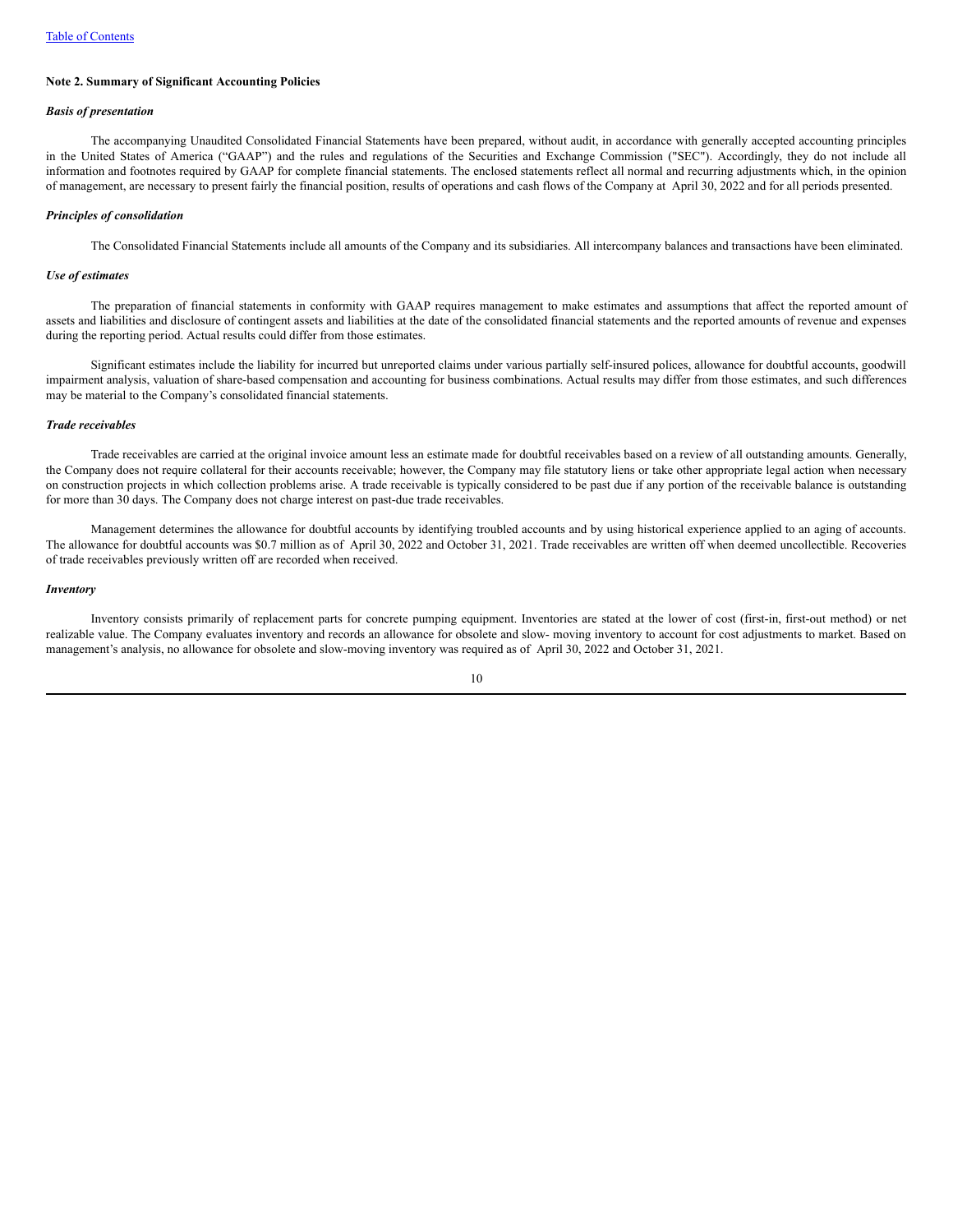### *Fair Value Measurements*

The Financial Accounting Standard Board's (the "FASB") standard on fair value measurements establishes a fair value hierarchy that requires an entity to maximize the use of observable inputs and minimize the use of unobservable inputs when measuring fair value. A financial instrument's categorization within the fair value hierarchy is based upon the lowest level of input that is significant to the fair value measurement. This standard establishes three levels of inputs that may be used to measure fair value:

**Level 1** – Quoted prices in active markets for identical assets or liabilities.

**Level 2** – Observable inputs other than Level 1 prices such as quoted prices for similar assets or liabilities.

Level 3 – Unobservable inputs to the valuation methodology that are significant to the measurement of fair value of assets or liabilities.

#### *Deferred financing costs*

Deferred financing costs representing third-party, non-lender debt issuance costs are deferred and amortized using the effective interest rate method over the term of the related long-term-debt agreement, and the straight-line method for the revolving credit agreement.

Debt issuance costs, including any original issue discounts, related to term loans or senior notes are reflected as a direct deduction from the carrying amount of the long-term debt liability that is included in long term debt, net of discount for deferred financing costs in the accompanying consolidated balance sheets. Debt issuance costs related to revolving credit facilities are capitalized and reflected in deferred financing in the accompanying consolidated balance sheets. Amortization of debt issuance costs are recorded in interest expense.

### *Goodwill*

In accordance with Accounting Standards Codification ("ASC") Topic 350, Intangibles–Goodwill and Other ("ASC 350"), the Company evaluates goodwill for possible impairment annually or more frequently if events or changes in circumstances indicate that the carrying amount of such assets may not be recoverable. The Company uses a two-step process to assess the realizability of goodwill. The first step is a qualitative assessment that analyzes current economic indicators associated with a particular reporting unit. For example, the Company analyzes changes in economic, market and industry conditions, business strategy, cost factors, and financial performance, among others, to determine if there are indicators of a significant decline in the fair value of a particular reporting unit. If the qualitative assessment indicates a stable or improved fair value, no further testing is required. If a qualitative assessment indicates it is more likely than not that the fair value of a reporting unit is less than its carrying amount, the Company will proceed to the quantitative second step where the fair value of a reporting unit is calculated based on weighted income and marketbased approaches. If the fair value of a reporting unit is lower than its carrying value, an impairment to goodwill is recorded, not to exceed the carrying amount of goodwill in the reporting unit. As of April 30, 2022, no indicators of impairment have been identified.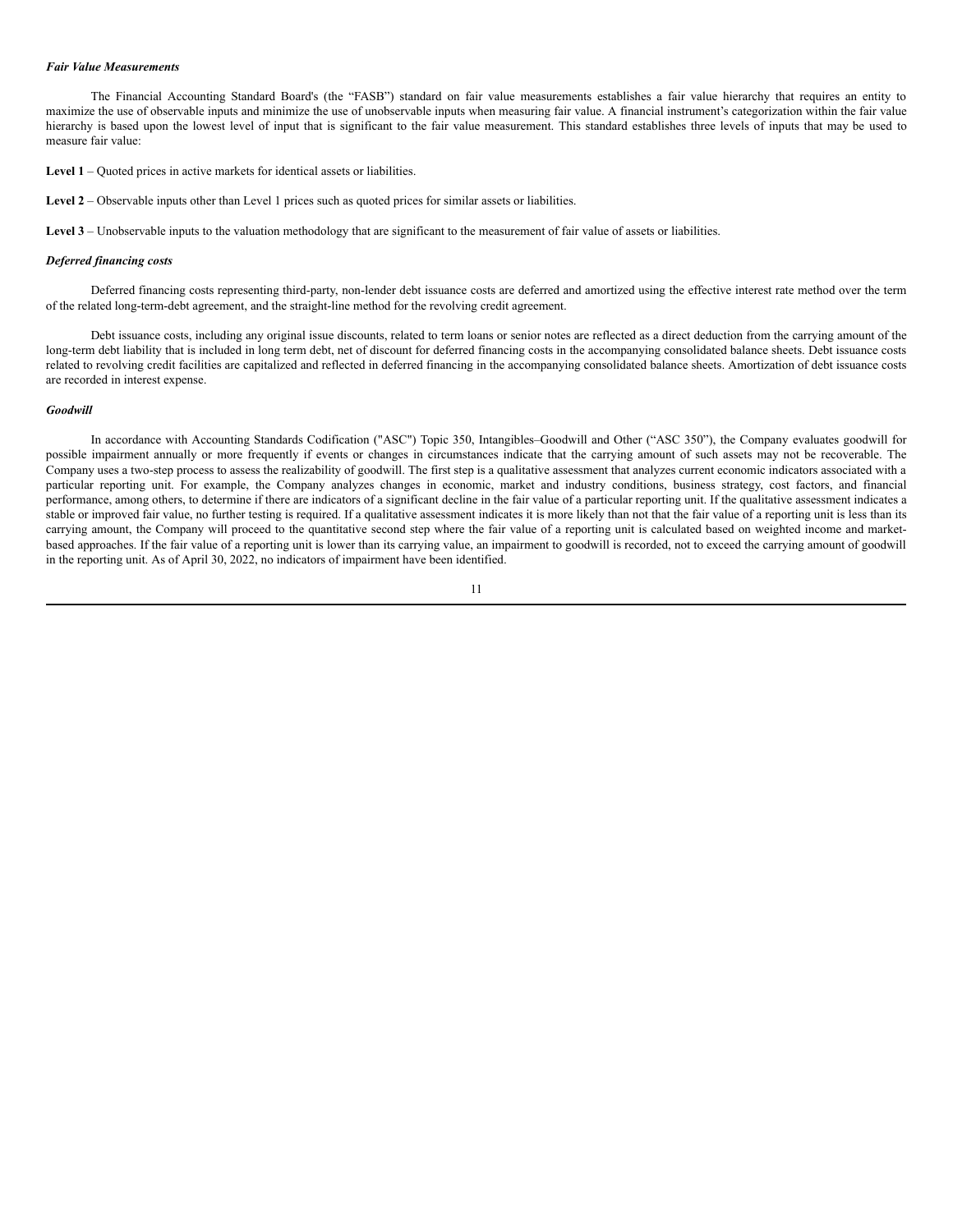### *Property, plant and equipment*

Property, plant and equipment are recorded at cost. Expenditures for additions and betterments are capitalized. Expenditures for maintenance and repairs are charged to expense as incurred; however, maintenance and repairs that improve or extend the life of existing assets are capitalized. The carrying amount of assets disposed of and the related accumulated depreciation are eliminated from the accounts in the year of disposal. Gains or losses from property and equipment disposals are recognized in the year of disposal. Property, plant and equipment is depreciated using the straight-line method over the following estimated useful lives:

|                                | In Years |
|--------------------------------|----------|
| Buildings and improvements     | 15 to 40 |
| Capital lease assets—buildings | 40       |
| Furniture and office equipment | 2 to 7   |
| Machinery and equipment        | 3 to 25  |
| Transportation equipment       | 3 to 7   |

Capital lease assets are amortized over the estimated useful life of the asset.

### *Intangible assets*

Intangible assets are recorded at cost or their estimated fair value (when acquired through a business combination or asset acquisition) less accumulated amortization (if finite-lived).

Intangible assets with finite lives, except for customer relationships, are amortized on a straight-line basis over their estimated useful lives. Customer relationships are amortized on an accelerated basis over their estimated useful lives. Intangible assets with indefinite lives are not amortized but are subject to annual reviews for impairment.

### *Impairment of long-lived assets*

ASC 360, *Property, Plant and Equipment* (ASC 360) requires other long-lived assets to be evaluated for impairment when indicators of impairment are present. If indicators are present, assets are grouped to the lowest level for which identifiable cash flows are largely independent of other asset groups and cash flows are estimated for each asset group over the remaining estimated life of each asset group. If the undiscounted cash flows estimated to be generated by those assets are less than the asset's carrying amount, impairment is recognized in the amount of the excess of the carrying value over the fair value. No indicators of impairment were identified as of April 30, 2022.

### *Derivatives*

The Company has public warrants outstanding and due to certain provisions in the warrant agreement, coupled with the Company's capital structure, which includes preferred stock with voting rights, the public warrants do not meet the criteria to be classified in stockholders' equity and instead meet the definition of a liabilityclassified derivative under ASC Topic 815, Derivatives and Hedging ("ASC 815"). As such, the Company recognizes these warrants within long-term liabilities on the consolidated balance sheet at fair value, with subsequent changes in fair value recognized in the consolidated statements of operations at each reporting date.

### *Revenue recognition*

The Company adopted ASC 606, *Revenue Recognition* ("ASC 606") on October 31, 2021, effective as of November 1, 2020, using the modified retrospective method*.* Results for reporting periods beginning October 31, 2021 are presented under ASC 606, while prior period amounts are not adjusted and continue to be reported in accordance with our legacy accounting under ASC 605: *Revenue Recognition* ("ASC 605"). The adoption of the guidance did not have a material impact on the amount or timing of revenue recognized.

The Company generates revenues primarily from (1) concrete pumping services in both the U.S. and U.K and (2) the Company's concrete waste services business, both of which are discussed below. In addition, the Company generates an immaterial amount of revenue from the sales of replacement parts to customers. The Company's delivery terms for replacement part sales are FOB shipping point.

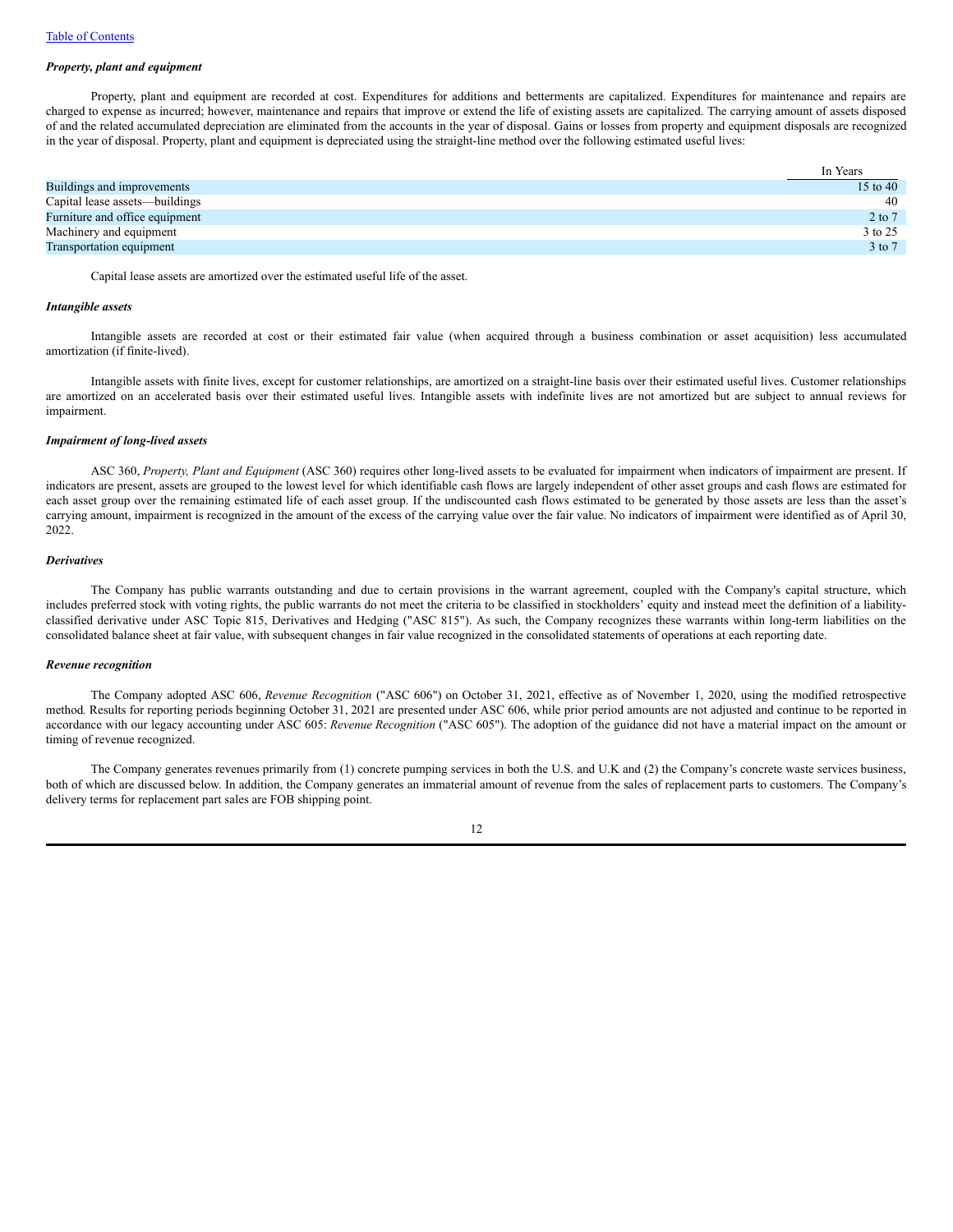### Concrete Pumping Services

The vast majority of the Company's revenue from concrete pumping services comes from the Company's daily service, where the Company sends a single operator with a conventional concrete pump truck (an articulating boom attached to a large truck) to deliver concrete (or other construction material such as aggregate) from one point to another as directed by the customer. Customers are billed on either (1) a solely time basis or (2) a time and volume pumped basis. Additional charges (such as a fuel surcharge and travel costs) are frequently added based on specific project requirements. The Company's performance obligations related to these jobs are satisfied daily and invoiced accordingly and as such, there are no unsatisfied performance obligations at the end of any day.

A much smaller component of the total concrete pumping services revenue comes from placing boom services. Placing booms have become an essential tool in the efficient construction of high-rise buildings. A placing boom is the articulating boom component of a conventional concrete pump truck, positioned on the uppermost floor of a building construction project. Concrete is then supplied through a pipeline from the pump that remains at ground level. Due to the long term nature of high-rise jobs, these contracts are generally longer term but typically not in excess of one year. Customers are generally invoiced (1) at month end for a fixed monthly placing boom usage fee, (2) daily for time worked and volume of concrete pumped and (3) at the beginning of the job for certain set-up costs and at the end of the job for tear-down costs. As it pertains to the fixed monthly usage fee and daily fees related to time worked and volume of concrete pumped, which collectively make up a significant portion of the total consideration in the contract, the Company recognizes revenue as invoiced in accordance with ASC 606. For the consideration allocated to set-up and tear-down fees, the Company recognizes revenue on a straight-line basis over the estimated term of the contract. The aggregate asset or liability from these services is not significant. As invoices are issued with terms of net 30 and substantially all of the contracts are completed within a year, we do not disclose the value of unsatisfied performance obligations, which would include the value of future usage of the Company's placing boom asset, hours to be worked or cubic yards to be pumped.

### Concrete Waste Services

The Company's concrete waste services business consists of service fees charged to customers for the delivery and usage over time of its pans or containers and the disposal of the concrete waste material. For these services, the Company has identified two performance obligations: (1) the daily usage of the pans or containers and (2) the pickup and disposal of the waste material. The fees allocable to these obligations are based on their standalone selling prices based on observable prices and expected cost plus margin approach. The Company recognizes revenue monthly for the daily usage fees and recognizes the revenue attributable to the disposal services when the disposal is completed. The aggregate asset or liability from these services is not significant. As invoices are issued with terms of net 30 and substantially all of the contracts are completed within a year, we do not disclose the value of unsatisfied performance obligations, which would include the remaining days the pans will be utilized or the future pickup and disposal of the waste material.

#### *Practical Expedients Applied*

The Company collects sales taxes when required from customers as part of the purchase price, which are then subsequently remitted to the appropriate authorities. The Company has elected to apply the practical expedient provided by ASC 606, which allows entities to make an accounting policy election to exclude sales taxes and other similar taxes from the measurement.

At contract inception, the Company does not expect the period between customer payment and transfer of control of the promised services to the customer to exceed one year as customers are invoiced with terms of 30 days. As such, the Company has used the practical expedient in ASC 606 which states that no adjustment for a significant financing component is necessary.

In addition, the Company incurs limited costs in order to obtain contracts. However, as the amortization period for these assets would be one year or less, the Company has elected the practical expedient permitted by ASC 606 and recognized those incremental costs of obtaining a contract as an expense when incurred. Upon transition to the new the standard, the Company did not restate contracts that begin and are completed within the same annual reporting period. As discussed above, contracts of the Company are typically completed within the year.

### *Disaggregation of Revenue*

Revenue disaggregated by reportable segment and geographic area where the work was performed for the periods ended April 30, 2022 and October 31, 2021 is presented in Note 17.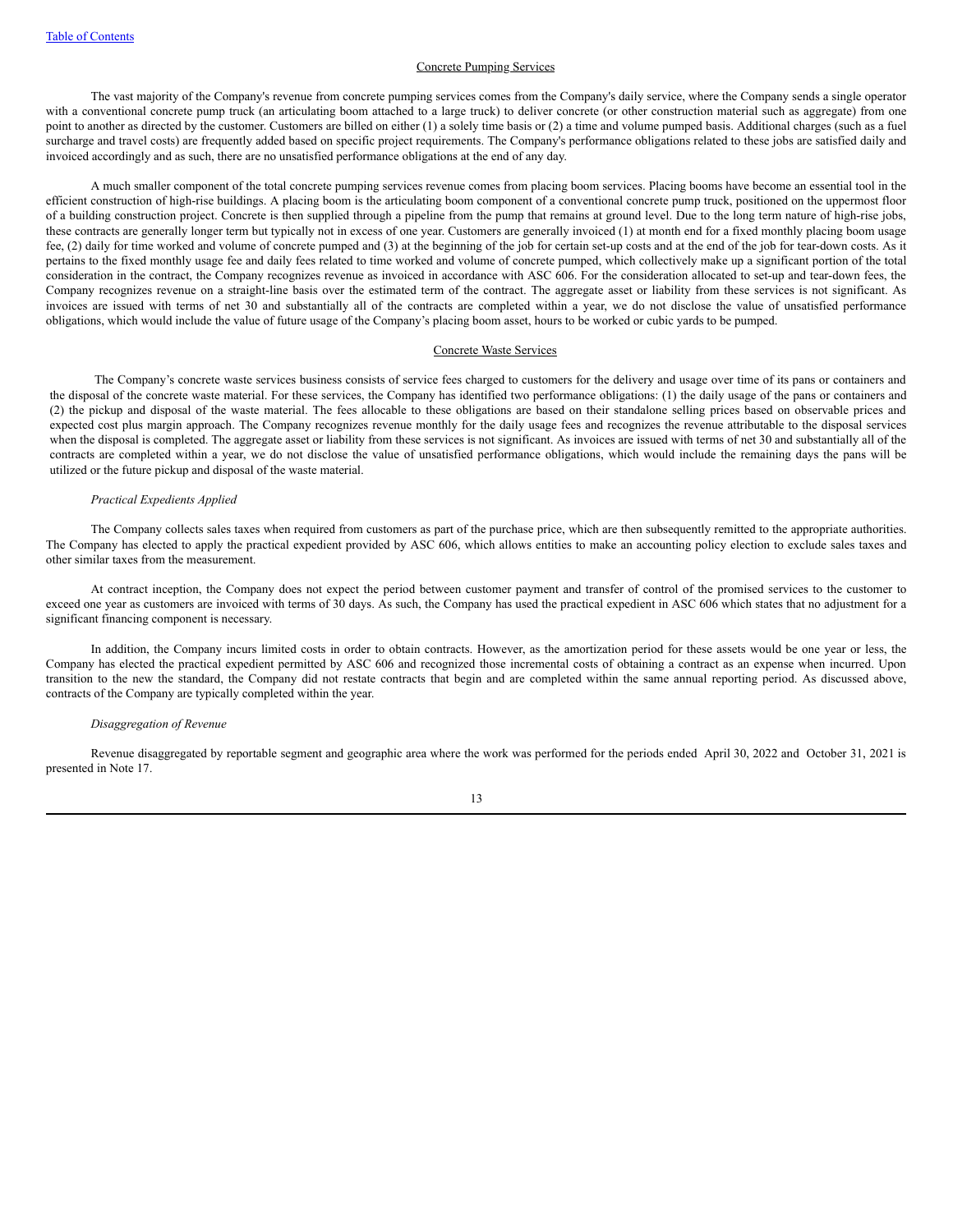### *Stock-based compensation*

The Company follows ASC 718, *Compensation*—*Stock Compensation* ("ASC 718"), which requires the measurement and recognition of compensation expense, based on estimated fair values, for all share-based awards made to employees and directors. The fair value of time-based only restricted stock awards and time-based only stock options with a \$.01 exercise price are valued at the closing price of the Company's stock as of the date of the grant of these awards. The Company expenses the grant date fair value of the award in the consolidated statements of operations over the requisite service periods on a straight-line basis. For stock awards that include a marketbased vesting condition, such as the trading price of the Company's common stock exceeding certain price targets, the Company uses a Monte Carlo Simulation in estimating the fair value at grant date and recognizes compensation expense over the implied service period (median time to vest). Shares exercised are issued out of authorized but not outstanding shares. The Company accounts for forfeitures as they occur.

#### *Income taxes*

The Company complies with ASC 740, *Income Taxes*, which requires an asset and liability approach to financial reporting for income taxes.

The Company computes deferred income tax assets and liabilities annually for differences between the financial statements and tax basis of assets and liabilities that will result in taxable or deductible amounts in the future based on enacted tax laws and rates applicable to the periods in which the differences are expected to affect taxable income. Valuation allowances are established when necessary to reduce deferred tax assets to the amount expected to be realized. In assessing the realizability of deferred tax assets, management considers whether it is more likely than not that some portion or all of the deferred tax assets will not be realized. The ultimate realization of deferred tax assets is dependent upon the generation of future taxable income during the periods in which those temporary differences become deductible. Management considers the scheduled reversal of deferred tax liabilities, projected future taxable income, carryback opportunities, and tax planning strategies in making the assessment. Income tax expense includes both the current income taxes payable or refundable and the change during the period in the deferred tax assets and liabilities. The tax benefit from an uncertain tax position is only recognized in the consolidated balance sheet if the tax position is more likely than not to be sustained upon an examination. The Company recognizes interest and penalties related to underpayment of income taxes in general and administrative expense in the consolidated statements of operations.

Camfaud files income tax returns in the U.K. Camfaud's national statutes are generally open for one year following the statutory filing period.

#### *Foreign currency translation*

The functional currency of Camfaud is the Pound Sterling (GBP). The assets and liabilities of the Company's foreign subsidiaries are translated into U.S. Dollars using the period end exchange rates for the periods presented, and the consolidated statements of operations are translated at the average exchange rate for the periods presented. The resulting translation adjustments are recorded as a component of comprehensive income on the consolidated statements of comprehensive income and is the only component of accumulated other comprehensive income. The functional currency of our other subsidiaries is the United States Dollar.

#### *Earnings per share*

The Company calculates earnings per share in accordance with ASC 260, *Earnings per Share*. The two-class method of computing earnings per share is required for entities that have participating securities. The two-class method is an earnings allocation formula that determines earnings per share for participating securities according to dividends declared (or accumulated) and participation rights in undistributed earnings. For purposes of ASC 260, the two-class method is computed based on the following participating stock: (1) Common Stock and (2) Restricted Stock Awards.

Basic earnings (loss) per common share is calculated by dividing net income (loss) attributable to common shareholders by the weighted average number of shares of Common Stock outstanding each period. Diluted earnings (loss) per common share is based on the weighted average number of shares outstanding during the period plus the common stock equivalents which would arise from the exercise of stock options outstanding using the treasury stock method and the average market price per share during the period. Common stock equivalents are not included in the diluted earnings (loss) per share calculation when their effect is antidilutive.

An anti-dilutive impact is an increase in earnings per share or a reduction in net loss per share resulting from the conversion, exercise, or contingent issuance of certain securities.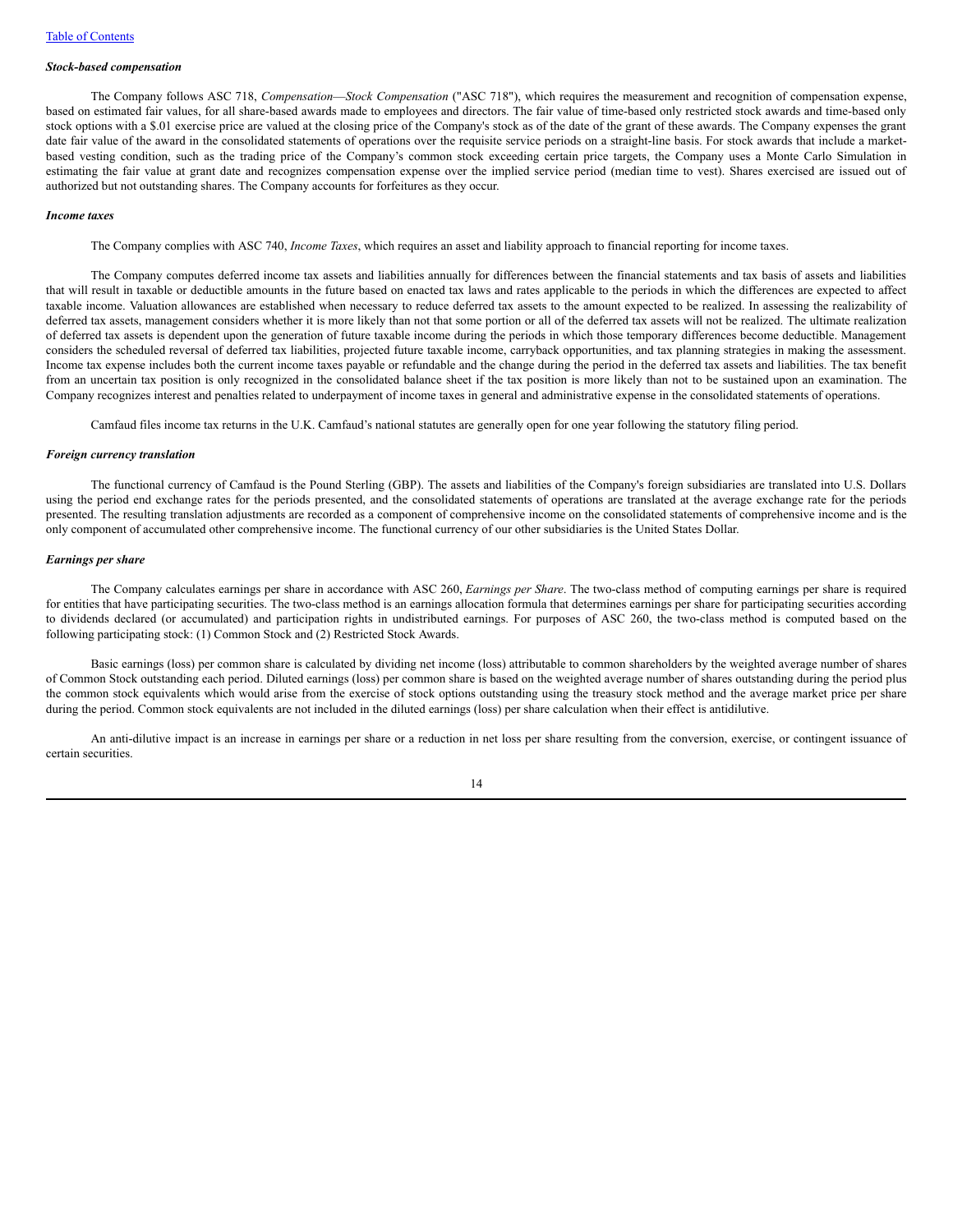### *Business combinations and asset acquisitions*

The Company applies the principles provided in ASC 805, *Business Combinations* ("ASC 805"), to determine whether a transaction involves an asset or a business.

If it is determined an acquisition is a business combination, tangible and intangible assets acquired and liabilities assumed are recorded at fair value and goodwill is recognized to the extent the fair value of the consideration transferred exceeds the fair value of the net assets acquired. Transaction costs for business combinations are expensed as incurred in accordance with ASC 805.

If it is determined an acquisition is an asset acquisition, the purchase consideration (which will include certain transaction costs) is allocated first to indefinite-lived intangible assets (if applicable) based on their fair values with the remaining balance of purchase consideration being allocated to the acquired assets and liabilities based on their relative fair values.

### *Concentrations*

As of April 30, 2022 and October 31, 2021 there were three primary vendors that the Company relied upon to purchase concrete pumping boom equipment. However, should the need arise, there are alternate vendors who can provide concrete pumping boom equipment.

Cash balances held at financial institutions may, at times, be in excess of federally insured limits. The Company places its temporary cash balances in high-credit quality financial institutions.

The Company's customer base is dispersed across the U.S. and U.K. The Company performs ongoing evaluations of its customers' financial condition and requires no collateral to support credit sales. During the periods described above, no customer represented 10 percent or more of sales or trade receivables.

### **Note 3. New Accounting Pronouncements**

We have opted to take advantage of the extended transition period available to emerging growth companies pursuant to the Jumpstart Our Business Startups Act of 2012 (the "JOBS Act") for new accounting standards.

#### *Recently issued accounting pronouncements not yet ef ective*

Accounting Standards Update ("ASU") 2016-02, Leases ("ASU 2016-02") - In February 2016, the FASB issued ASU 2016-02, which is codified in ASC 842, Leases ("ASC 842") and supersedes current lease guidance in ASC 840, Leases. ASC 842 requires a lessee to recognize a right-of-use asset and a corresponding lease liability for substantially all leases. The lease liability will be equal to the present value of the remaining lease payments while the right-of-use asset will be similarly calculated and then adjusted for initial direct costs. In addition, ASC 842 expands the disclosure requirements to increase the transparency and comparability of the amount, timing and uncertainty of cash flows arising from leases. In July 2018, the FASB issued ASU 2018-11, Leases ASC 842: Targeted Improvements, which allows entities to initially apply the new leases standard at the adoption date and recognize a cumulative-effect adjustment to the opening balance of retained earnings in the period of adoption.

The new standard is effective for emerging growth companies that have elected to use private company adoption dates for fiscal years beginning after December 15, 2021, and interim periods within fiscal years beginning after December 15, 2022. The Company plans to adopt the guidance during the fourth quarter of the fiscal year ending October 31, 2022. The Company is currently evaluating the impact of the pending adoption of the new standard on the consolidated financial statements.

ASU 2016-13, Financial Instruments Credit Losses (Topic 326) ("ASU 2016-13") - In June 2016, the FASB issued ASU No. 2016-13, which, along with subsequently issued related ASUs, requires financial assets (or groups of financial assets) measured at amortized cost basis to be presented at the net amount expected to be collected, among other provisions. This ASU is effective for emerging growth companies that have elected to use private company adoption dates with annual and interim periods beginning after December 15, 2022, with early adoption permitted. The Company plans to adopt the guidance during the first quarter of the fiscal year ending October 31, 2024. The amendments of this ASU should be applied on a modified retrospective basis to all periods presented. The Company is currently evaluating the effects adoption of this guidance will have on the consolidated financial statements.

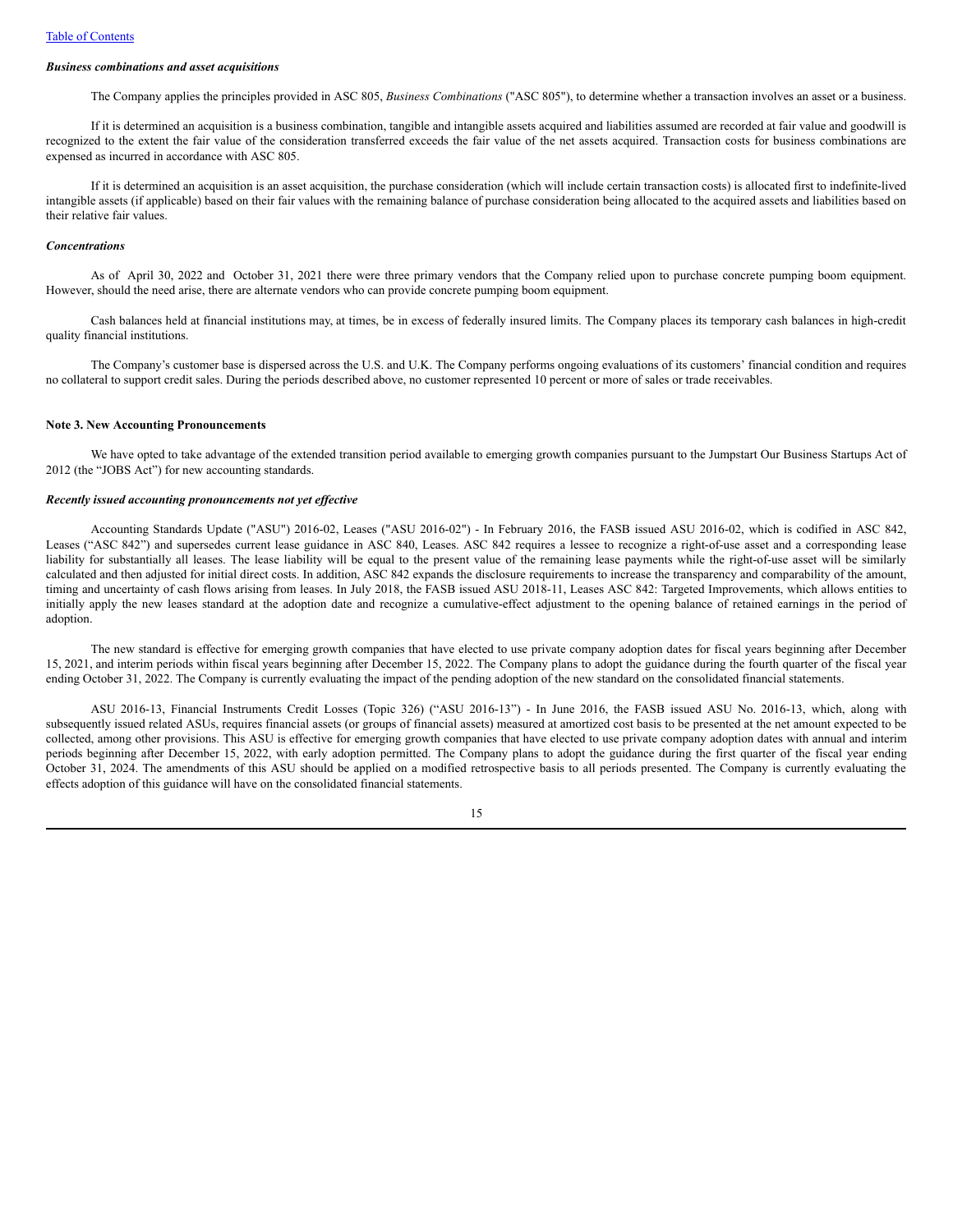ASU 2020-04, Reference Rate Reform (Topic 848): Facilitation of the Effects of Reference Rate Reform on Financial Reporting ("ASU 2020-04") - In March 2020, the FASB issued ASU 2020-04, which provides optional guidance for a limited period of time to ease the potential burden in accounting for (or recognizing the effects of) reference rate reform on financial reporting for contracts, hedging relationships, and other transactions that reference the London Interbank Offered Rate ("LIBOR"). Specifically, to the extent the Company's debt agreements are modified to replace LIBOR with another interest rate index, ASU 2020-04 will permit the Company to account for the modification as a continuation of the existing contract without additional analysis. Companies may generally elect to apply the guidance for periods that include March 12, 2020 through December 31, 2022. The Company is evaluating the anticipated impact of this standard on its consolidated financial statements as well as timing of adoption.

### **Note 4. Business Combinations and Asset Acquisitions**

The Company completed one acquisition during the first quarter of fiscal 2022 (purchase consideration of \$20.2 million), three acquisitions during the second quarter of fiscal 2022 (aggregate purchase consideration of \$11.4 million) and three acquisitions in fiscal 2021 (aggregate purchase consideration \$20.6 million), all of which qualified as asset acquisitions. Except for the acquisition of Pioneer in the first quarter of fiscal 2022 and Hi-Tech in fiscal 2021, these acquisitions were not individually significant to our results of operations. The consideration for the acquisitions in both fiscal 2022 and fiscal 2021 consisted of cash and was allocated to the acquired long-lived tangible and intangible assets.

### *November 2021 (Fiscal 2022) Pioneer Acquisition*

In November 2021, the Company acquired the assets of Pioneer Concrete Pumping Services ("Pioneer") for total purchase consideration of \$20.2 million. This transaction was treated as an asset acquisition. The Company allocated \$19.1 million to the purchase of Pioneer's equipment. The remaining \$1.1 million was allocated to definite lived assembled workforce and customer relationships intangible assets. All assets were valued using level 3 inputs. The equipment was valued using a market approach while the intangible assets were valued using an income approach based on management's projections. The intangible assets will be amortized over 3 to 5 years.

### *September 2021 (Fiscal 2021) Hi-Tech Acquisition*

In September 2021, the Company acquired the assets of Hi-Tech Concrete Pumping Services ("Hi-Tech") for total purchase consideration of \$12.3 million. This transaction was treated as an asset acquisition. The Company allocated \$11.5 million to the purchase of Hi-Tech's equipment. The remaining \$0.8 million was allocated to definite lived assembled workforce and customer relationships intangible assets. All assets were valued using level 3 inputs. The equipment was valued using a market approach while the intangible assets were valued using an income approach based on management's projections. The intangible assets will be amortized over 3 to 5 years.

### **Note 5. Fair Value Measurement**

The carrying amounts of the Company's cash and cash equivalents, accounts receivable, accounts payable and current accrued liabilities approximate their fair value as recorded due to the short-term maturity of these instruments, which approximates fair value. The Company's outstanding obligations on its ABL credit facility are deemed to be at fair value as the interest rates on these debt obligations are variable and consistent with prevailing rates. The Company believes the carrying values of its capital lease obligations represent fair value.

### *Long-term debt instruments*

The Company's long-term debt instruments are recorded at their carrying values in the consolidated balance sheet, which may differ from their respective fair values. The fair values of the long-term debt instruments are derived from Level 2 inputs. The fair value amount of the long-term debt instruments at April 30, 2022 and at October 31, 2021 is presented in the table below based on the prevailing interest rates and trading activity of the Senior Notes.

|                           |  |                | April 30, | 2022 |                   | October 31,<br>2021    |         |                   |         |  |
|---------------------------|--|----------------|-----------|------|-------------------|------------------------|---------|-------------------|---------|--|
| (in thousands)            |  | Carrving Value |           |      | <b>Fair Value</b> | C <b>arrving Value</b> |         | <b>Fair Value</b> |         |  |
| Senior notes              |  |                | 375,000   |      | 349,688           |                        | 375,000 |                   | 390,938 |  |
| Capital lease obligations |  |                | 330       |      | 330               |                        | 381     |                   | 381     |  |
|                           |  |                |           |      |                   |                        |         |                   |         |  |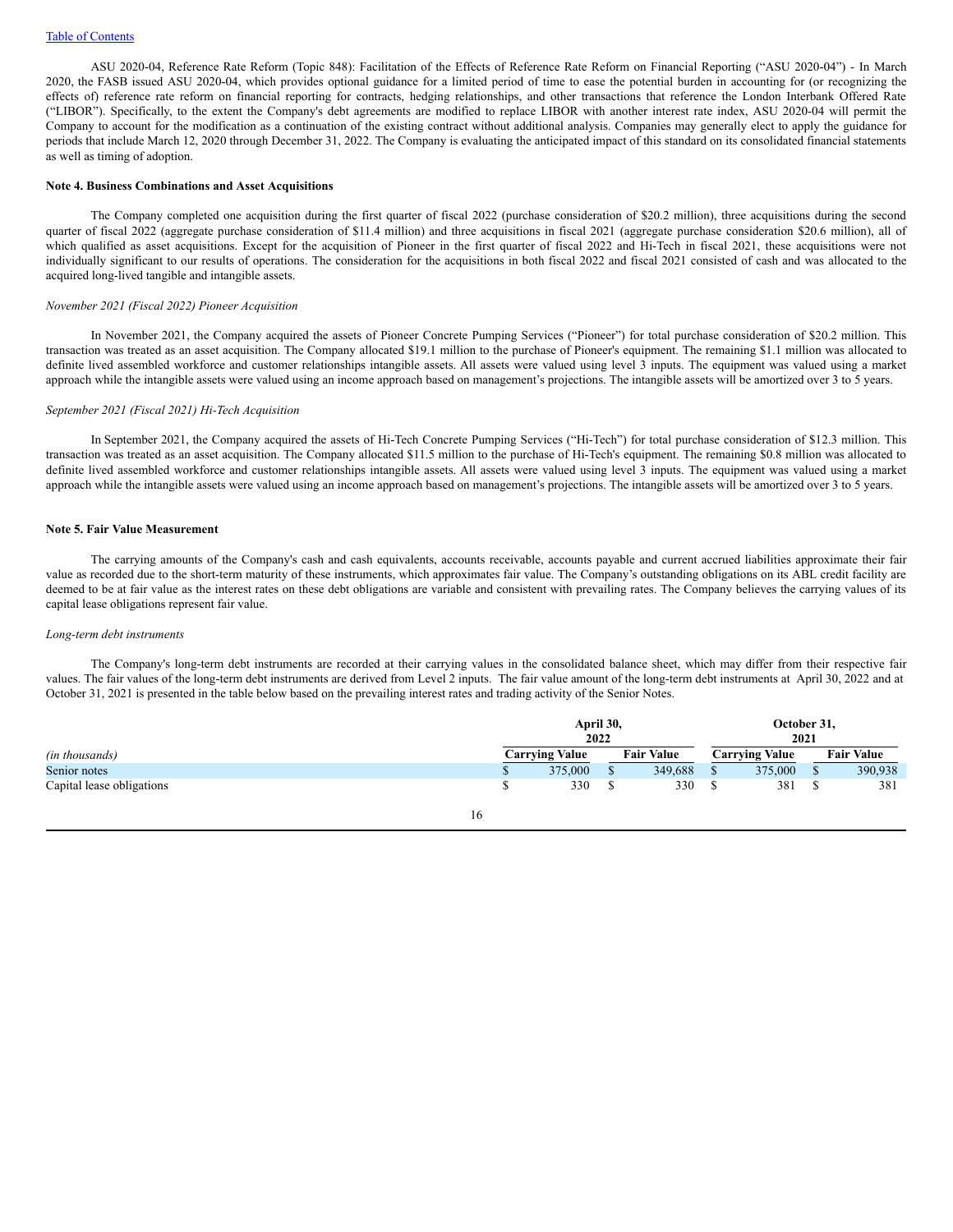### *Warrants*

At April 30, 2022 and October 31, 2021, there were 13,017,677 and 13,017,777 public warrants and no private warrants outstanding, respectively. Each warrant entitles its holder to purchase one share of Class A common stock at an exercise price of \$11.50 per share. The warrants expire on December 6, 2023, or earlier upon redemption or liquidation. The Company may call the outstanding public warrants for redemption at a price of \$0.01 per warrant, if the last sale price of the Company's common stock equals or exceeds \$18.00 per share for any 20 trading days within a 30-trading day period ending on the third business day before the Company sends the notice of redemption to the warrant holders.

The Company accounts for the public warrants issued in connection with its IPO in accordance with ASC 815, under which certain provisions in the public warrant agreements do not meet the criteria for equity classification and therefore these warrants must be recorded as liabilities. The fair value of each public warrant is based on the public trading price of the warrant (Level 1 fair value measurement). Gains and losses related to the warrants are reflected in the change in fair value of warrant liabilities in the consolidated statements of operations.

### *All other non-financial assets*

The Company's non-financial assets, which primarily consist of property and equipment, goodwill and other intangible assets, are not required to be carried at fair value on a recurring basis and are reported at carrying value. However, on a periodic basis or whenever events or changes in circumstances indicate that their carrying value may not be fully recoverable (and at least annually for goodwill and indefinite lived intangibles), non-financial instruments are assessed for impairment and, if applicable, written down to and recorded at fair value.

### **Note 6. Prepaid Expenses and Other Current Assets**

The significant components of prepaid expenses and other current assets at April 30, 2022 and at October 31, 2021 are comprised of the following:

| (in thousands)                                  | April 30,<br>2022 | October 31,<br>2021 |
|-------------------------------------------------|-------------------|---------------------|
| Prepaid insurance                               | 4.288             | 949                 |
| Prepaid licenses and deposits                   | 1,207             | 360                 |
| Prepaid rent                                    | 439               | 331                 |
| Other current assets and prepaids               | 2.734             | 2,470               |
| Total prepaid expenses and other current assets | 8.668             | 4.110               |

#### **Note 7. Property, Plant and Equipment**

The significant components of property, plant and equipment at April 30, 2022 and at October 31, 2021 are comprised of the following:

| <i>(in thousands)</i>                | April 30,<br>2022 | October 31,<br>2021 |  |  |
|--------------------------------------|-------------------|---------------------|--|--|
| Land, building and improvements      | 27.084            | 27,062              |  |  |
| Capital leases—land and buildings    | 828               | 828                 |  |  |
| Machinery and equipment              | 420,047           | 374,034             |  |  |
| Transportation equipment             | 4,840             | 2,935               |  |  |
| Furniture and office equipment       | 2,851             | 2,880               |  |  |
| Property, plant and equipment, gross | 455.650           | 407.739             |  |  |
| Less accumulated depreciation        | (84,045)          | (69,968)            |  |  |
| Property, plant and equipment, net   | 371,605           | 337,771             |  |  |

Depreciation expense for the three and six-month periods ended April 30, 2022 was \$8.5 million and \$16.8 million, respectively. Depreciation expense for the three and six-month periods ended April 30, 2021 was \$7.1 million and \$14.0 million, respectively. Depreciation expense related to revenue producing machinery and equipment is recorded in cost of operations and an immaterial amount of depreciation expense related to the Company's capital leases and furniture and fixtures is included in general and administrative expenses in the consolidated statements of operations.

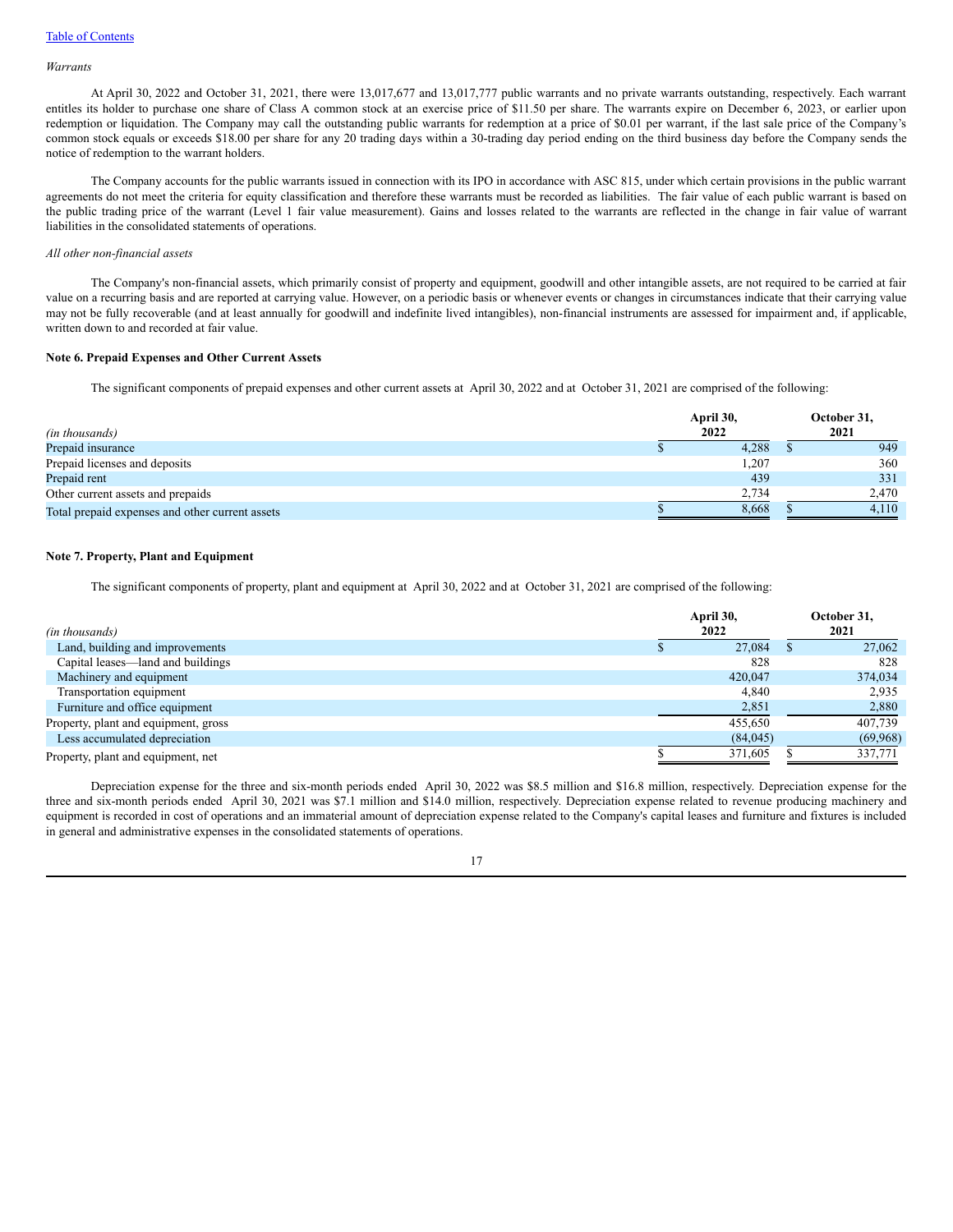### **Note 8. Goodwill and Intangible Assets**

The Company has recognized goodwill and certain intangible assets in connection with prior business combinations.

There were no triggering events during the six-month period ended April 30, 2022. The Company will continue to evaluate its goodwill and intangible assets in future quarters. Additional impairments may be recorded based on events and circumstances, including those related to COVID-19 discussed in Note 1.

The following table summarizes the composition of intangible assets at April 30, 2022 and at October 31, 2021:

|                              |  | April 30,<br>2022          |            |                          |                             |  |                                                         |  |                                  |  |  |
|------------------------------|--|----------------------------|------------|--------------------------|-----------------------------|--|---------------------------------------------------------|--|----------------------------------|--|--|
| (in thousands)               |  | Gross<br>Carrying<br>Value | Impairment |                          | Accumulated<br>Amortization |  | Foreign<br>Currency<br><b>Translation</b><br>Adjustment |  | <b>Net</b><br>Carrying<br>Amount |  |  |
| Customer relationship        |  | 195,165                    |            | $\sim$                   | (102, 138)                  |  | (994)                                                   |  | 92,033                           |  |  |
| Trade name                   |  | 5,644                      |            | $\overline{\phantom{a}}$ | (1, 877)                    |  | (286)                                                   |  | 3,481                            |  |  |
| Trade name (indefinite life) |  | 55,500                     |            | (5,000)                  |                             |  |                                                         |  | 50,500                           |  |  |
| Assembled workforce          |  | 1,450                      |            |                          | (203)                       |  | ۰                                                       |  | 1,247                            |  |  |
| Noncompete agreements        |  | 200                        |            | ٠                        | (122)                       |  | ٠                                                       |  | 78                               |  |  |
| Total intangibles            |  | 257,959                    |            | (5,000)                  | (104, 340)                  |  | (1, 280)                                                |  | 147,339                          |  |  |

|                              |                            |                          | October 31,<br>2021         |                          |                                                         |                          |  |                                         |
|------------------------------|----------------------------|--------------------------|-----------------------------|--------------------------|---------------------------------------------------------|--------------------------|--|-----------------------------------------|
| (in thousands)               | Gross<br>Carrying<br>Value | Impairment               | Accumulated<br>Amortization |                          | Foreign<br>Currency<br><b>Translation</b><br>Adjustment |                          |  | <b>Net</b><br>Carrying<br><b>Amount</b> |
| Customer relationship        | 195,220                    | ٠                        | ٠D                          | (91,169)                 |                                                         | (539)                    |  | 103,512                                 |
| Trade name                   | 5,748                      | $\overline{\phantom{a}}$ |                             | (1, 598)                 |                                                         | (71)                     |  | 4,079                                   |
| Trade name (indefinite life) | 55,500                     | (5,000)                  |                             | $\overline{\phantom{a}}$ |                                                         | $\overline{\phantom{0}}$ |  | 50,500                                  |
| Assembled workforce          | 350                        | $\overline{\phantom{a}}$ |                             | $\overline{\phantom{a}}$ |                                                         | $\overline{\phantom{0}}$ |  | 350                                     |
| Noncompete agreements        | 200                        | $\overline{\phantom{a}}$ |                             | (102)                    |                                                         | $\overline{\phantom{0}}$ |  | 98                                      |
| Total intangibles            | 257,018                    | (5,000)                  |                             | (92, 869)                |                                                         | (610)                    |  | 158,539                                 |

Amortization expense for the three and six months ended April 30, 2022 was \$5.7 million and \$11.5 million, respectively. Amortization expense for the three and six months ended April 30, 2021 was \$7.0 million and \$13.9 million, respectively. The estimated aggregate amortization expense for intangible assets over the next five fiscal years ending October 31 and thereafter is as follows:

| (in thousands)                                                      |        |
|---------------------------------------------------------------------|--------|
| 2022 (excluding the period from November 1, 2021 to April 30, 2022) | 11,066 |
| 2023                                                                | 17,969 |
| 2024                                                                | 14,455 |
| 2025                                                                | 11,356 |
| 2026                                                                | 9,258  |
| Thereafter                                                          | 32,735 |
| Total                                                               | 96.839 |

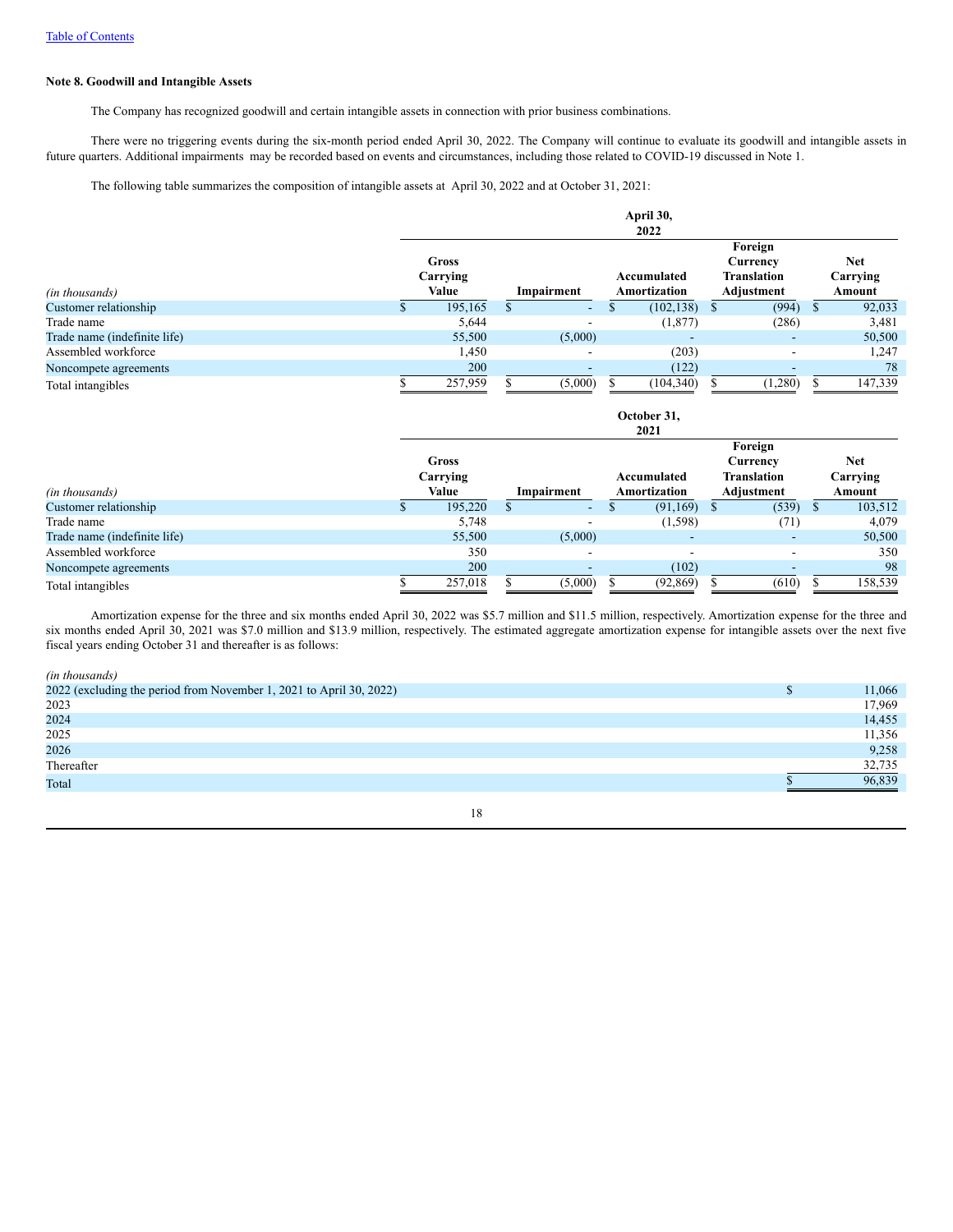The changes in the carrying value of goodwill by reportable segment for the six-month periods ended April 30, 2022 and 2021 are as follows:

|                              | <b>U.S. Concrete</b> |     | U.K.              |                 | Management |  |              |
|------------------------------|----------------------|-----|-------------------|-----------------|------------|--|--------------|
| (in thousands)               | Pumping              |     | <b>Operations</b> | <b>Services</b> |            |  | <b>Total</b> |
| Balance at October 31, 2020  | 147,482              |     | 26,539            |                 | 49,133     |  | 223,154      |
| Foreign currency translation |                      |     | 1,858             |                 |            |  | 1,858        |
| Balance at April 30, 2021    | 147,482              |     | 28,397            |                 | 49,133     |  | 225,012      |
| Balance at October 31, 2021  | 147,482              | \$. | 28,085            |                 | 49,133     |  | 224,700      |
| Foreign currency translation |                      |     | (2,301)           |                 | $\sim$     |  | (2,301)      |
| Balance at April 30, 2022    | 147,482              |     | 25,784            |                 | 49,133     |  | 222,399      |

### **Note 9. Long Term Debt and Revolving Lines of Credit**

On January 28, 2021, Brundage-Bone Concrete Pumping Holdings Inc., a Delaware corporation (the "Issuer") and a wholly-owned subsidiary of the Company (i) completed a private offering of \$375.0 million in aggregate principal amount of its 6.000% senior secured second lien notes due 2026 (the "Senior Notes") issued pursuant to an indenture, among the Issuer, the Company, the other Guarantors (as defined below), Deutsche Bank Trust Company Americas, as trustee and as collateral agent (the "Indenture") and (ii) entered into an amended and restated ABL Facility (as subsequently amended, the "ABL Facility") by and among the Company, certain subsidiaries of the Company, Wells Fargo Bank, National Association, as agent, sole lead arranger and sole bookrunner, the other Lenders party thereto, which provided up to \$125.0 million of asset-based revolving loan commitments to the Company and the other borrowers under the ABL Facility. The proceeds from the Senior Notes, along with certain borrowings under the ABL Facility, were used to repay all outstanding indebtedness under the Company's then existing Term Loan Agreement (see discussion below), dated December 6, 2018, and pay related fees and expenses. Summarized terms of these facilities are included below.

### *Senior Notes*

Summarized terms of the Senior Notes are as follows:

- Provides for an original aggregate principal amount of \$375.0 million;
- The Senior Notes will mature and be due and payable in full on February 1, 2026;
- The Senior Notes bear interest at a rate of 6.000% per annum, payable on February 1 and August 1 of each year;
- The Senior Notes are jointly and severally guaranteed on a senior secured basis by the Company, Concrete Pumping Intermediate Acquisition Corp. and each of the Issuer's domestic, wholly-owned subsidiaries that is a borrower or a guarantor under the ABL Facility (collectively, the "Guarantors"). The Senior Notes and the guarantees are secured on a second-priority basis by all the assets of the Issuer and the Guarantors that secure the obligations under the ABL Facility, subject to certain exceptions. The Senior Notes and the guarantees will be the Issuer's and the Guarantors' senior secured obligations, will rank equally with all of the Issuer's and the Guarantors' existing and future senior indebtedness and will rank senior to all of the Issuer's and the Guarantors' existing and future subordinated indebtedness. The Senior Notes are structurally subordinated to all existing and future indebtedness and liabilities of the Company's subsidiaries that do not guarantee the Senior Notes;
- The Indenture includes certain covenants that limit, among other things, the Issuer's ability and the ability of its restricted subsidiaries to: incur additional indebtedness and issue certain preferred stock; make certain investments, distributions and other restricted payments; create or incur certain liens; merge, consolidate or transfer all or substantially all assets; enter into certain transactions with affiliates; and sell or otherwise dispose of certain assets.

The outstanding principal amount of the Senior Notes as of April 30, 2022 was \$375.0 million and as of that date, the Company was in compliance with all covenants under the Indenture.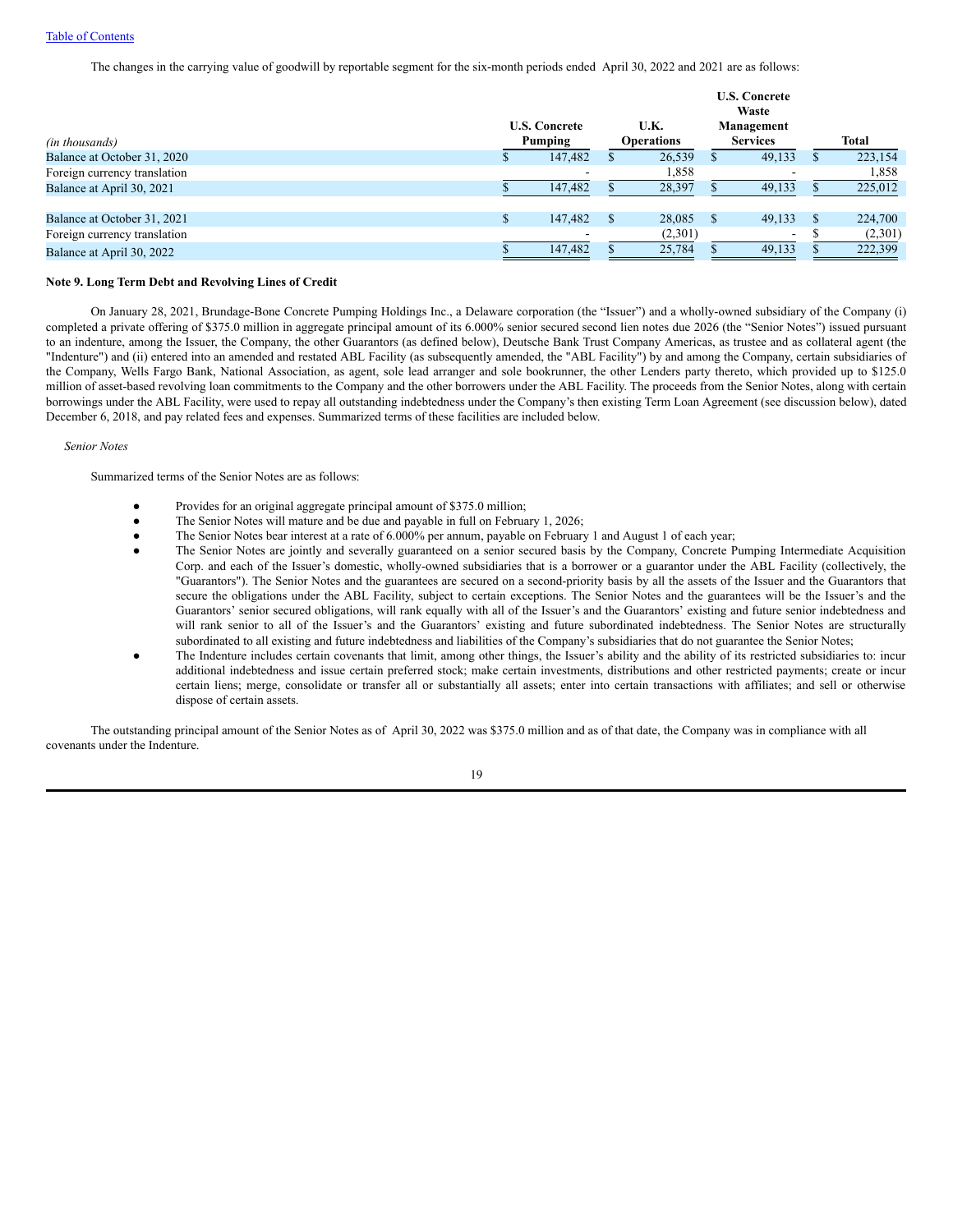### *ABL Facility*

Summarized terms of the ABL Facility, as amended, are as follows:

- Borrowing availability in U.S. Dollars and GBP up to a maximum aggregate principal amount of \$125.0 million and an accordion feature under which the Company can increase the ABL Facility by up to an additional \$75.0 million;
- Borrowing capacity available for standby letters of credit of up to \$7.5 million and for swing loan borrowings of up to \$7.5 million. Any issuance of letters of credit or making of a swing loan will reduce the amount available under the ABL Facility;
- All loans advanced will mature and be due and payable in full on January 28, 2026;
- Amounts borrowed may be repaid at any time, subject to the terms and conditions of the agreement;
- Borrowings in U.S. Dollars and GBP (through September 30, 2021 for GBP borrowings) bear interest at either (1) an adjusted LIBOR rate or (2) a base rate, in each case plus an applicable margin currently set at 2.25% and 1.25%, respectively. After September 30, 2021, borrowings in GBP bear interest at the SONIA rate plus an applicable margin currently set at 2.0326%. The ABL Facility is subject to a step down of 0.25% based on excess availability levels;
- The unused line fee percentage is 25 basis points if the quarterly average amount drawn is greater than 50% of the borrowing availability; 50 basis points if the quarterly average amount drawn is less than 50% of borrowing availability;
- US ABL Facility obligations will be secured by a first-priority perfected security interest in substantially all the assets of the Issuer, together with Brundage-Bone Concrete Pumping, Inc., Eco-Pan, Inc., Capital Pumping LP (collectively, the "US ABL Borrowers") and each of the Company's wholly-owned domestic subsidiaries (the "US ABL Guarantors"), subject to certain exceptions;
- UK ABL Facility obligations will be secured by a first priority perfected security interest in substantially all assets of Camfaud Concrete Pumps Limited and Premier Concrete Pumping Limited, each of the Company's wholly-owned UK subsidiaries, and by each of the US ABL Borrowers and the US ABL Guarantors, subject to certain exceptions;
- The ABL Facility also includes (i) a springing financial covenant (fixed charges coverage ratio) based on excess availability levels that the Company must comply with on a quarterly basis during required compliance periods and (ii) certain non-financial covenants.

The outstanding balance under the ABL Facility as of April 30, 2022 was \$29.9 million and as of that date, the Company was in compliance with all debt covenants.

As of April 30, 2022, we had \$93.7 million of available borrowing capacity under the ABL Facility.

### *Term Loan Agreement*

Summarized terms of the Term Loan Agreement are as follows:

- Provides for an original aggregate principal amount of \$357.0 million. This amount was increased in May 2019 by \$60.0 million in connection with the acquisition of Capital;
- The initial term loans advanced will mature and be due and payable in full seven years after December 6, 2018, with principal amortization payments in an annual amount equal to 5.00% of the original principal amount;
- Borrowings under the Term Loan Agreement, will bear interest at either (1) an adjusted LIBOR rate or (2) an alternate base rate, plus an applicable margin of 6.00% or 5.00%, respectively;
- The Term Loan Agreement is secured by (i) a first priority perfected lien on substantially all of the assets of the Company and certain of its subsidiaries that are loan parties thereunder to the extent not constituting ABL Facility priority collateral and (ii) a second priority perfected lien on substantially all ABL Facility priority collateral, in each case subject to customary exceptions and limitations;
- The Term Loan Agreement includes certain non-financial covenants.

As discussed above, all outstanding borrowings under the Term Loan Agreement were repaid on January 28, 2021. The pay-off of the term loan were treated as a debt extinguishment while the amended ABL facility was treated as a debt modification. In accordance with debt extinguishment accounting rules, the Company recorded \$15.5 million in debt extinguishment costs related to the write-off of all unamortized deferred debt issuance costs that were related to the term loan and capitalized \$7.0 million of debt issuance costs related to the Senior Notes. For the amendments to the ABL Facility, the Company capitalized \$1.5 million of debt issuance costs.

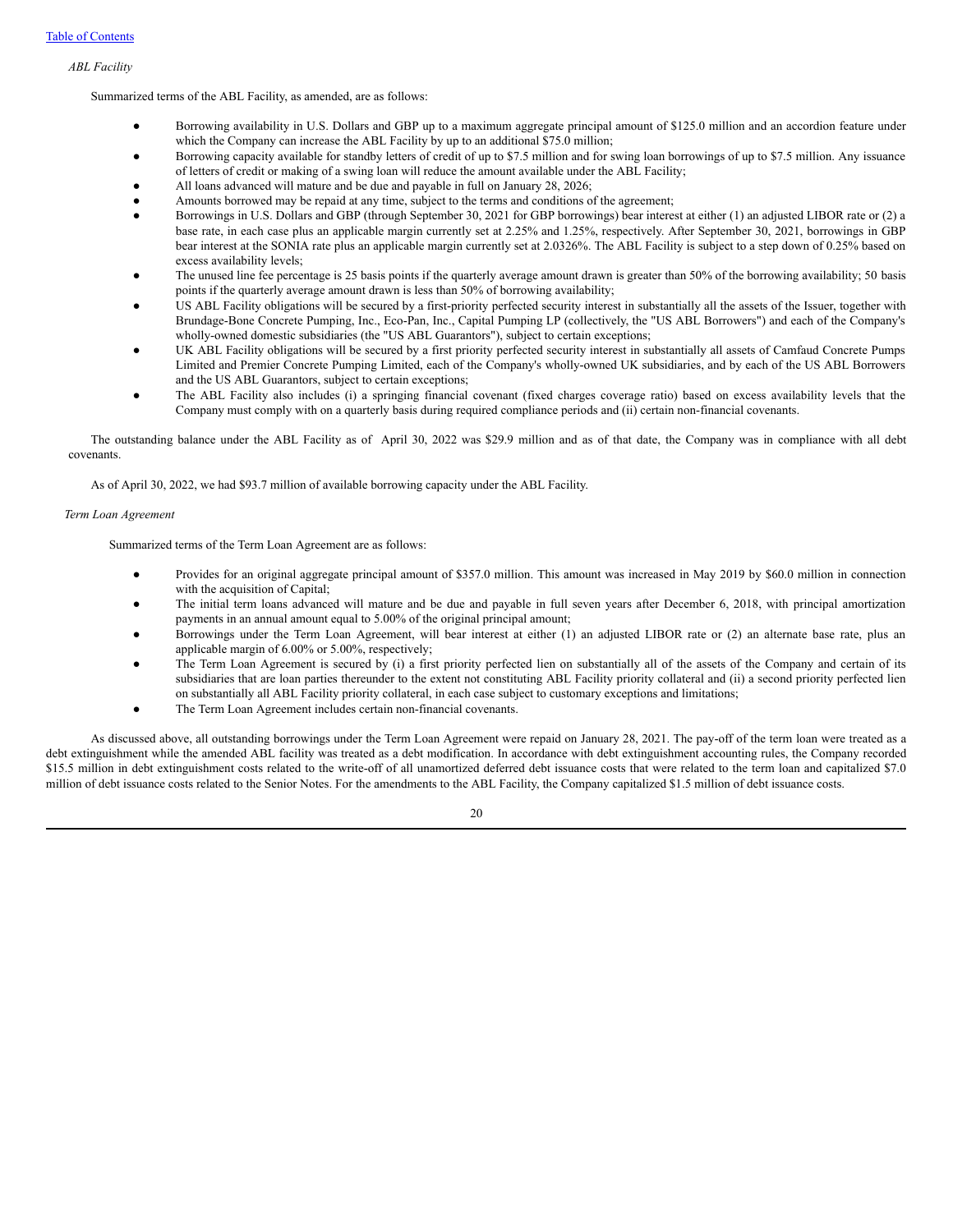The table below is a summary of the composition of the Company's debt balances at April 30, 2022 and at October 31, 2021.

| (in thousands)                                                      | April 30,<br>2022 |         | October 31,<br>2021 |
|---------------------------------------------------------------------|-------------------|---------|---------------------|
| Revolving loan (short term)                                         |                   | 29,867  | 990                 |
| Senior notes - all long term                                        |                   | 375,000 | 375,000             |
| Total debt, gross                                                   |                   | 404.867 | 375,990             |
| Less unamortized deferred financing costs offsetting long term debt |                   | (5,220) | (5,916)             |
| Total debt, net of unamortized deferred financing costs             |                   | 399.647 | 370.074             |

### **Note 10. Accrued Payroll and Payroll Expenses**

The following table summarizes accrued payroll and expenses at April 30, 2022 and at October 31, 2021:

| (in thousands)                             |  | April 30,<br>2022 | October 31,<br>2021 |
|--------------------------------------------|--|-------------------|---------------------|
| Accrued vacation                           |  | 2,528             | 1,967               |
| Accrued payroll                            |  | 1,918             | 1,727               |
| Accrued bonus                              |  | 2,508             | 3,593               |
| Accrued employee-related taxes             |  | 2,676             | 4,606               |
| Other accrued                              |  | 133               | 333                 |
| Total accrued payroll and payroll expenses |  | 9,763             | 12.226              |

### **Note 11. Accrued Expenses and Other Current Liabilities**

The following table summarizes accrued expenses and other current liabilities at April 30, 2022 and at October 31, 2021:

| (in thousands)                               | April 30,<br>2022 | October 31,<br>2021 |  |  |
|----------------------------------------------|-------------------|---------------------|--|--|
| Accrued insurance                            | 8,079             | 7,473               |  |  |
| Accrued interest                             | 5,711             | 5,627               |  |  |
| Accrued equipment purchases                  | 5,861             | 4,955               |  |  |
| Accrued sales and use tax                    | 718               | 690                 |  |  |
| Accrued property taxes                       | 534               | 917                 |  |  |
| Accrued professional fees                    | 762               | 1,134               |  |  |
| Other                                        | 2,549             | 3,144               |  |  |
| Total accrued expenses and other liabilities | 24,214            | 23,940              |  |  |

### **Note 12. Income Taxes**

For the second fiscal quarter ended April 30, 2022, the Company recorded an income tax expense of \$0.5 million on pretax income of \$6.5 million. For the same quarter a year ago, the Company recorded an income tax expense of \$0.2 million on a pretax loss of \$10.7 million. For the first six months of fiscal year 2022, the Company recorded an income tax expense of \$0.5 million on pretax income of \$7.7 million. For the same period a year ago, the Company recorded an income tax benefit of \$2.5 million on pretax loss of \$25.6 million. The effective tax rate for the three and six-month periods ended April 30, 2022 was impacted by (1) the respective change in fair value of warrant liabilities, all of which is not recognized for tax purposes and (2) a change in unremitted earnings deferred tax liability due to foreign rate fluctuations.

At April 30, 2022 and October 31, 2021, the Company had deferred tax liabilities, net of deferred tax assets, of \$70.0 million and \$70.6 million, respectively. Included in deferred tax assets at April 30, 2022 and October 31, 2021 were net operating loss carryforwards of \$17.8 million. The Company has a valuation allowance of \$0.1 million as of both April 30, 2022 and October 31, 2021 related to foreign tax credit carryforwards where realization is more uncertain at this time due to the limited carryforward periods that exist.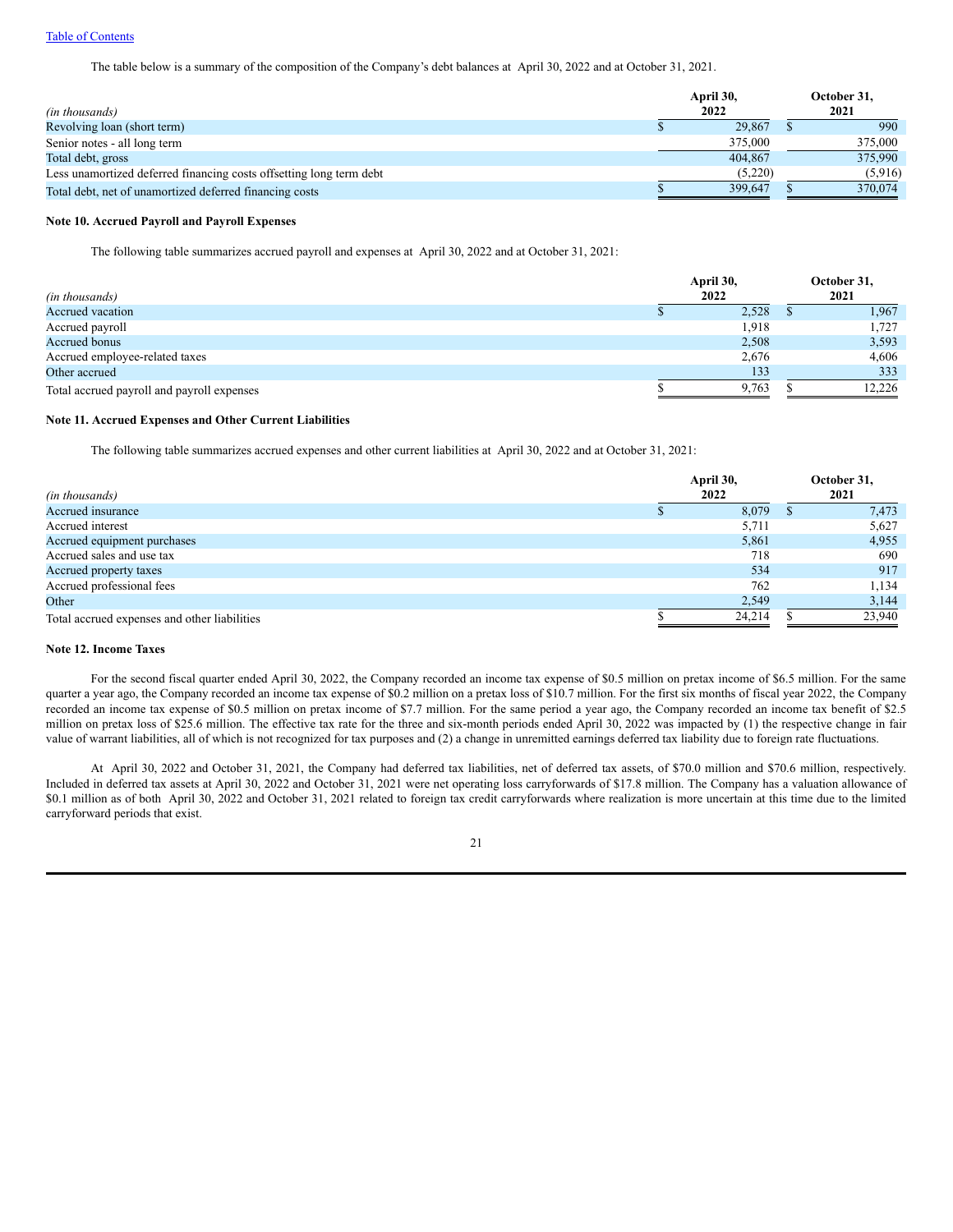### **Note 13. Commitments and Contingencies**

### *Insurance*

As of April 30, 2022 and October 31, 2021, the Company was partially insured for automobile, general and worker's compensation liability. The Company has accrued \$5.3 million and \$4.5 million, as of April 30, 2022 and October 31, 2021, respectively, for claims incurred but not reported and estimated losses reported, which is included in accrued expenses and other current liabilities in the accompanying consolidated balance sheets.

The Company offers employee health benefits via a partially self-insured medical benefit plan. Participant claims exceeding certain limits are covered by a stoploss insurance policy. As of April 30, 2022 and October 31, 2021, the Company had accrued \$2.8 million and \$1.6 million, respectively, for health claims incurred but not reported based on historical claims amounts and average lag time. These accruals are included in accrued expenses and other current liabilities in the accompanying consolidated balance sheets. The Company contracts with a third party administrator to process claims, remit benefits, etc.

# *Litigation*

The Company is currently involved in certain legal proceedings and other disputes with third parties that have arisen in the ordinary course of business. Management believes that the outcomes of these matters will not have a material impact on the Company's financial statements and does not believe that any amounts need to be recorded for contingent liabilities in the Company's consolidated balance sheet.

### *Letters of credit*

The ABL Facility provides for up to \$7.5 million of standby letters of credit. As of April 30, 2022, total outstanding letters of credit totaled \$3.0 million, the vast majority of which had been committed to the Company's general liability insurance provider.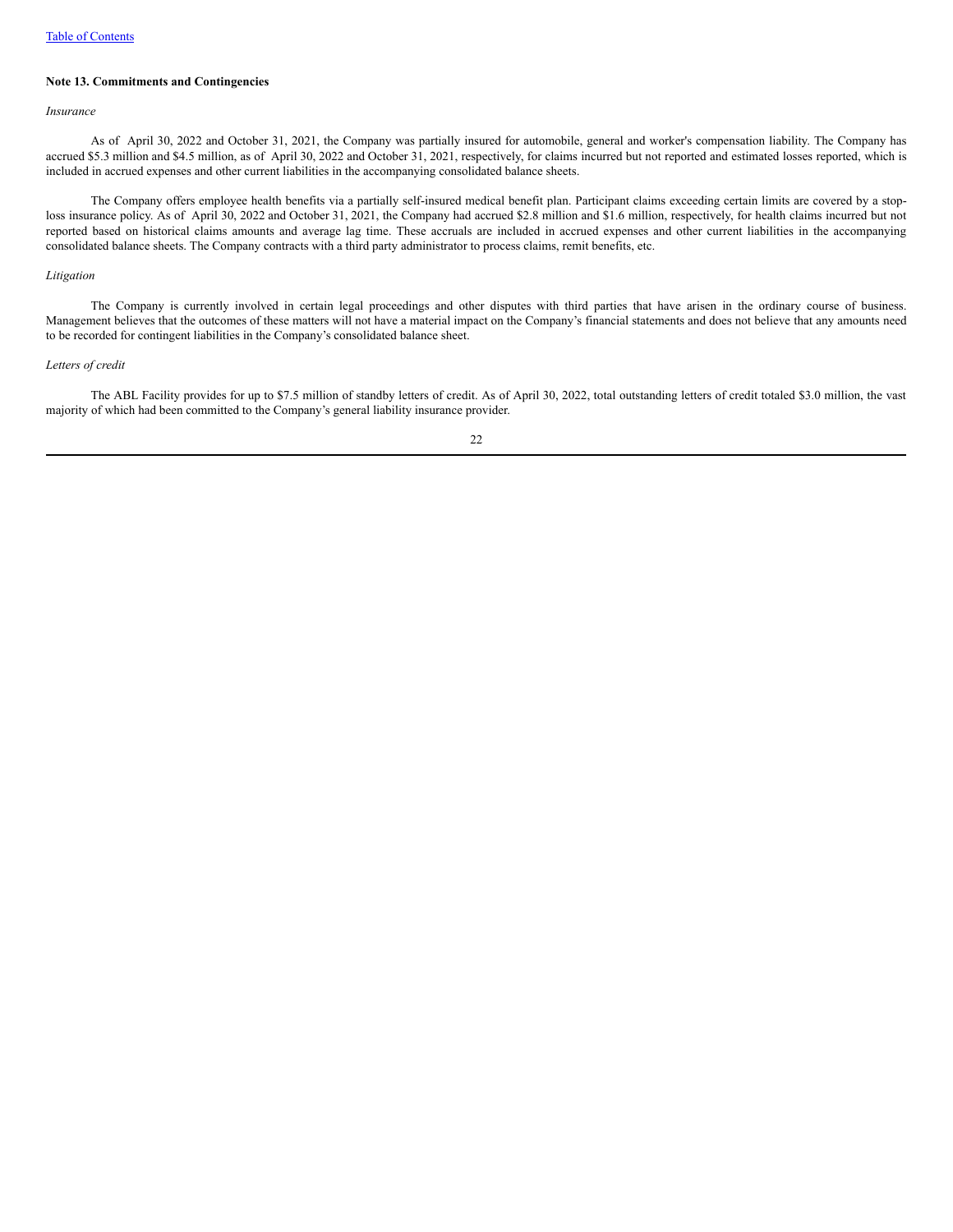#### **Note 14. Stockholders**' **Equity**

The Company's amended and restated certificate of incorporation authorizes the issuance of 500,000,000 shares of common stock, par value \$0.0001, and 10,000,000 shares of preferred stock, par value \$0.0001. Immediately following December 6, 2018, there were:

- 28,847,707 shares of common stock issued and outstanding;
- 34,100,000 warrants outstanding, each exercisable for one share of common stock at an exercise price of \$11.50 per share; and
- 2,450,980 shares of zero-dividend convertible perpetual preferred stock ("Series A Preferred Stock") outstanding, as further discussed below

Grants of new restricted stock awards and exercises of stock options are issued out of outstanding and available common stock.

As discussed below, on April 29, 2019, 2,101,213 shares of common stock were issued in exchange for the Company's public warrants and 1,707,175 shares of common stock were issued in exchange for the Company's private warrants. After the completion of the warrant exchange and as of April 30, 2022, there were 13,017,777 and 13,017,677 public warrants outstanding, respectively.

On May 14, 2019, in order to finance a portion of the purchase price for the acquisition of Capital, the Company completed a public offering of 18,098,166 of its common stock at a price of \$4.50 per share, receiving net proceeds of approximately \$77.4 million, after deducting underwriting discounts, commissions, and other offering expenses. In connection with the offering, certain of the Company's directors, officers and significant stockholders, and certain other related investors purchased an aggregate of 3,980,166 shares of its common stock from the underwriters at the public offering price of \$4.50, representing approximately 25% of the total shares issued (without giving effect to the underwriters' option to purchase additional shares).

The Company's Series A Preferred Stock does not pay dividends and is convertible (effective June 6, 2019) into shares of the Company's common stock at a 1:1 ratio (subject to customary adjustments). The Company has the right to elect to redeem all or a portion of the Series A Preferred Stock at its election after December 6, 2022 for cash at a redemption price equal to the amount of the principal investment (\$25,000,000) plus an additional cumulative amount that will accrue at an annual rate of 7.0% thereon. As of April 30, 2022, the additional cumulative amount totaled \$6.1 million, which would be recognized when redemption is probable. The Series A Preferred Stock will rank senior in priority and will have a senior liquidation preference to the Common Stock. In addition, if the volume weighted average price of shares of the Company's common stock equals or exceeds \$13.00 for 30 consecutive days, then the Company will have the right to require the holder of the Series A Preferred Stock to convert its Series A Preferred Stock into Company common stock, at a ratio of 1:1 (subject to customary adjustments such as adjustments for anti-dilution events for instance stock splits or reverse stock split).

Conditionally redeemable preferred shares (including preferred shares that feature redemption rights that are either within the control of the holder or subject to redemption upon the occurrence of uncertain events not solely within the Company's control) are classified as temporary equity. The preferred stock contains a redemption feature contingent upon a change in control, which is not solely within the control of the Company. As such, the preferred stock is presented outside of permanent equity.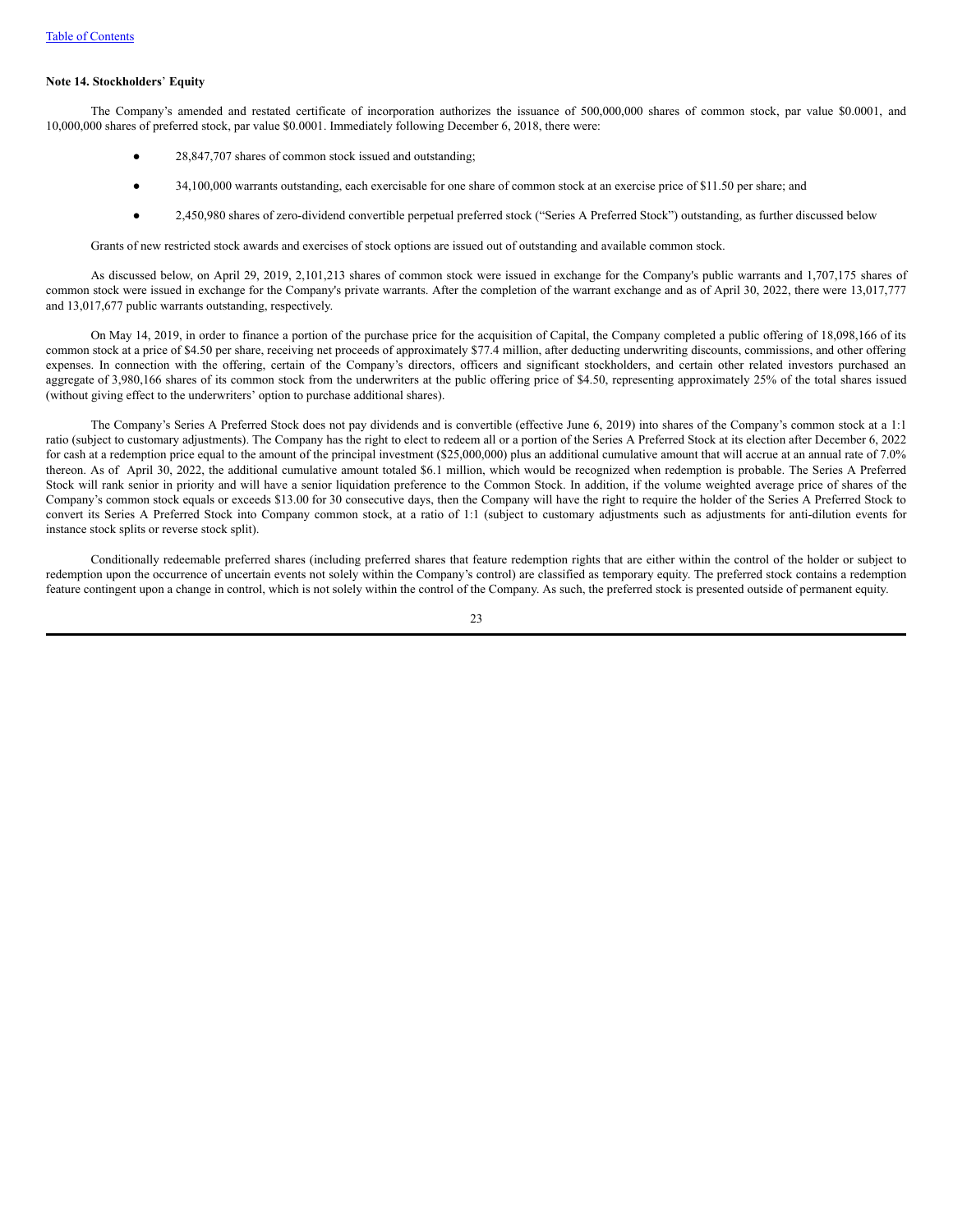### *Warrant Exchange*

On April 1, 2019, the Company commenced an offer to each holder of its publicly traded warrants (the "public warrants") and private placement warrants that were issued in connection with Industrea's initial public offering on April 17, 2017 (the "private warrants") to receive 0.2105 shares of common stock in exchange for each outstanding public warrant tendered and 0.1538 shares of common stock in exchange for each private warrant tendered pursuant to the offer (the "Offer" or "Warrant Exchange").

On April 26, 2019, a total of 9,982,123 public warrants and 11,100,000 private warrants were tendered for exchange pursuant to the Offer. On April 29, 2019, 2,101,213 shares of common stock were issued in exchange for the tendered public warrants and 1,707,175 shares of common stock were issued in exchange for the tendered private warrants. A negligible amount of cash was paid for fractional shares. The fair value of common stock issued in exchange for the warrants, totaling \$26.3 million, was recognized in additional paid in capital.

### **Note 15. Stock-Based Compensation**

Pursuant to the Concrete Pumping Holdings, Inc. 2018 Omnibus Incentive Plan, the Company granted stock-based awards to certain employees in the U.S. and U.K. All awards in the U.S. are restricted stock awards while awards granted to employees in the U.K. are stock options with exercise prices of \$0.01. Regardless of where the awards were granted, the awards generally vest pursuant to one of the following four conditions:

- (1) Time-based only Awards vest in equal installments over a specified period.
- (2) \$6 market-based and time-based vesting Awards will vest as to first condition once the Company's stock reaches a closing price of \$6.00 for 30 consecutive trading days. Once the first vesting condition is achieved, the stock award will then vest 1/3 annually over a three-year period.
- (3) \$8 market-based and time-based vesting Awards will vest as to first condition once the Company's stock reaches a closing price of \$8.00 for 30 consecutive trading days. Once the first vesting condition is achieved, the stock award will then vest 1/3 annually over a three-year period.
- (4) \$10 market-based and time-based vesting Awards will vest as to first condition once the Company's stock reaches a closing price of \$10.00 for 30 consecutive trading days. Once the first vesting condition is achieved, the stock award will then vest 1/3 annually over a three-year period.

Included in the table below is a summary of the unvested awards outstanding at April 30, 2022, including the location, type of award, shares outstanding, unrecognized compensation expense, and the date that expense will be recognized through. The total stock compensation expense recognized for restricted stock awards for the three-month periods ended April 30, 2022 and 2021 was \$1.2 million and \$0.6 million, respectively. The total stock compensation expense recognized for stock options for the three-month periods ended April 30, 2022 and 2021 was \$0.2 million and \$0.1 million, respectively. The total stock compensation expense recognized for restricted stock awards for the six-month periods ended April 30, 2022 and 2021 was \$2.5 million and \$3.5 million, respectively. The total stock compensation expense recognized for stock options for the six-month periods ended April 30, 2022 and 2021 was \$0.3 million and \$0.5 million, respectively. In addition, while the table below provides a date through which expense will be recognized on a straight-line basis, if at such time the market-based stock awards, vest earlier than the Monte Carlo simulation derived service period, expense recognition will be accelerated.

During the first quarter of fiscal 2022, the Company granted 69,491 stock awards that have a market-based vesting condition. The assumptions used in the Monte Carlo Simulation for these grants were stock price on date of grant, a price target expiration date of December 6, 2023, expected volatility of 73% and a risk-free interest rate of 0.5%. No equity-based awards were granted during the second quarter of fiscal 2022.

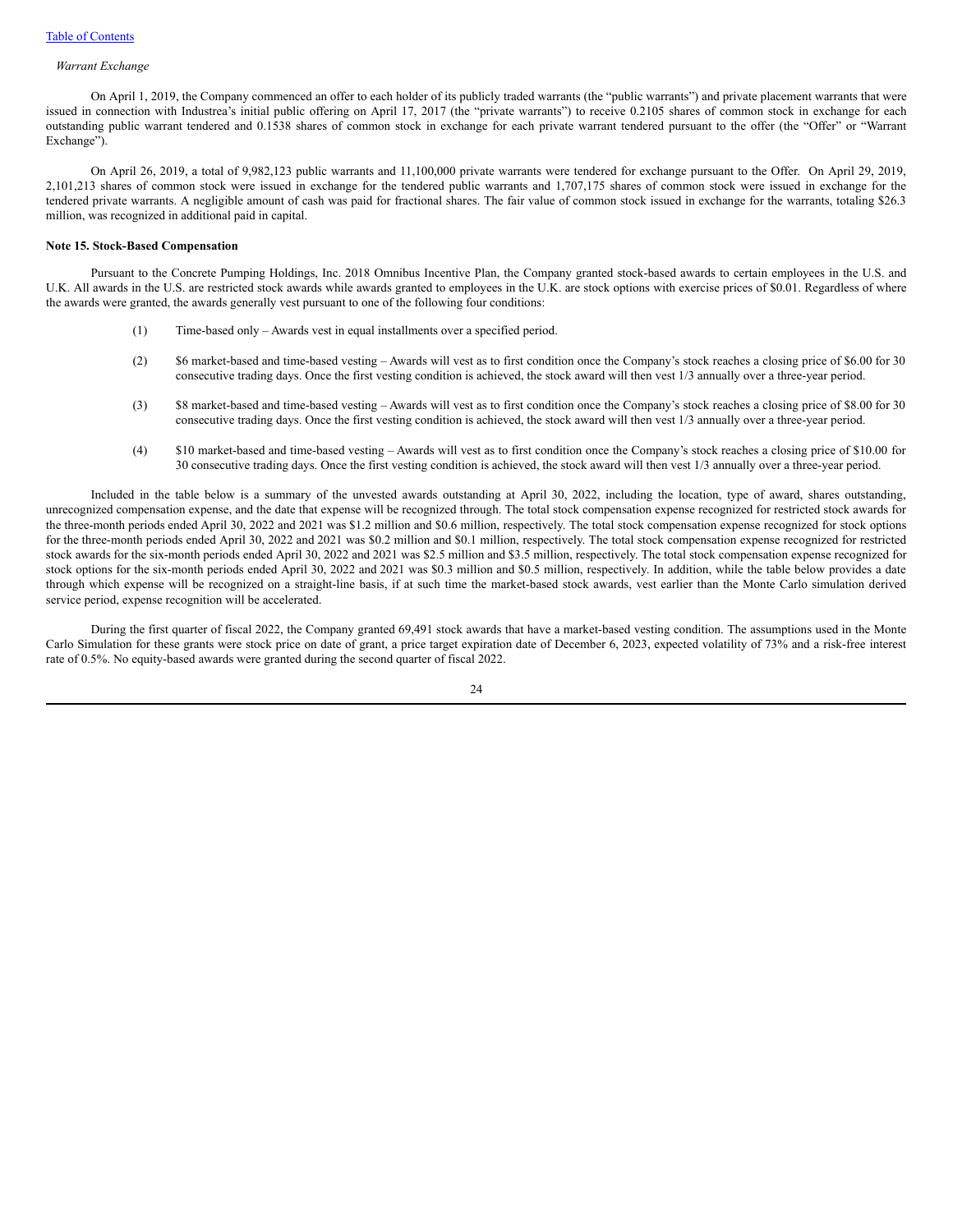|                  |                                          |                                  | Unrecognized<br>Compensation                 |                           |                         |                             |                                    |        |
|------------------|------------------------------------------|----------------------------------|----------------------------------------------|---------------------------|-------------------------|-----------------------------|------------------------------------|--------|
|                  |                                          |                                  |                                              |                           | Date Expense will be    |                             |                                    |        |
|                  |                                          | <b>Shares Unvested at</b>        |                                              | <b>Weighted Average</b>   |                         | <b>Expense at April 30,</b> | <b>Recognized Through</b>          |        |
| Location<br>U.S. | <b>Type of Award</b>                     | <b>April 30, 2022</b><br>640,797 | $\mathbb{S}$                                 | <b>Fair Value</b><br>5.98 | $\mathbb{S}$            | 2022                        | (Straight-Line Basis)<br>12/6/2023 |        |
| U.S.             | Time Based Only<br>\$6 Market/Time-Based | 100,462                          | \$                                           | 3.86                      | $\mathbf S$             | 2,815,786                   | 10/29/2020                         |        |
| U.S.             | \$6 Market/Time-Based                    |                                  | $\sqrt{\frac{2}{3}}$                         | 8.65                      | $\mathbb S$             |                             | 3/29/2022                          | $\ast$ |
| U.S.             | \$6 Market/Time-Based                    | 190,208                          | \$                                           | 8.65                      | \$                      | 405,543                     | 3/29/2023                          | $\ast$ |
| U.S.             | \$6 Market/Time-Based                    | 190,219                          | \$                                           | 8.65                      | $\mathbb{S}$            | 657,605                     | 3/29/2024                          | $\ast$ |
| U.S.             | \$8 Market/Time-Based                    |                                  | \$                                           | 3.46                      | \$                      |                             | 10/29/2020                         |        |
| U.S.             | \$8 Market/Time-Based                    | 150,697<br>190,209               | $\mathbb S$                                  | 7.45                      | $\mathbb{S}$            | 163,231                     | 8/23/2022                          | $***$  |
| U.S.             | \$8 Market/Time-Based                    | 190,209                          | $\mathbb{S}$                                 | 7.45                      | $\mathbf S$             | 462,322                     | 8/23/2023                          | **     |
| U.S.             | \$8 Market/Time-Based                    | 190,218                          | $\mathbb S$                                  | 7.45                      | $\mathbb{S}$            | 638,067                     | 8/23/2024                          | $***$  |
| U.S.             | \$10 Market/Time-Based                   | 150,706                          | $\mathbb{S}$                                 | 3.15                      | \$                      |                             | 10/29/2020                         |        |
| U.S.             | \$10 Market/Time-Based                   | 189,560                          | $\sqrt{\frac{2}{3}}$                         | 6.46                      | $\mathbb{S}$            | 311,492                     | 7/9/2023                           |        |
| U.S.             | \$10 Market/Time-Based                   | 189,556                          | $\overline{\mathbb{S}}$                      | 6.46                      | $\mathbf S$             | 485,392                     | 7/9/2024                           |        |
| U.S.             | \$10 Market/Time-Based                   | 189,572                          | $\mathbb S$                                  | 6.46                      | $\mathbb{S}$            | 606,042                     | 7/9/2025                           |        |
| U.S.             | \$13 Market/Time-Based                   | 433                              | $\mathbb{S}$                                 | 4.47                      | \$                      | $\overline{7}$              | 5/4/2022                           |        |
| U.S.             | \$13 Market/Time-Based                   | 433                              | \$                                           | 4.47                      | $\mathbf S$             | 481                         | 5/4/2023                           |        |
|                  | \$13 Market/Time-Based                   | 434                              | \$                                           | 4.47                      | \$                      | 771                         | 5/4/2024                           |        |
| U.S.<br>U.S.     | \$16 Market/Time-Based                   | 433                              | \$                                           | 3.85                      | $\mathbb{S}$            | 160                         | 8/27/2022                          |        |
| U.S.             | \$16 Market/Time-Based                   | 433                              | \$                                           | 3.85                      | $\mathbf S$             | 504                         | 8/27/2023                          |        |
|                  | \$16 Market/Time-Based                   | 434                              | $\mathbb S$                                  | 3.85                      | $\mathbb{S}$            | 722                         | 8/27/2024                          |        |
| U.S.<br>U.S.     | \$19 Market/Time-Based                   | 433                              | \$                                           | 3.34                      | \$                      | 222                         |                                    |        |
| U.S.             | \$19 Market/Time-Based                   | 433                              | \$                                           | 3.34                      | $\mathbb{S}$            | 487                         | 11/19/2022                         |        |
|                  | \$19 Market/Time-Based                   | 434                              | \$                                           | 3.34                      | \$                      | 660                         | 11/19/2023                         |        |
| U.S.             | \$10 Market/Time-Based                   |                                  |                                              | 7.28                      | $\mathbb{S}$            |                             | 11/19/2024                         |        |
| U.S.             | \$10 Market/Time-Based                   | 4,635<br>4,635                   | $\mathbb{S}% _{n}^{X\left( t\right) }$<br>\$ | 7.28                      | \$                      | 17,818<br>24,361            | 1/31/2023                          |        |
| U.S.             | \$10 Market/Time-Based                   | 4,634                            | \$                                           | 7.28                      | $\$$                    | 27,090                      | 1/31/2024                          |        |
| U.S.<br>U.S.     | \$10 Market/Time-Based                   | 18,703                           | \$                                           | 6.83                      | \$                      | 95,136                      | 1/31/2025<br>6/30/2023             |        |
| U.S.             | \$10 Market/Time-Based                   | 18,711                           | $\mathbb{S}$                                 | 6.83                      | $\mathbb{S}$            | 107,905                     | 6/30/2024                          |        |
| U.S.             | \$10 Market/Time-Based                   | 18.714                           | $\overline{\mathbf{s}}$                      | 6.83                      | $\overline{\mathbf{s}}$ |                             | 6/30/2025                          |        |
| U.K.             |                                          | 90,431                           | \$                                           | 5.75                      | $\mathbb{S}$            | 113,495                     | 12/6/2023                          |        |
| U.K.             | Time Based Only<br>\$6 Market/Time-Based | 19,257                           | \$                                           | 3.85                      | $\mathbf S$             | 354,247                     | 10/29/2020                         |        |
| U.K.             | \$6 Market/Time-Based                    | ÷,                               | \$                                           | 8.36                      | $\mathbf S$             | L,                          | 3/29/2022                          | $\ast$ |
| U.K.             | \$6 Market/Time-Based                    | 27,892                           | \$                                           | 8.36                      | \$                      | 58,272                      | 3/29/2023                          | $\ast$ |
| U.K.             | \$6 Market/Time-Based                    | 27,901                           | \$                                           | 8.36                      | $\mathbb{S}$            | 94,176                      | 3/29/2024                          | $\ast$ |
| U.K.             | \$8 Market/Time-Based                    | 28,885                           | \$                                           | 3.45                      | $\mathbb{S}$            |                             | 10/29/2020                         |        |
| U.K.             | \$8 Market/Time-Based                    | 27,892                           | \$                                           | 7.20                      | $\mathbb{S}$            | 23,555                      | 8/23/2022                          | $***$  |
| U.K.             | \$8 Market/Time-Based                    | 27,892                           | $\mathbb{S}$                                 | 7.20                      | $\mathbb{S}$            | 66,298                      | 8/23/2023                          | $***$  |
| U.K.             | \$8 Market/Time-Based                    | 27,901                           | \$                                           | 7.20                      | $\mathbb{S}$            | 91,262                      | 8/23/2024                          | $***$  |
| U.K.             | \$10 Market/Time-Based                   | 28,886                           | \$                                           | 3.14                      | $\mathbb{S}$            |                             | 10/29/2020                         |        |
|                  | \$10 Market/Time-Based                   | 27,902                           | \$                                           | 6.24                      | $\mathbb{S}$            | 44,878                      | 7/9/2023                           |        |
| U.K.<br>U.K.     | \$10 Market/Time-Based                   | 27,892                           | $\mathbb{S}$                                 | 6.24                      | \$                      | 69,530                      | 7/9/2024                           |        |
| U.K.             | \$10 Market/Time-Based                   | 27,901                           | $\mathbb S$                                  | 6.24                      | $\mathbb{S}$            | 86,621                      | 7/9/2025                           |        |
| U.K.             | \$10 Market/Time-Based                   | 750                              | $\mathbb{S}$                                 | 6.83                      | \$                      | 3,815                       | 6/30/2023                          |        |
| U.K.             | \$10 Market/Time-Based                   | 750                              | \$                                           | 6.83                      | $\mathbf S$             | 4,325                       | 6/30/2024                          |        |
|                  | \$10 Market/Time-Based                   | 750                              | \$                                           | 6.83                      | \$                      | 4,549                       |                                    |        |
| U.K.             |                                          |                                  |                                              |                           | $\overline{\mathbb{S}}$ |                             | 6/30/2025                          |        |
| Total            |                                          | 3,029,227                        |                                              |                           |                         | 7,836,827                   |                                    |        |

Note: The \$13/\$16/\$19 Market/Time Based shares noted above relate to the shares not exchanged in the October 29, 2020 modification discussed above.

\* The \$6.00 market condition price target was achieved on March 29, 2021, and on such date, the remaining unrecognized expense for these awards is being *accelerated over the new requisite service period.*

 $**$  The \$8.00 market condition price target was achieved on August 23, 2021, and on such date, the remaining unrecognized expense for these awards is being *accelerated over the new requisite service period.*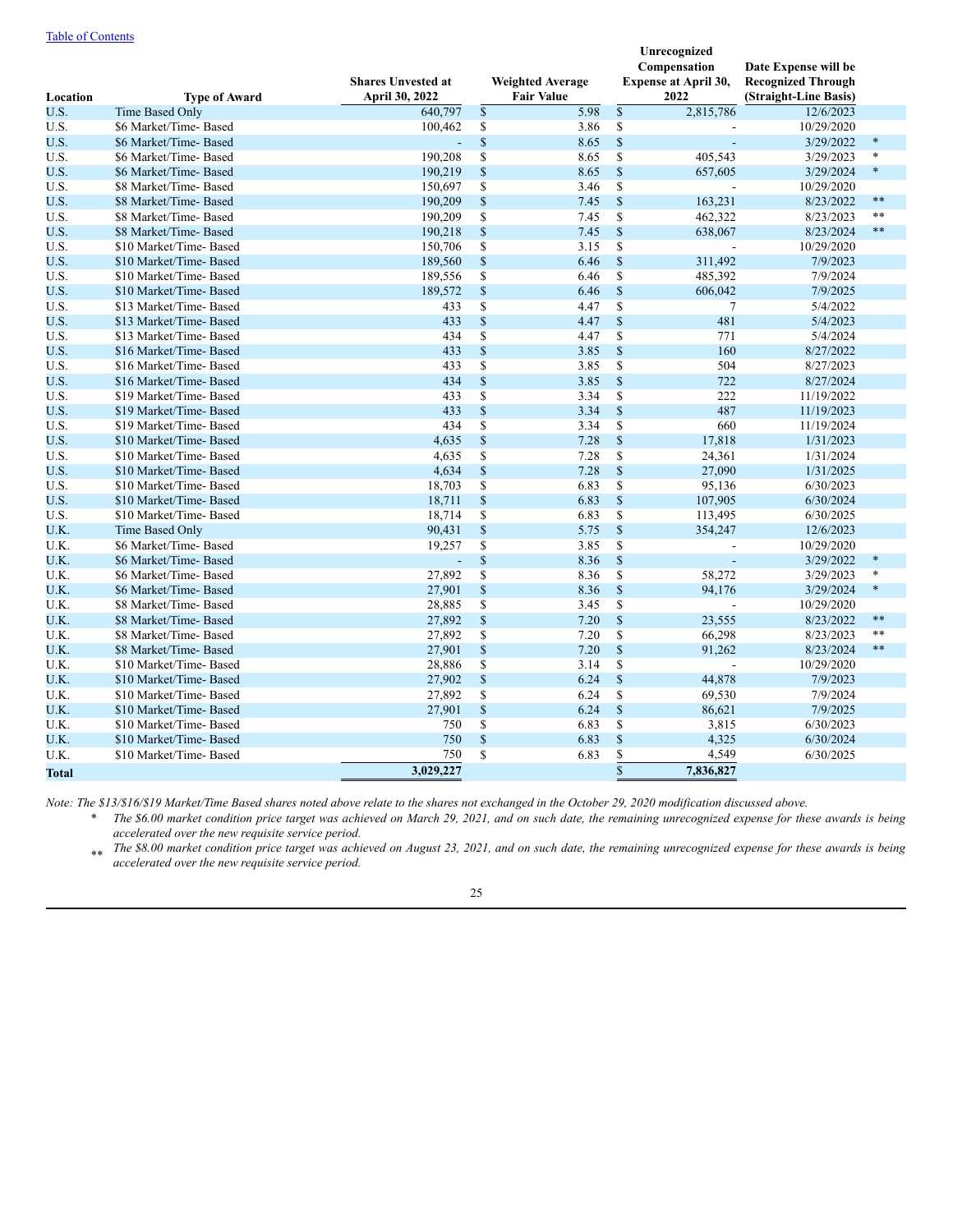### **Note 16. Earnings Per Share**

The Company calculates earnings per share in accordance with ASC 260, *Earnings Per Share*. For purposes of calculating earnings (loss) per share ("EPS"), a company that has participating security holders (for example, holders of unvested restricted stock that have non-forfeitable dividend rights and the Company's Series A Preferred Stock) is required to utilize the two-class method for calculating EPS unless the treasury stock method results in lower EPS. The two-class method is an allocation of earnings/(loss) between the holders of common stock and a company's participating security holders. Under the two-class method, earnings/(loss) for the reporting period is calculated by taking the net income (loss) for the period, less both the dividends declared in the period on participating securities (whether or not paid) and the dividends accumulated for the period on cumulative preferred stock (whether or not earned) for the period. Our common shares outstanding are comprised of shareholder owned common stock and shares of unvested restricted stock held by participating security holders. Basic EPS is calculated by dividing income or loss attributable to common stockholders by the weighted average number of shares of common stock outstanding, excluding participating shares. To calculate diluted EPS, basic EPS is further adjusted to include the effect of potentially dilutive stock options outstanding and Series A Preferred Stock outstanding as of the beginning of the period.

At April 30, 2022, the Company had outstanding (1) 13.0 million warrants to purchase shares of common stock at an exercise price of \$11.50, (2) 2.6 million outstanding unvested restricted stock awards, (3) 1.2 million outstanding unexercised incentive stock options, (4) 0.4 million outstanding unexercised non-qualified stock options, and (5) 2.5 million shares of Series A Preferred Stock, all of which could potentially be dilutive. The dilutive effects of the 2.5 million shares of preferred stock and 13.0 million warrants were excluded from the calculation of diluted net income per share for the three and six-month periods ended April 30, 2022 and 2021, as their impact would have been anti-dilutive. For the three and six month periods ending April 30, 2021, the Company realized a net loss and as such, the weighted-average dilutive impact of any shares was excluded from the calculation of diluted EPS because they were antidilutive.

The table below shows our basic and diluted EPS calculations for the three and six-month periods ended April 30, 2022 and 2021:

|                                                                                         |      | Three Months Ended April 30, |      |             |               | Six Months Ended April 30, |          |            |  |
|-----------------------------------------------------------------------------------------|------|------------------------------|------|-------------|---------------|----------------------------|----------|------------|--|
| (in thousands, except share and per share amounts)                                      | 2022 |                              | 2021 |             |               | 2022                       |          | 2021       |  |
| Net income (loss) (numerator):                                                          |      |                              |      |             |               |                            |          |            |  |
| Net income (loss) attributable to Concrete Pumping Holdings, Inc.                       |      | 5,985                        | S    | (10, 853)   | <sup>\$</sup> | 7,168                      |          | (23, 143)  |  |
| Less: Accretion of liquidation preference on preferred stock                            |      | (427)                        |      | (499)       |               | (868)                      |          | (1,006)    |  |
| Less: Undistributed earnings allocated to participating securities                      |      | (274)                        |      |             |               | (322)                      |          |            |  |
| Net income (loss) attributable to common stockholders (numerator for basic earnings per |      |                              |      |             |               |                            |          |            |  |
| share)                                                                                  |      | 5,284                        |      | (11, 352)   |               | 5,978                      |          | (24, 149)  |  |
| Add back: Undistributed earning allocated to participating securities                   |      | 274                          |      |             |               | 322                        |          |            |  |
| Less: Undistributed earnings reallocated to participating securities                    |      | (270)                        |      |             |               | (317)                      |          |            |  |
| Numerator for diluted earnings (loss) per share                                         |      | 5,288                        |      | (11,352)    |               | 5,983                      |          | (24, 149)  |  |
|                                                                                         |      |                              |      |             |               |                            |          |            |  |
| Weighted average shares (denominator):                                                  |      |                              |      |             |               |                            |          |            |  |
| Weighted average shares - basic                                                         |      | 53,901,278                   |      | 53,465,799  |               | 53,782,345                 |          | 53,303,302 |  |
| Weighted average shares - diluted                                                       |      | 54,795,262                   |      | 53,465,799  |               | 54,738,504                 |          | 53,303,302 |  |
|                                                                                         |      |                              |      |             |               |                            |          |            |  |
| Basic earnings (loss) per share                                                         | \$   | 0.10                         | \$   | (0.21)      | -S            | 0.11                       |          | (0.45)     |  |
| Diluted earnings (loss) per share                                                       | \$   | 0.10                         | S    | $(0.21)$ \$ |               | 0.11                       | <b>S</b> | (0.45)     |  |
| 26                                                                                      |      |                              |      |             |               |                            |          |            |  |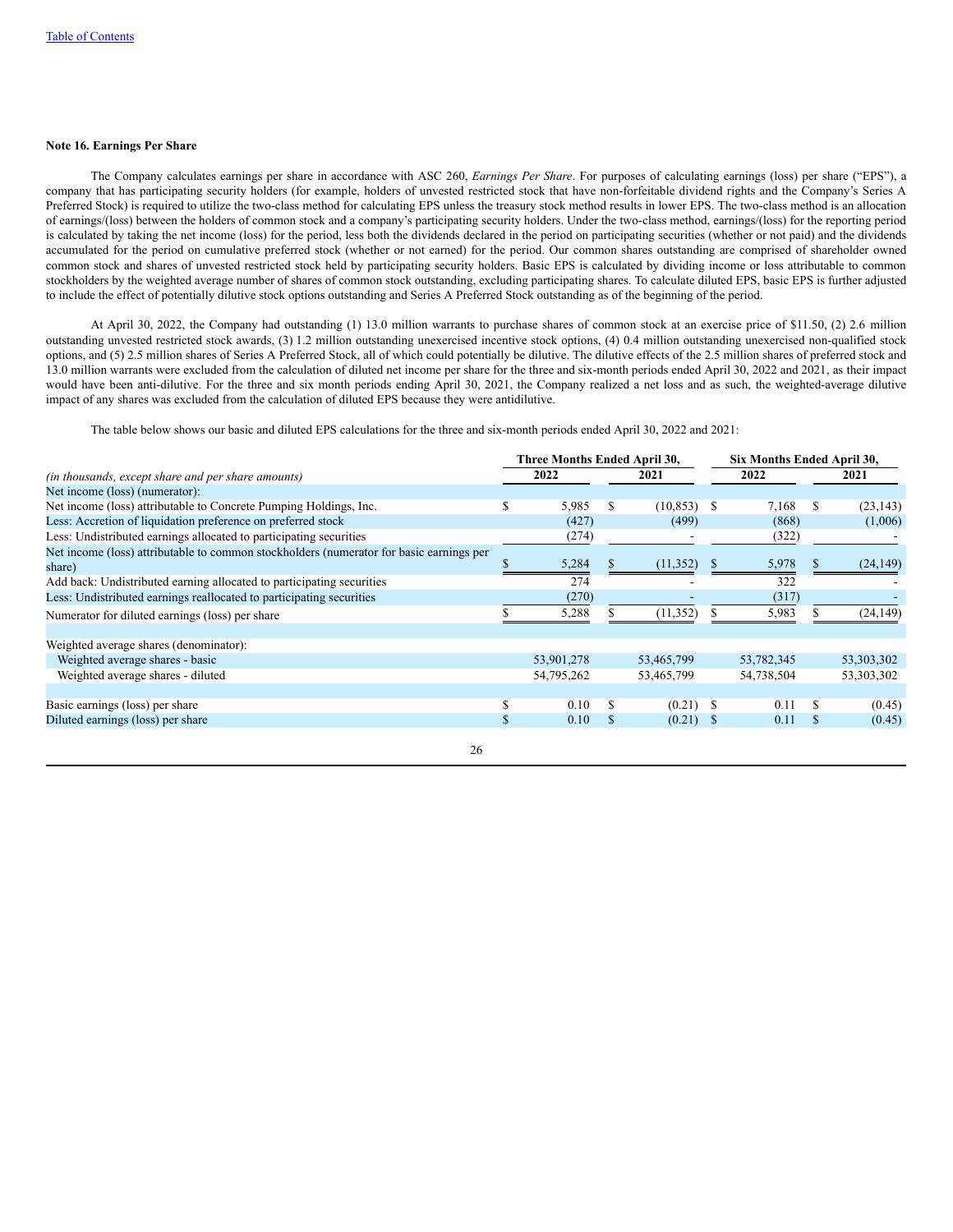### **Note 17. Segment Reporting**

The Company conducts business through the following reportable segments based on geography and the nature of services sold:

- U.S. Concrete Pumping Consists of concrete pumping services sold to customers in the U.S. Business in this segment is primarily performed under the Brundage-Bone and Capital tradenames.
- U.K. Operations Consists of concrete pumping services and leasing of concrete pumping equipment to customers in the U.K. Business in this segment is primarily performed under the Camfaud Concrete Pumps and Premier Concrete Pumping tradenames. In addition to concrete pumping, we recently started operations of waste management services in the U.K. under the Eco-Pan tradename and the results of this business are included in this segment. This represents the Company's foreign operations.
- U.S. Concrete Waste Management Services Consists of pans and containers rented to customers in the U.S. and the disposal of the concrete waste material services sold to customers in the U.S. Business in this segment is performed under the Eco-Pan tradename.
- Corporate Is primarily related to the intercompany leasing of real estate to certain of the U.S Concrete Pumping branches.

Any differences between segment reporting and consolidated results are reflected in Intersegment below.

The accounting policies of the reportable segments are the same as those described in Note 2. The Company's Chief Operating Decision Maker ("CODM") evaluates the performance of each segment based on revenue, and measures segment performance based upon EBITDA (earnings before interest, taxes, depreciation and amortization). Non-allocated interest expense and various other administrative costs are reflected in Corporate. Corporate assets primarily include cash and cash equivalents, prepaid expenses and other current assets, and real property. The following provides operating information about the Company's reportable segments for the periods presented:

|                                         | Three Months Ended April 30, |        |               |          | Six Months Ended April 30, |          |      |           |
|-----------------------------------------|------------------------------|--------|---------------|----------|----------------------------|----------|------|-----------|
| (in thousands)                          | 2022                         |        | 2021          |          | 2022                       |          | 2021 |           |
| <b>Revenue</b>                          |                              |        |               |          |                            |          |      |           |
| U.S. Concrete Pumping                   | P.                           | 71,767 | <sup>\$</sup> | 56,168   | \$.                        | 134,837  | S    | 108,484   |
| U.K. Operations                         |                              | 13,541 |               | 11,853   |                            | 25,563   |      | 21,633    |
| U.S. Concrete Waste Management Services |                              | 11,281 |               | 9,008    |                            | 21,738   |      | 17,430    |
| Corporate                               |                              | 625    |               | 625      |                            | 1,250    |      | 1,250     |
| Intersegment                            |                              | (732)  |               | (781)    |                            | (1, 458) |      | (1,503)   |
| Total revenue                           |                              | 96,482 |               | 76,873   |                            | 181,930  |      | 147,294   |
| Income (loss) before income taxes       |                              |        |               |          |                            |          |      |           |
| U.S. Concrete Pumping                   | \$                           | 1,599  | S             | (1,306)  | -S                         | 258      |      | (16, 806) |
| U.K. Operations                         |                              | 140    |               | 481      |                            | (115)    |      | (227)     |
| U.S. Concrete Waste Management Services |                              | 1,888  |               | 1,181    |                            | 4,231    |      | 2,034     |
| Corporate                               |                              | 2,885  |               | (11,039) |                            | 3,300    |      | (10,622)  |
| Total income (loss) before income taxes |                              | 6,512  |               | (10,683) | S                          | 7,674    |      | (25, 621) |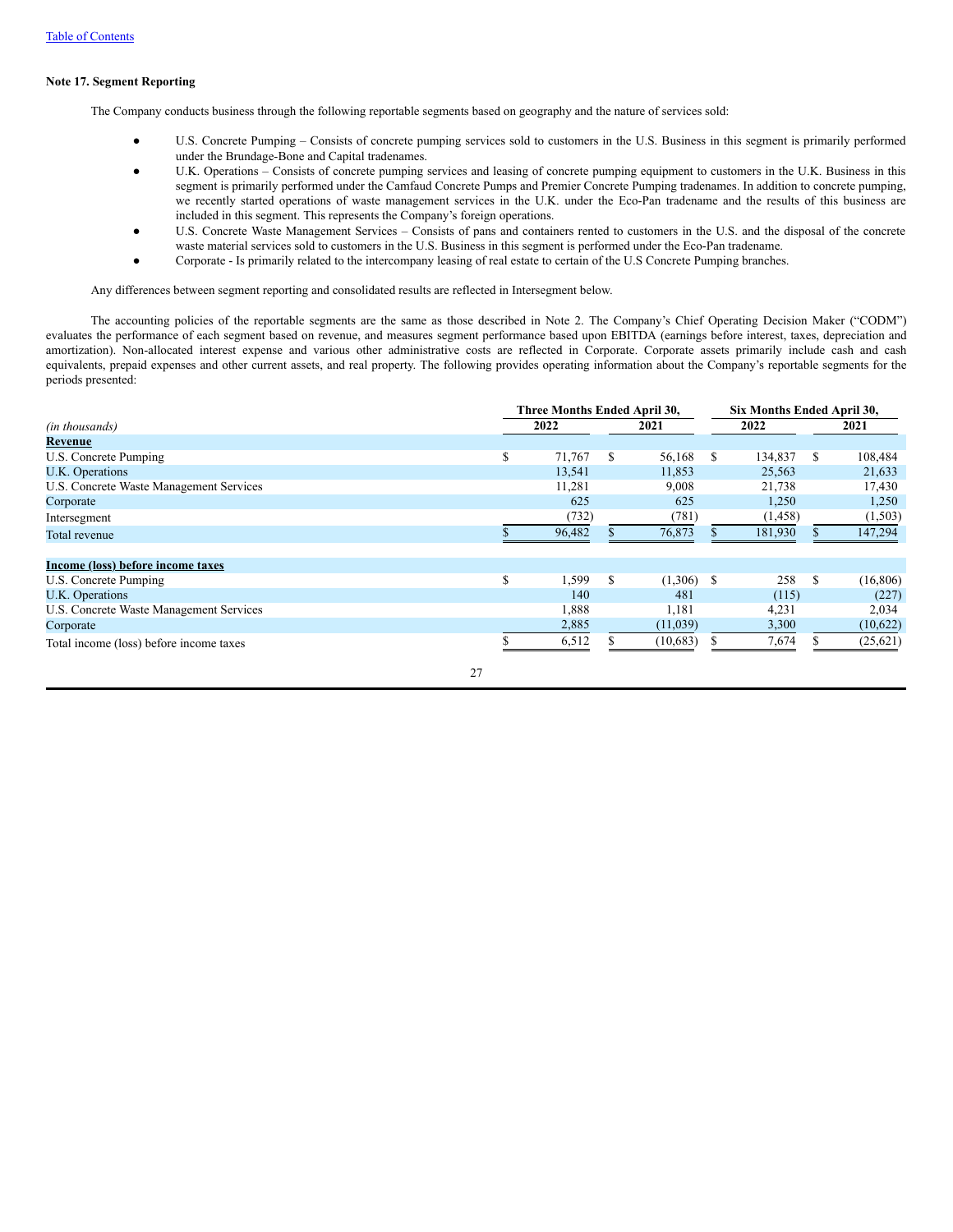# Table of [Contents](#page-1-0)

|                                                                           | Three Months Ended April 30, |                              |                         |                 |                         | Six Months Ended April 30, |                         |           |  |  |
|---------------------------------------------------------------------------|------------------------------|------------------------------|-------------------------|-----------------|-------------------------|----------------------------|-------------------------|-----------|--|--|
| (in thousands)                                                            |                              | 2022                         |                         | 2021            |                         | 2022                       |                         | 2021      |  |  |
| <b>EBITDA</b>                                                             |                              |                              |                         |                 |                         |                            |                         |           |  |  |
| U.S. Concrete Pumping                                                     | \$                           | 17,078                       | \$                      | 13,346          | \$                      | 31,029                     | \$                      | 13,241    |  |  |
| U.K. Operations                                                           |                              | 2,913                        |                         | 3,334           |                         | 5,421                      |                         | 5,413     |  |  |
| U.S. Concrete Waste Management Services                                   |                              | 4,005                        |                         | 3,504           |                         | 8,422                      |                         | 6,704     |  |  |
| Corporate                                                                 |                              | 3,098                        |                         | (10, 831)       |                         | 3,724                      |                         | (10, 206) |  |  |
| <b>Total EBITDA</b>                                                       | \$                           | 27,094                       | \$                      | 9,353           | \$                      | 48,596                     | \$                      | 15,152    |  |  |
| <b>Consolidated EBITDA reconciliation</b>                                 |                              |                              |                         |                 |                         |                            |                         |           |  |  |
| Net income (loss)                                                         | $\mathbb{S}$                 | 5,985                        | $\mathcal{S}$           | $(10, 853)$ \$  |                         | 7.168                      | $\mathbb{S}$            | (23, 143) |  |  |
| Interest expense, net                                                     |                              | 6,346                        |                         | 6,029           |                         | 12,608                     |                         | 12,929    |  |  |
| Income tax expense (benefit)                                              |                              | 527                          |                         | 170             |                         | 506                        |                         | (2, 478)  |  |  |
| Depreciation and amortization                                             |                              | 14,236                       |                         | 14,007          |                         | 28,314                     |                         | 27,844    |  |  |
| <b>Total EBITDA</b>                                                       | \$                           | 27,094                       | <sup>\$</sup>           | 9,353           | $\mathbb{S}$            | 48,596                     | $\mathbb{S}$            | 15,152    |  |  |
|                                                                           |                              | Three Months Ended April 30, |                         |                 |                         | Six Months Ended April 30, |                         |           |  |  |
| (in thousands)                                                            |                              | 2022                         |                         | 2021            |                         | 2022                       |                         | 2021      |  |  |
| <b>Depreciation and amortization</b>                                      |                              |                              |                         |                 |                         |                            |                         |           |  |  |
| U.S. Concrete Pumping                                                     | \$                           | 9.880                        | \$                      | 9,405           | \$                      | 19.688                     | \$                      | 18.677    |  |  |
| U.K. Operations                                                           |                              | 2,026                        |                         | 2,071           |                         | 4,011                      |                         | 4,081     |  |  |
| U.S. Concrete Waste Management Services                                   |                              | 2,117                        |                         | 2,323           |                         | 4,191                      |                         | 4,670     |  |  |
| Corporate                                                                 |                              | 213                          |                         | 208             |                         | 424                        |                         | 416       |  |  |
| Total depreciation and amortization                                       | \$                           | 14,236                       | \$                      | 14,007          | \$                      | 28,314                     | \$                      | 27,844    |  |  |
| Interest expense, net                                                     |                              |                              |                         |                 |                         |                            |                         |           |  |  |
| U.S. Concrete Pumping                                                     | $\mathbb{S}$                 | (5,599)                      | $\mathsf{\$}$           | (5,247)         | $\mathbb{S}$            | $(11,083)$ \$              |                         | (11,370)  |  |  |
| U.K. Operations                                                           |                              | (747)                        |                         | (782)           |                         | (1,525)                    |                         | (1, 559)  |  |  |
| Total interest expense, net                                               | \$                           | (6,346)                      | $\mathbb{S}$            | (6,029)         | $\mathbb{S}$            | (12,608)                   | $\mathbb{S}$            | (12, 929) |  |  |
| <b>Transaction costs and debt extinguishment costs</b>                    |                              |                              |                         |                 |                         |                            |                         |           |  |  |
| U.S. Concrete Pumping                                                     | \$                           | 20                           | \$                      | 55              | \$                      | 38                         | \$                      | 84        |  |  |
| Total transaction costs including transaction-related debt extinguishment | $\overline{\mathbb{S}}$      | $\overline{20}$              | $\overline{\mathbb{S}}$ | $\overline{55}$ | $\overline{\mathbb{S}}$ | $\overline{38}$            | $\overline{\mathbb{S}}$ | 84        |  |  |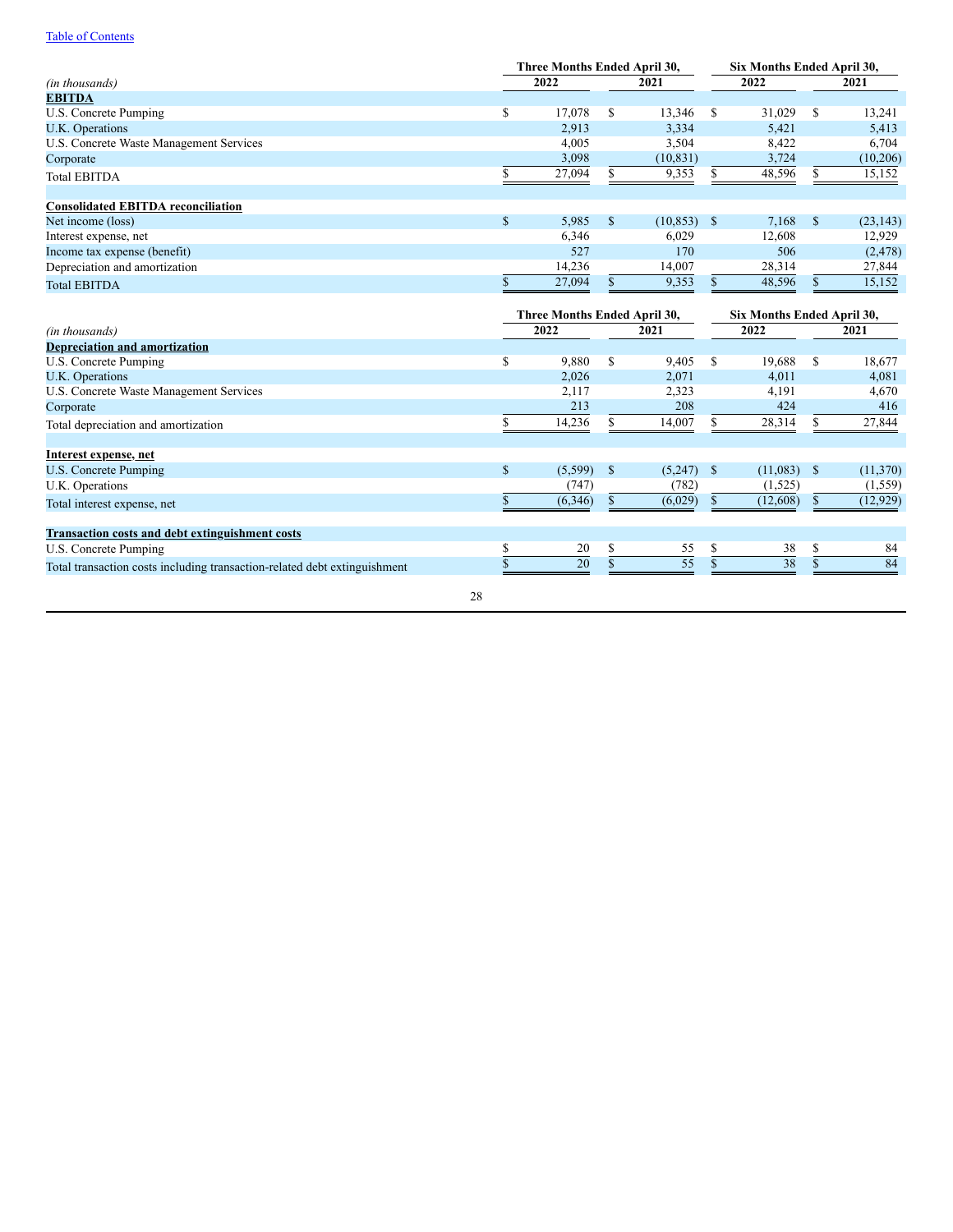Total assets by segment for the periods presented are as follows:

|                                         | April 30, | October 31, |  |
|-----------------------------------------|-----------|-------------|--|
| (in thousands)                          | 2022      | 2021        |  |
| <b>Total assets</b>                     |           |             |  |
| U.S. Concrete Pumping                   | 619,322   | 591,820     |  |
| U.K. Operations                         | 106,899   | 109,631     |  |
| U.S. Concrete Waste Management Services | 149,767   | 145,199     |  |
| Corporate                               | 27,475    | 26,648      |  |
| Intersegment                            | (84, 818) | (80, 633)   |  |
| Total assets                            | 818.645   | 792.665     |  |

The U.S. and U.K. were the only regions that accounted for more than 10% of the Company's revenue for the periods presented. There was no single customer that accounted for more than 10% of revenue for the periods presented. Revenue for the periods presented and long-lived tangible assets as of April 30, 2022 and October 31, 2021 are as follows:

|                            | Three Months Ended April 30, |     |        |               | Six Months Ended April 30, |             |         |  |  |
|----------------------------|------------------------------|-----|--------|---------------|----------------------------|-------------|---------|--|--|
| (in thousands)             | 2022                         |     | 2021   |               | 2022                       | 2021        |         |  |  |
| Revenue by geography       |                              |     |        |               |                            |             |         |  |  |
| U.S.                       | \$<br>82,941                 | \$. | 65,020 | <sup>\$</sup> | 156,367                    |             | 125,661 |  |  |
| U.K.                       | 13,541                       |     | 11,853 |               | 25,563                     |             | 21,633  |  |  |
| Total revenue              | 96,482                       |     | 76,873 |               | 181,930                    |             | 147,294 |  |  |
|                            |                              |     |        | April 30,     |                            | October 31, |         |  |  |
| (in thousands)             |                              |     |        | 2022          |                            |             | 2021    |  |  |
| Long-lived tangible assets |                              |     |        |               |                            |             |         |  |  |
|                            |                              |     | э      | 318,686       | - \$                       |             | 285,307 |  |  |
| U.S.                       |                              |     |        |               |                            |             |         |  |  |
| U.K.                       |                              |     |        | 52,919        |                            |             | 52,464  |  |  |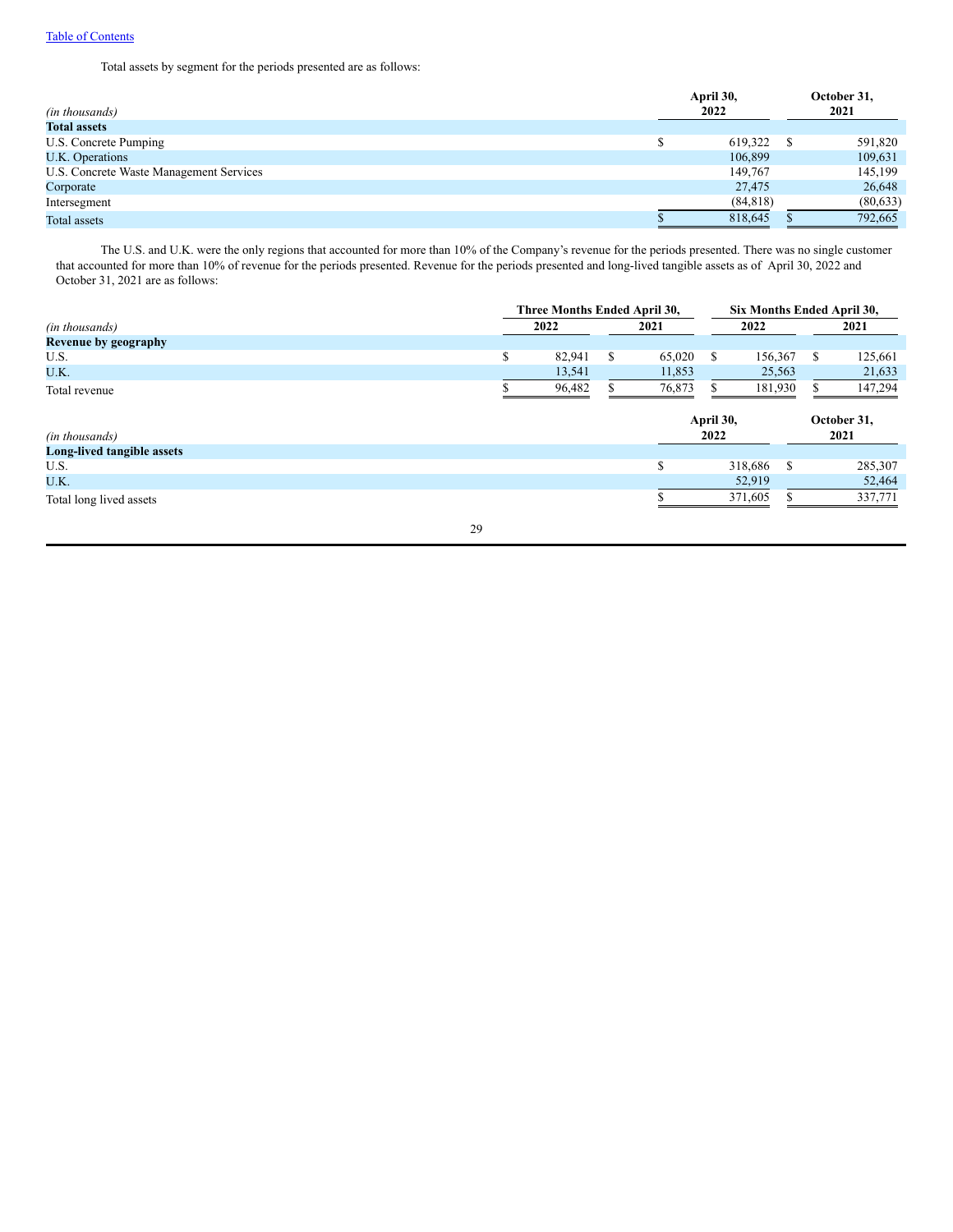### <span id="page-29-0"></span>**Item 2. Management**'**s Discussion and Analysis of Financial Condition and Results of Operations.**

You should read the following management's discussion and analysis together with Concrete Pumping Holdings, Inc.'s (the "Company", "we", "us", "our" or "*Successor*"*) Unaudited Consolidated Financial Statements and related notes included elsewhere in this Quarterly Report.*

### **Cautionary Statement Concerning Forward-Looking Statements**

Certain statements in this Quarterly Report on Form 10-Q constitute "forward-looking statements" within the meaning of the Private Securities Litigation Reform Act of 1995. These forward-looking statements include, among other things, statements regarding our business, financial condition, results of operations, cash flows, strategies and prospects, and the potential impact of the COVID-19 pandemic on our business. These forward-looking statements may be identified by terminology such as "likely," "may," "will," "should," "expects," "plans," "anticipates," "believes," "estimates," "predicts," "potential" or "continue," or the negative of such terms and other comparable terminology. Although we believe that the expectations reflected in the forward-looking statements contained in this Report are reasonable, we cannot guarantee future results.

The forward-looking statements contained in this Report are based on our current expectations and beliefs concerning future developments and their potential effects. These statements involve known and unknown risks, uncertainties (some of which are beyond our control) and other factors that may cause the actual results, performance or achievements of the Company to be materially different from those expressed or implied by the forward-looking statements. These risks and uncertainties include, but are not limited to, the items in the following:

- the adverse effects of the coronavirus ("COVID-19") pandemic on our business, the economy and the markets we serve;
- the length and severity of, and the pace of recovery following, the COVID-19 pandemic;
- general economic and business conditions, which may affect demand for commercial, infrastructure, and residential construction;
- the adverse impact of recent inflationary pressures, global economic conditions and events related to these conditions, such as the ongoing war in Ukraine and the COVID-19 pandemic, on our business, including fluctuations in fuel costs;
- our ability to successfully implement our operating strategy;
- our ability to successfully identify, manage and integrate acquisitions;
- governmental requirements and initiatives, including those related to mortgage lending, financing or deductions, funding for public or infrastructure construction, land usage, and environmental, health, and safety matters;
- seasonal and inclement weather conditions, which impede the installation of ready-mixed concrete;
- the cyclical nature of, and changes in, the real estate and construction markets, including pricing changes by our competitors;
- our ability to maintain favorable relationships with third parties who supply us with equipment and essential supplies;
- our ability to retain key personnel and maintain satisfactory labor relations;
- disruptions, uncertainties or volatility in the credit markets that may limit our, our suppliers' and our customers' access to capital;
- personal injury, property damage, results of litigation and other claims and insurance coverage issues;
- our substantial indebtedness and the restrictions imposed on us by the terms of our indebtedness;
- the effects of currency fluctuations on our results of operations and financial condition;
- other factors as described in the section entitled "Risk Factors" in our Form 10-K filed with the SEC on January 12, 2022.

Our forward-looking statements speak only as of the date of this report or as of the date they are made, and we undertake no obligation to publicly update any forward-looking statements, whether as a result of new information, future events or otherwise. However, any further disclosures made on related subjects in subsequent reports on Forms 10-K, 10-Q and 8-K should be considered.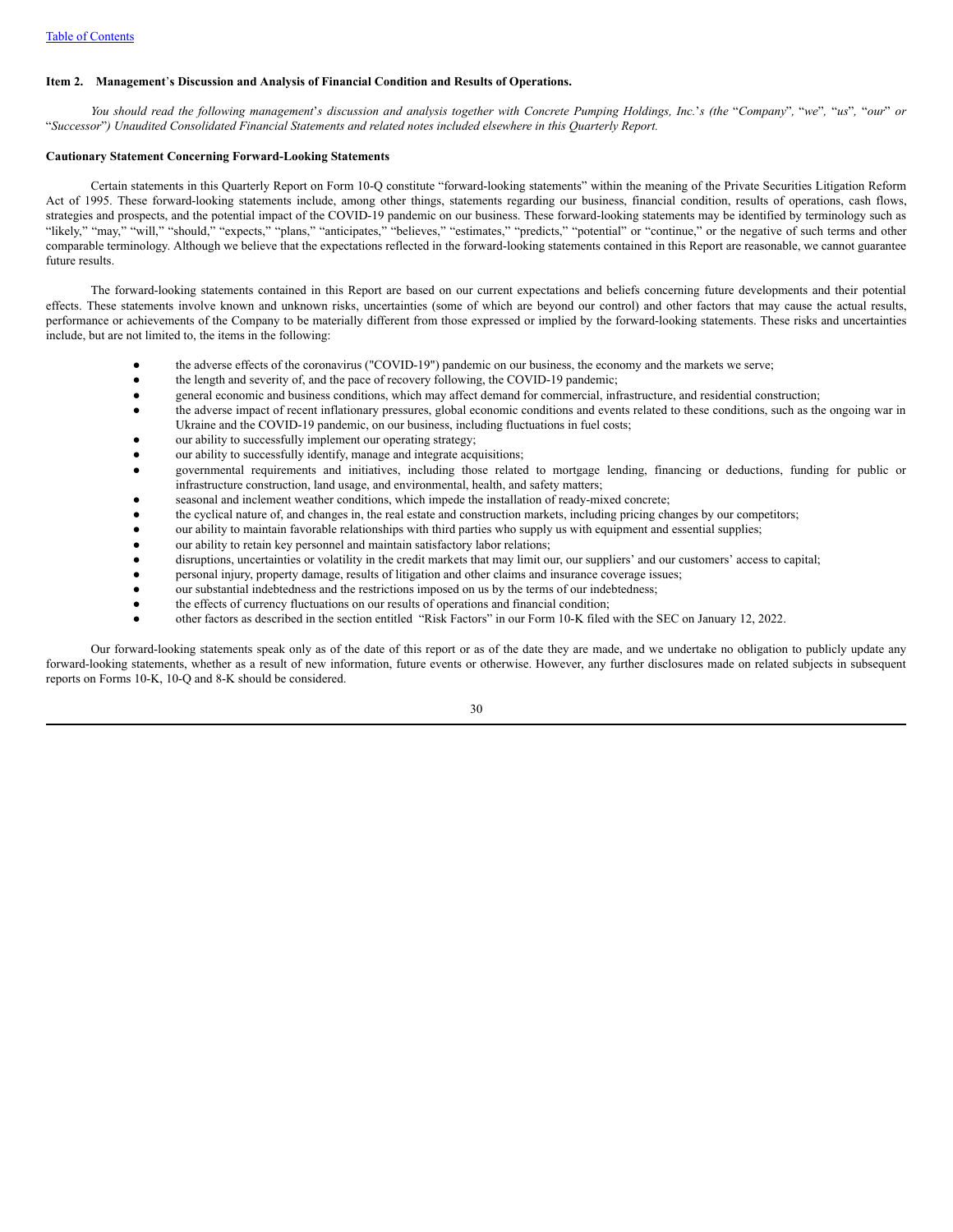The Company is a Delaware corporation headquartered in Denver, Colorado. The unaudited consolidated financial statements included herein include the accounts of Concrete Pumping Holdings, Inc. and its wholly owned subsidiaries including Brundage-Bone Concrete Pumping, Inc. ("Brundage-Bone"), Capital Pumping, LP ("Capital"), and Camfaud Group Limited ("Camfaud"), and Eco-Pan, Inc. ("Eco-Pan").

As part of the Company's business growth strategy and capital allocation policy, strategic acquisitions are considered opportunities to enhance our value proposition through differentiation and competitiveness. Depending on the deal size and characteristics of the M&A opportunities available, we expect to allocate capital for opportunistic M&A utilizing cash on the balance sheet and the revolving line of credit. In recent years and as further described below, we have successfully executed on this strategy, including our fiscal 2018 acquisition of Richard O'Brien Companies and its affiliates, which solidified our presence in the Colorado and Phoenix, Arizona markets, our fiscal 2019 acquisition of Capital, which provided us with complementary assets and operations and significantly expanded our geographic footprint and business in Texas, our fiscal 2021 acquisition of Hi-Tech Concrete Pumping Services ("Hi-Tech"), which added complementary assets in our Texas market and our fiscal 2022 acquisition of Pioneer Concrete Pumping Service, Inc. ("Pioneer"), which provided us with complementary assets and operations in both Georgia and Texas.

### *U.S. Concrete Pumping*

All businesses operating within our U.S. Concrete Pumping segment are concrete pumping service providers in the United States ("U.S."). Their core business is the provision of concrete pumping services to general contractors and concrete finishing companies in the commercial, infrastructure and residential sectors. Equipment generally returns to a "home base" nightly and these companies do not contract to purchase, mix, or deliver concrete. This segment collectively has approximately 95 branch locations across 20 states with their corporate headquarters in Denver, Colorado.

In November 2021, the Company acquired the assets of Pioneer for the purchase consideration of \$20.2 million, which added complementary assets in our Georgia and Texas markets. In September 2021, the Company acquired assets from Hi-Tech for the total purchase consideration of \$12.3 million. This acquisition added complementary assets in our Texas market. In addition, the Company completed its greenfield expansion into Las Vegas during fiscal 2021.

### *U.S. Concrete Waste Management Services*

Our U.S. Concrete Waste Management Services segment consists of our U.S. based Eco-Pan business. Eco-Pan provides industrial cleanup and containment services, primarily to customers in the construction industry. Eco-Pan uses containment pans specifically designed to hold waste products from concrete and other industrial cleanup operations. Eco-Pan has 17 operating locations across the U.S. with its corporate headquarters in Denver, Colorado.

### *U.K. Operations*

Our U.K. Operations segment consists of our Camfaud, Premier and U.K. based Eco-Pan businesses. Camfaud is a concrete pumping service provider in the U.K. Their core business is primarily the provision of concrete pumping services to general contractors and concrete finishing companies in the commercial, infrastructure and residential sectors. Equipment generally returns to a "home base" nightly and does not contract to purchase, mix, or deliver concrete. Camfaud has approximately 30 branch locations throughout the U.K., with its corporate headquarters in Epping (near London), England. In addition, we have concrete waste management operations under our Eco-Pan brand name in the U.K. and currently operate from a shared Camfaud location.

### *Corporate*

Our Corporate segment is primarily related to the intercompany leasing of real estate to certain of our U.S Concrete Pumping branches.

### **Impacts of Macroeconomic Factors and COVID-19 Recovery**

Global economic challenges including the impact of the war in Ukraine, the COVID-19 pandemic, rising inflation, increases in fuel costs, supply-chain disruptions, and adverse labor market conditions have caused macroeconomic uncertainty and volatility in markets where we operate. For example, the COVID-19 pandemic rapidly changed market and economic conditions globally beginning in March 2020 and may continue to create significant uncertainty in the macroeconomic environment. To date, the COVID-19 pandemic has negatively impacted our revenue volumes primarily in the U.K. and certain markets in the U.S. As of the second quarter of fiscal 2022, revenue volumes have largely recovered in a number of our markets; however, the lingering impact from COVID-19 remains an issue and has contributed to a tight labor market that has impacted our operations in certain markets.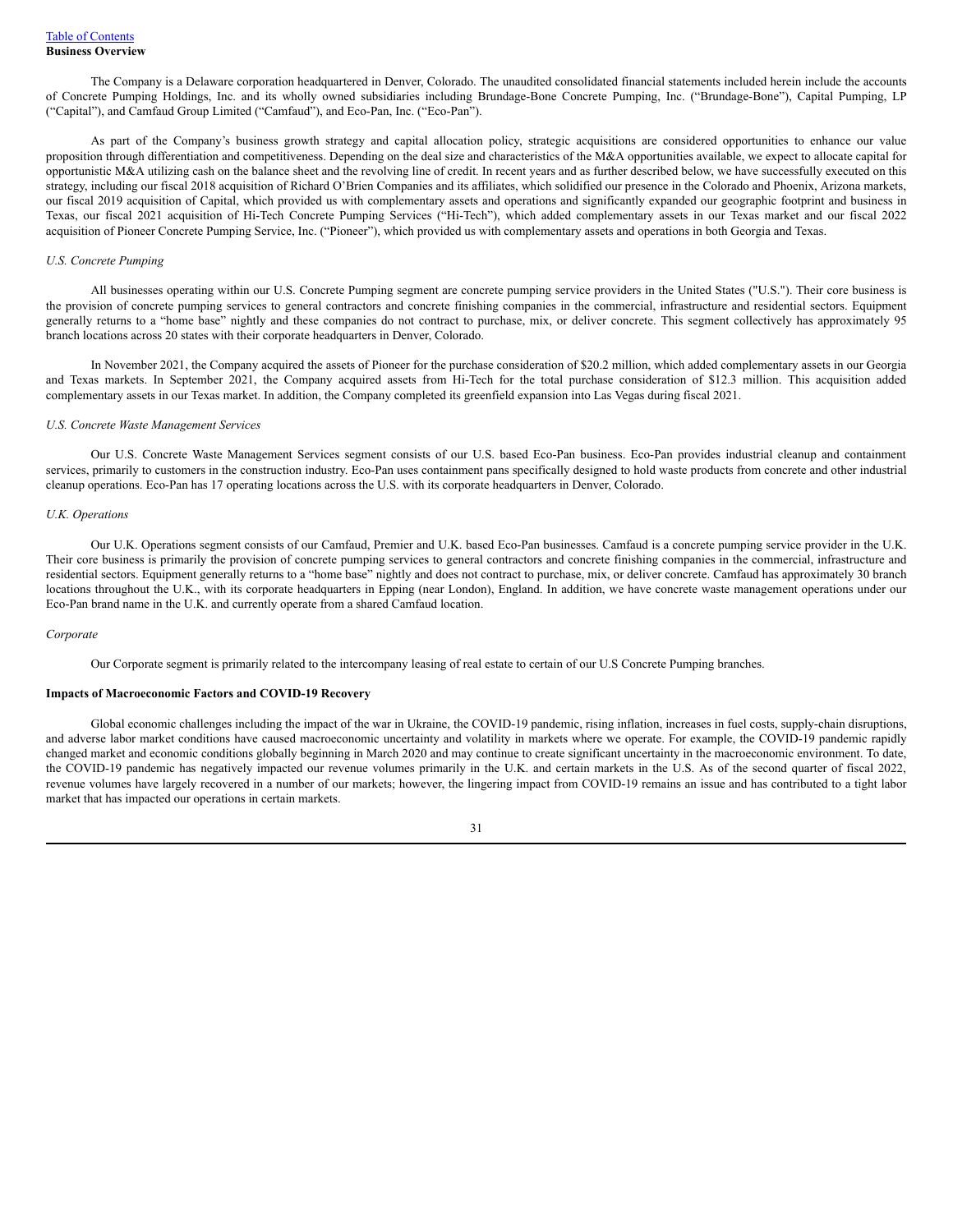With respect to our financial condition, impairments may be recorded as a result of such events and circumstances, including those related to COVID-19 discussed above. As previously reported during fiscal 2020, the Company reported goodwill intangible charges, but no impairments were identified through April 30, 2022. The Company will continue to evaluate its goodwill and intangible assets in future quarters.

Furthermore, as referenced above, the war in Ukraine has had a global impact on the supply and price of fuel and has contributed to increased inflation around the world. While the Company has attempted to increase the rates per hour we charge for our services when possible to make up for our increased costs, rising fuel prices have had a material impact on our results of operations for the three and six-month periods ending April 30, 2022. We will continue to monitor and adapt our strategic approach as the crisis and its impacts persist.

### **Notes Offering**

In January 2021, Brundage-Bone closed its private offering of \$375.0 million in aggregate principal amount of senior secured second lien notes due 2026 (the "Senior Notes"). The Senior Notes were issued at par and bear interest at a fixed rate of 6.000% per annum. In addition, we amended and restated our existing ABL credit agreement (as subsequently amended, the "ABL Facility") to provide up to \$125.0 million (previously \$60.0 million) of commitments. The offering proceeds, along with approximately \$15.0 million of borrowings under the ABL Facility, were used to repay all outstanding indebtedness under our existing Term Loan Agreement, dated December 6, 2018, and pay related fees and expenses.

|             | ٠ |
|-------------|---|
| ×<br>×<br>v |   |
|             |   |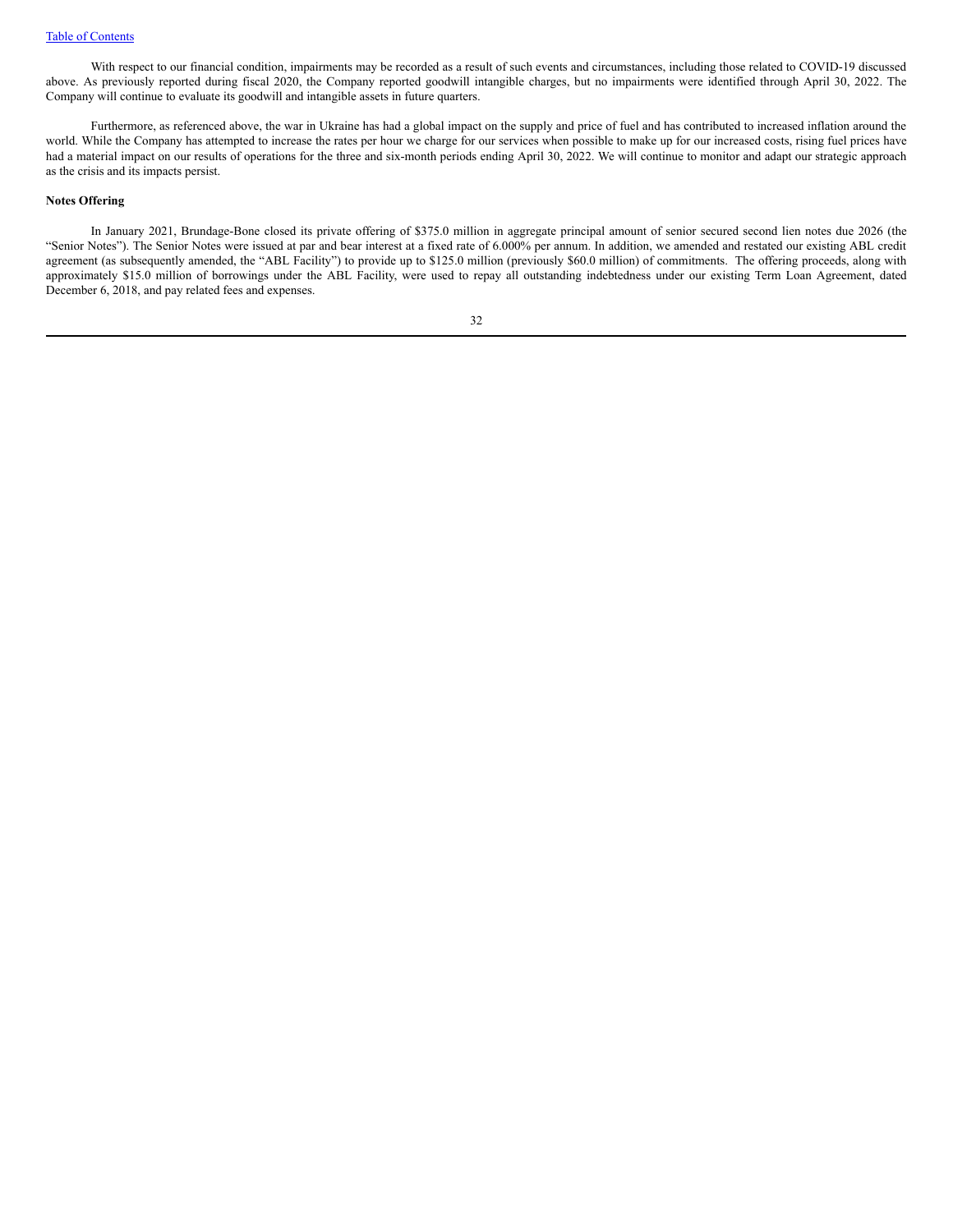# Table of [Contents](#page-1-0)

# **Results of Operations**

|                                                             |    | Three Months Ended April 30, |    | <b>Six Months Ended April 30,</b> |    |          |    |           |  |
|-------------------------------------------------------------|----|------------------------------|----|-----------------------------------|----|----------|----|-----------|--|
| (dollars in thousands)                                      |    | 2022                         |    | 2021                              |    | 2022     |    | 2021      |  |
| Revenue                                                     | S  | 96,482                       | \$ | 76,873                            | \$ | 181,930  | \$ | 147,294   |  |
| Cost of operations                                          |    | 57,544                       |    | 43,570                            |    | 108,866  |    | 84,128    |  |
| <b>Gross profit</b>                                         |    | 38,938                       |    | 33,303                            |    | 73,064   |    | 63,166    |  |
| Gross margin                                                |    | 40.4%                        |    | 43.3%                             |    | 40.2%    |    | 42.9%     |  |
| General and administrative expenses                         |    | 28,547                       |    | 26,472                            |    | 55,270   |    | 48,860    |  |
| <b>Transaction</b> costs                                    |    | 20                           |    | 55                                |    | 38       |    | 84        |  |
| <b>Income from operations</b>                               |    | 10,371                       |    | 6,776                             |    | 17,756   |    | 14,222    |  |
| Other income (expense):                                     |    |                              |    |                                   |    |          |    |           |  |
| Interest expense, net                                       |    | (6,346)                      |    | (6,029)                           |    | (12,608) |    | (12,929)  |  |
| Loss on extinguishment of debt                              |    |                              |    |                                   |    |          |    | (15,510)  |  |
| Change in fair value of warrant liabilities                 |    | 2,474                        |    | (11, 456)                         |    | 2,474    |    | (11, 456) |  |
| Other income, net                                           |    | 13                           |    | 26                                |    | 52       |    | 52        |  |
| <b>Total other expense</b>                                  |    | (3,859)                      |    | (17, 459)                         |    | (10,082) |    | (39, 843) |  |
| Income (loss) before income taxes                           |    | 6,512                        |    | (10,683)                          |    | 7,674    |    | (25,621)  |  |
| Income tax expense (benefit)                                |    | 527                          |    | 170                               |    | 506      |    | (2, 478)  |  |
| Net income (loss)                                           |    | 5,985                        |    | (10, 853)                         |    | 7,168    |    | (23, 143) |  |
| Less accretion of liquidation preference on preferred stock |    | (427)                        |    | (499)                             |    | (868)    |    | (1,006)   |  |
| Income (loss) available to common shareholders              |    | 5,558                        | S  | (11, 352)                         | \$ | 6,300    | S  | (24, 149) |  |
|                                                             | 33 |                              |    |                                   |    |          |    |           |  |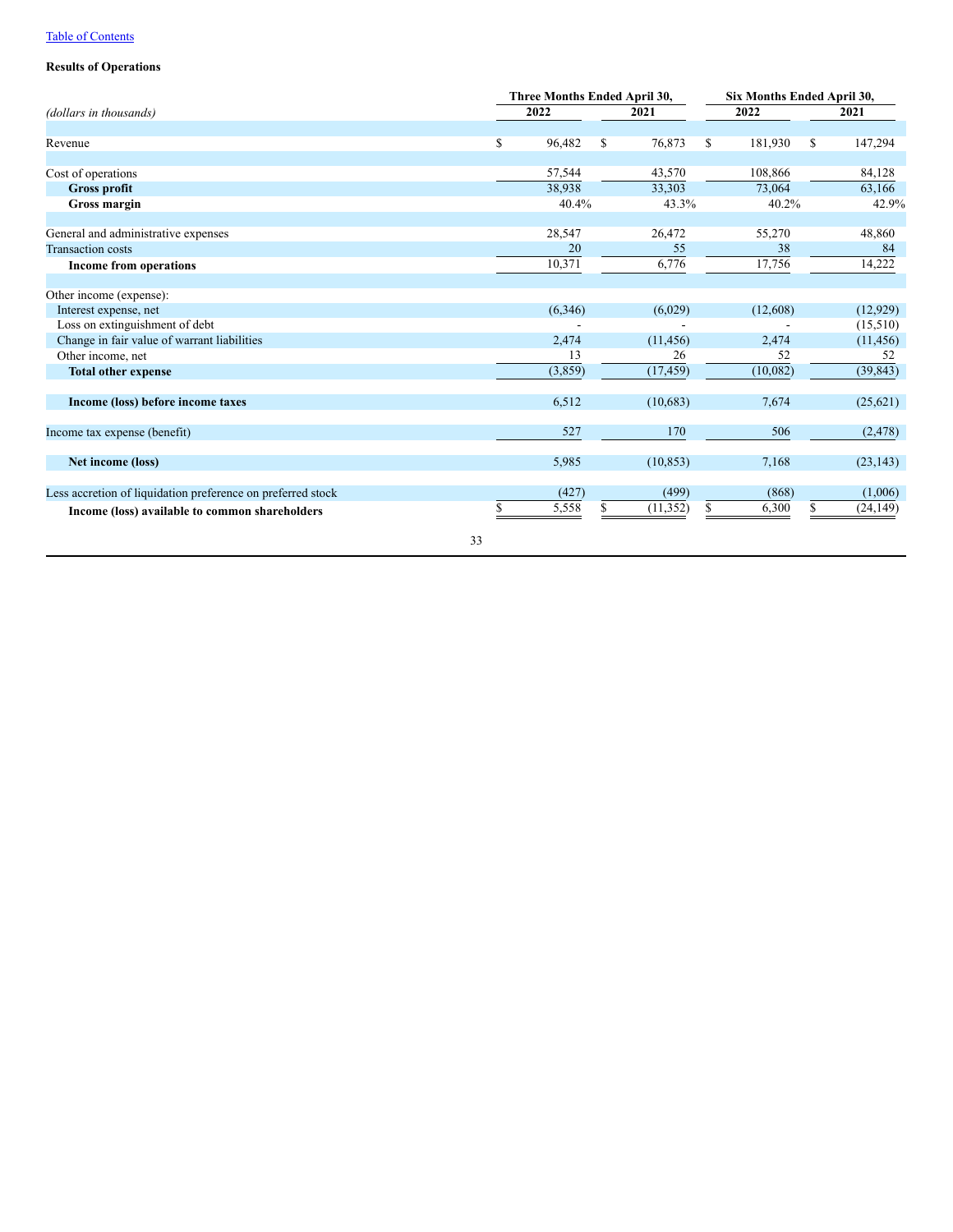## *Three Months Ended April 30, 2022*

For the three months ended April 30, 2022, our net income was \$6.0 million, as compared to a net loss of \$10.9 million in same period a year ago. The improvement was due to (1) a 25.5% year-over-year increase in revenue due to recent acquisitions and organic growth and (2) a \$13.9 million year-over-year change in fair value of warrant liabilities, which reflected an increase of \$2.5 million in the second quarter of 2022 versus expense of \$11.5 million in the second quarter of fiscal 2021. These improvements were offset by increased labor costs and depreciation related to recent acquisitions, and increased fuel costs due to inflation.

### *Six Months Ended April 30, 2022*

For the six months ended April 30, 2022, our net income was \$7.2 million, as compared to a net loss of \$23.1 million in same period a year ago. The improvement was due to (1) a 23.5% year-over-year increase in revenue due to recent acquisitions and organic growth, (2) a \$15.5 million loss on extinguishment of debt recorded in the fiscal 2021 first quarter and (3) the \$13.9 million year-over-year change in fair value of warrant liabilities as noted above. These improvements were offset by increased labor costs and depreciation related to recent acquisitions, increased fuel costs due to inflation described above as well as an income tax benefit of \$0.5 million in fiscal 2022 compared to an income tax expense of \$2.5 million in fiscal 2021.

### Total Assets

Total assets increased from \$792.7 million as of October 31, 2021 to \$818.6 million as of April 30, 2022. The increase was primarily due to the acquisition of Pioneer.

| (in thousands)                          | April 30,<br>2022 | October 31,<br>2021 |  |  |
|-----------------------------------------|-------------------|---------------------|--|--|
| <b>Total Assets</b>                     |                   |                     |  |  |
| U.S. Concrete Pumping                   | 619,322 \$        | 591,820             |  |  |
| U.K. Operations                         | 106,899           | 109,631             |  |  |
| U.S. Concrete Waste Management Services | 149,767           | 145,199             |  |  |
| Corporate                               | 27,475            | 26,648              |  |  |
| Intersegment                            | (84, 818)         | (80, 633)           |  |  |
|                                         | 818,645           | 792,665             |  |  |

#### Revenue

|                                         |  | Three Months Ended April 30, |        | Change |        |               |  |  |
|-----------------------------------------|--|------------------------------|--------|--------|--------|---------------|--|--|
| (in thousands)                          |  | 2022                         | 2021   |        |        | $\frac{6}{9}$ |  |  |
| Revenue                                 |  |                              |        |        |        |               |  |  |
| U.S. Concrete Pumping                   |  | 71.767                       | 56,168 |        | 15,599 | 27.8%         |  |  |
| U.K. Operations                         |  | 13,541                       | 11,853 |        | 1,688  | 14.2%         |  |  |
| U.S. Concrete Waste Management Services |  | 11,281                       | 9.008  |        | 2,273  | 25.2%         |  |  |
| Corporate                               |  | 625                          | 625    |        |        | $0.0\%$       |  |  |
| Intersegment                            |  | (732)                        | (781)  |        | 49     | $-6.3\%$      |  |  |
| Total revenue                           |  | 96,482                       | 76,873 |        | 19.609 | 25.5%         |  |  |

|                                         |  | Six Months Ended April 30, |         | Change |                          |               |  |  |
|-----------------------------------------|--|----------------------------|---------|--------|--------------------------|---------------|--|--|
| (in thousands)                          |  | 2022                       | 2021    |        |                          | $\frac{6}{9}$ |  |  |
| Revenue                                 |  |                            |         |        |                          |               |  |  |
| U.S. Concrete Pumping                   |  | 134,837                    | 108,484 |        | 26,353                   | 24.3%         |  |  |
| U.K. Operations                         |  | 25,563                     | 21,633  |        | 3,930                    | 18.2%         |  |  |
| U.S. Concrete Waste Management Services |  | 21.738                     | 17.430  |        | 4,308                    | 24.7%         |  |  |
| Corporate                               |  | 1,250                      | 1,250   |        | $\overline{\phantom{0}}$ | $0.0\%$       |  |  |
| Intersegment                            |  | (1, 458)                   | (1,503) |        | 45                       | $-3.0\%$      |  |  |
| Total revenue                           |  | 181.930                    | 147.294 |        | 34,636                   | 23.5%         |  |  |

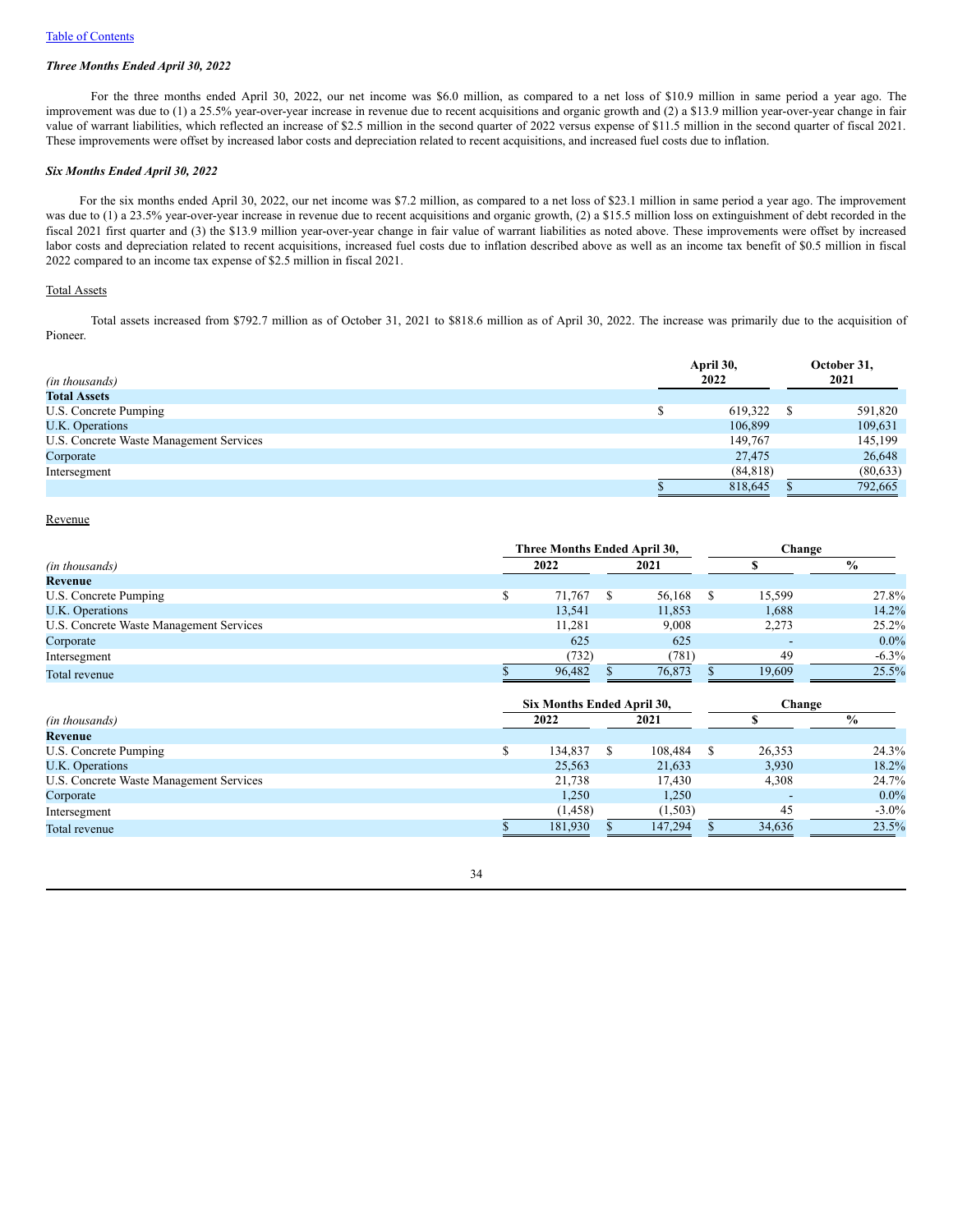### *U.S. Concrete Pumping*

Revenue for our U.S. Concrete Pumping segment increased by 27.8%, or \$15.6 million, from the fiscal 2021 second quarter to the fiscal 2022 second quarter. For the six months ended April 30, 2022, revenue for our U.S. Concrete Pumping segment increased by 24.3%, or \$26.4 million, from the six months ended April 30, 2021. The increase in revenue for both periods was primarily attributable to the acquisitions of Hi-Tech and Pioneer, which collectively contributed \$6.9 million and \$13.6 million of the increase for the three and six month periods ending April 30, 2022, respectively. In addition, U.S. Concrete Pumping saw organic improvements in most of our other markets as a result of higher volumes and rate per hour increases.

### *U.K. Operations*

Revenue for our U.K. Operations segment increased by 14.2%, or \$1.7 million, from the fiscal 2021 second quarter to the fiscal 2022 second quarter. Excluding the impact from foreign currency translation, revenue was up 19.7% year over year. For the six months ended April 30, 2022, revenue for our U.K. Operations segment increased by 18.2%, or \$3.9 million, from the six months ended April 30, 2021. Excluding the impact from foreign currency translation, revenue was up 21.1% year over year. The increase in revenue during both periods was attributable to the continued recovery from COVID-19, which started in the fiscal 2021 first quarter, and rate per job increases across the U.K. region.

### *U.S. Concrete Waste Management Services*

Revenue for the U.S. Concrete Waste Management Services segment increased by 25.2%, or \$2.3 million, from the fiscal 2021 second quarter to the fiscal 2022 second quarter. For the six months ended April 30, 2022, revenue for the U.S. Concrete Waste Management Services segment increased by 24.7%, or \$4.3 million, from the six months ended April 30, 2021. The increase in revenue during both periods was primarily due to organic growth, pricing improvements and continued recovery from the impacts of the pandemic.

### *Corporate*

There was no change in revenue for our Corporate segment for the periods presented. All activity in our Corporate segment is related to the intercompany leasing of real estate to certain of our U.S. Concrete Pumping branches. This revenue is eliminated in consolidation through the Intersegment line included above.

### **Gross Margin**

Gross margin for the fiscal 2022 second quarter declined 290 basis points from 43.3% in the fiscal 2021 second quarter to 40.4% in the fiscal 2022 second quarter. For the six months ended April 30, 2022, gross margin was 40.2%, down 270 basis points from 42.9% in the same period of fiscal 2021. While we have seen continued improvements in pricing per hour, inflationary pressures seen throughout the U.S. and U.K., specifically around labor and fuel costs, drove the decline in gross margin.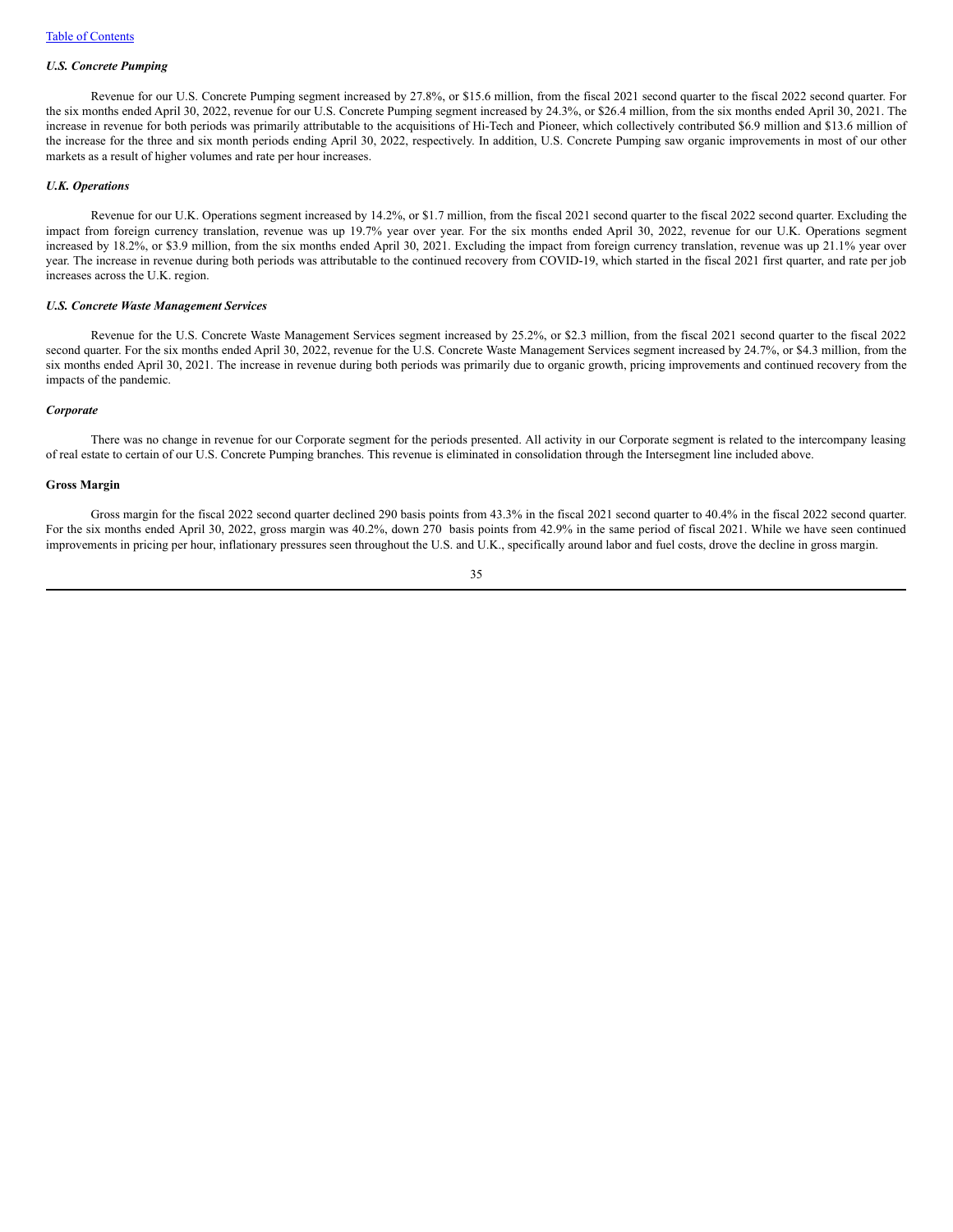### **General and Administrative Expenses**

G&A expenses for the fiscal 2022 second quarter were \$28.5 million, up \$2.0 million from \$26.5 million in the fiscal 2021 second quarter. As a percent of revenue, G&A expenses were 29.6% for the fiscal 2022 second quarter compared to 34.4% in the fiscal 2021 second quarter. The increase in G&A expenses was largely due to (1) higher labor costs of approximately \$2.4 million primarily due to additional personnel that joined the Company as a result of the recent acquisitions and (2) an additional \$1.0 million related to fluctuations in the GBP. This was offset slightly by lower amortization of intangible assets expense of \$1.2 million and lower stock-based compensation expense of \$2.0 million year-over-year. Excluding amortization of intangible assets and stock-based compensation expense, G&A expenses were up \$5.3 million year-over-year.

G&A expenses for the first six-months of fiscal 2022 were \$55.3 million, up from \$48.9 million in the first six months of fiscal 2021. As a percent of revenue, G&A expenses were 30.4% for the first six-months of fiscal 2022 compared to 33.2% in the same period a year ago. The increase in G&A expenses was largely due to (1) higher labor costs of approximately \$4.6 million primarily due to additional personnel that joined the Company as a result of recent acquisitions and (2) an additional \$1.6 million related to fluctuations in the GBP. This was offset slightly by lower amortization of intangible assets expense of \$2.4 million and lower stock-based compensation expense of \$1.2 million. Excluding amortization of intangible assets and stock-based compensation expense, G&A expenses were up \$9.8 million year-over-year.

### **Change in Fair Value of Warrant Liabilities**

During each of the three and six-month periods ending April 30, 2022 and 2021 we recognized a \$2.5 million gain and an \$11.5 million loss, respectively, on the fair value remeasurement of our liability-classified warrants. There was no impact from the fair value remeasurement of our liability-classed warrants recognized in the first quarter of fiscal years 2022 and 2021. The changes seen in the fair value remeasurement of the public warrants for all periods presented is due to changes in the Company's share price during the respective periods.

#### **Transaction Costs & Debt Extinguishment Costs**

Transaction costs include expenses for legal, accounting, and other professionals that were engaged in connection with an acquisition. There were no significant transaction costs incurred during the three and six-month periods ended April 30, 2022 or 2021.

On January 28, 2021, we (1) closed on our private offering of \$375.0 million in aggregate principal amount of senior secured second lien notes due 2026, (2) amended and restated our existing ABL Facility to provide up to \$125.0 million (previously \$60.0 million) of commitments and (3) repaid all outstanding indebtedness under our then-existing term loan agreement, dated December 6, 2018. The \$15.5 million in debt extinguishment costs incurred relate to the write-off of all unamortized deferred debt issuance costs that were related to the term loan.

#### **Interest Expense, Net**

Interest expense, net for the three months ended April 30, 2022 was \$6.3 million, up \$0.3 million from \$6.0 million in second quarter of fiscal 2021. Interest expense, net for the six months ended April 30, 2021 was \$12.6 million, down \$0.3 million from \$12.9 the six-month period from a year ago.

#### **Income Tax (Benefit) Provision**

For the second fiscal quarter ended April 30, 2022, the Company recorded an income tax expense of \$ 0.5 million on pretax income of \$ 6.5 million. For the same quarter a year ago, the Company recorded an income tax expense of \$ 0.2 million on a pretax loss of \$ 10.7 million. For the first six months of fiscal year 2022, the Company recorded an income tax expense of \$ 0.5 million on pretax income of \$ 7.7 million. For the same period a year ago, the Company recorded an income tax benefit of \$ 2.5 million on pretax loss of \$ 25.6 million. The effective tax rate for the three and six-month periods ended April 30, 2022 was impacted by (1) the respective change in fair value of warrant liabilities, all of which is not recognized for tax purposes and (2) a change in unremitted earnings deferred tax liability due to foreign rate fluctuations.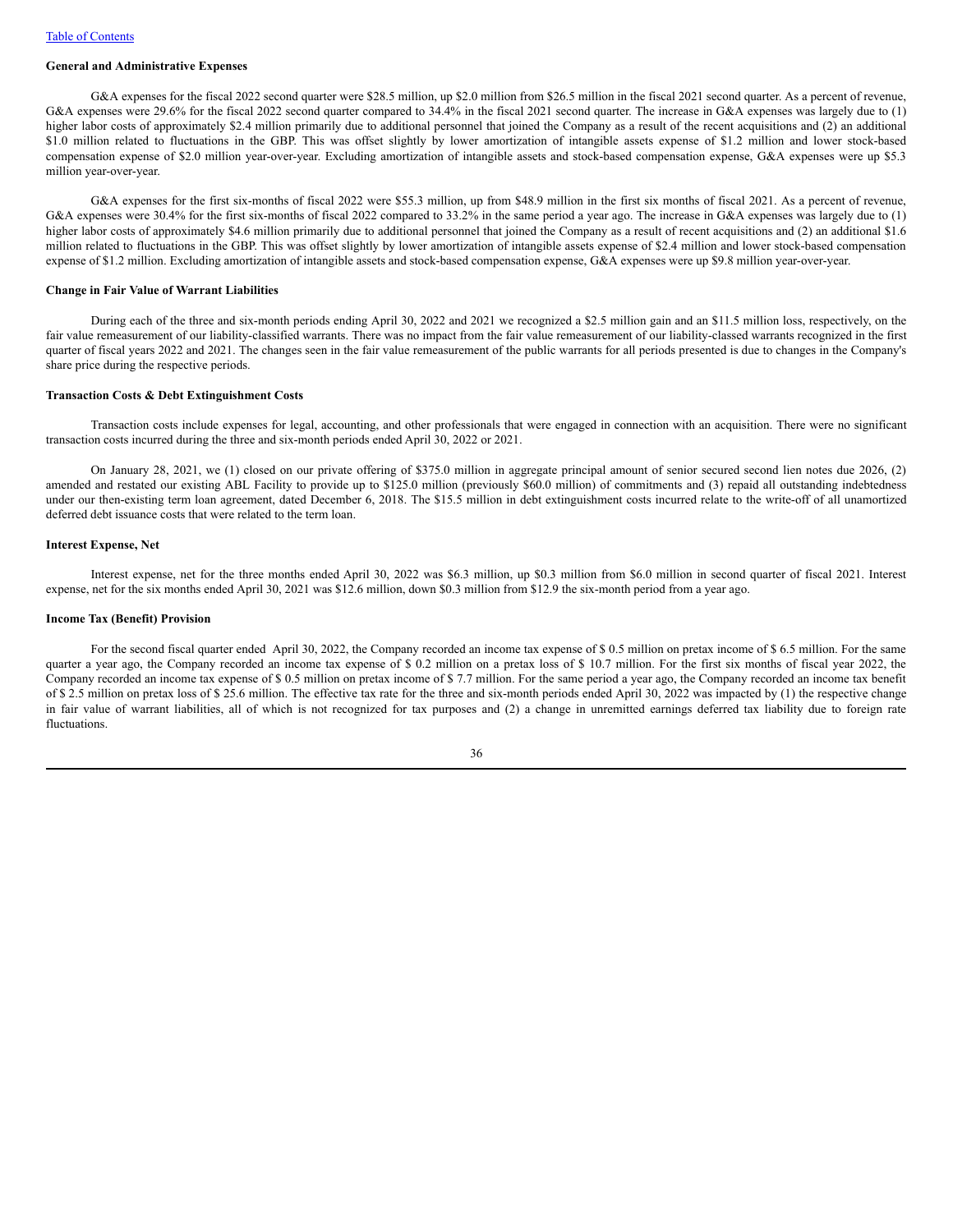# **Adjusted EBITDA(1) and Net Income (Loss)**

|                                                | <b>Net Income (Loss)</b>     |           | <b>Adjusted EBITDA</b> |                              |  |        |  |        |               |
|------------------------------------------------|------------------------------|-----------|------------------------|------------------------------|--|--------|--|--------|---------------|
|                                                | Three Months Ended April 30, |           |                        | Three Months Ended April 30, |  |        |  | Change |               |
| (in thousands, except percentages)             | 2022                         | 2021      |                        | 2022                         |  | 2021   |  |        | $\frac{0}{0}$ |
| U.S. Concrete Pumping                          | 1,663                        | (925)     |                        | 18,633                       |  | 16,306 |  | 2,327  | 14.3%         |
| U.K. Operations                                | 89                           | 402       |                        | 3,776                        |  | 4,114  |  | (338)  | $-8.2\%$      |
| <b>U.S. Concrete Waste Management Services</b> | 1.446                        | 833       |                        | 4,641                        |  | 4,002  |  | 639    | $16.0\%$      |
| Corporate                                      | 2,787                        | (11, 163) |                        | 624                          |  | 625    |  | (1     | $-0.2\%$      |
| Total                                          | 5,985                        | (10, 853) |                        | 27,674                       |  | 25,047 |  | 2,627  | 10.5%         |
|                                                | <b>Net Income (Loss)</b>     |           | <b>Adjusted EBITDA</b> |                              |  |        |  |        |               |
|                                                | Six Months Ended April 30,   |           |                        | Six Months Ended April 30,   |  |        |  | Change |               |
| (in thousands)                                 | 2022                         | 2021      |                        | 2022                         |  | 2021   |  |        | $\frac{0}{0}$ |
| U.S. Concrete Pumping                          | 961                          | (13,602)  |                        | 33,784                       |  | 31,592 |  | 2,192  | $6.9\%$       |
| U.K. Operations                                | (85)                         | (129)     |                        | 7,062                        |  | 6,861  |  | 201    | 2.9%          |
| U.S. Concrete Waste Management Services        | 3,194                        | 1,450     |                        | 9,552                        |  | 7,702  |  | 1,850  | 24.0%         |
| Cornorate                                      | 3.098                        | (10.862)  |                        | .250                         |  | .250   |  |        | $0.0\%$       |

Total  $\frac{\$}{5}$  7,168  $\frac{\$}{5}$  (23,143)  $\frac{\$}{5}$  51,648  $\frac{\$}{5}$  47,405  $\frac{\$}{5}$  4,243 9.0% *(1) Please see* "*Non-GAAP Measures (EBITDA and Adjusted EBITDA)*" *below*

### *U.S. Concrete Pumping*

Adjusted EBITDA for our U.S. Concrete Pumping segment was \$18.6 million for the three months ended April 30, 2022, up 14.3% from \$16.3 million for the same period in fiscal 2021. For the six months ended April 30, 2022, Adjusted EBITDA for our U.S. Concrete Pumping segment was \$33.8 million, up 6.9% from \$31.6 million from the same period in fiscal 2021. The year-over-year increases for the three and six-month periods were primarily attributable to the year-over-year increase in revenue discussed previously that was somewhat offset by the inflationary margin pressures discussed previously.

Corporate 2008 (10,862) 1,250 1,250 - 0.0%

### *U.K. Operations*

Adjusted EBITDA for our U.K. Operations segment was \$3.8 million for the three months ended April 30, 2022 and \$7.1 million for the six months ended April 30, 2022. Both periods were relatively flat with the same comparative periods in fiscal 2021, as significant increases in revenue were offset by substantial inflationary pressures, specifically around fuel and labor costs.

### *U.S. Concrete Waste Management Services*

Adjusted EBITDA for our U.S. Concrete Waste Management Services segment was \$4.6 million for the three months ended April 30, 2022, up 16.0% from \$4.0 million for the same period in fiscal 2021. For the six months ended April 30, 2022, Adjusted EBITDA for our U.S Concrete Waste Management Services segment was \$9.6 million as compared to \$7.7 million for the same period in fiscal 2021. The year-over-year increases for the three and six-month periods were primarily attributable to the year-over-year increase in revenue discussed previously that was somewhat offset by the inflationary margin pressures being experienced by all of our segments.

### *Corporate*

There was no movement in Adjusted EBITDA for our Corporate segment for both periods presented. Any year-over-year changes for our Corporate segment is primarily related to the allocation of overhead costs.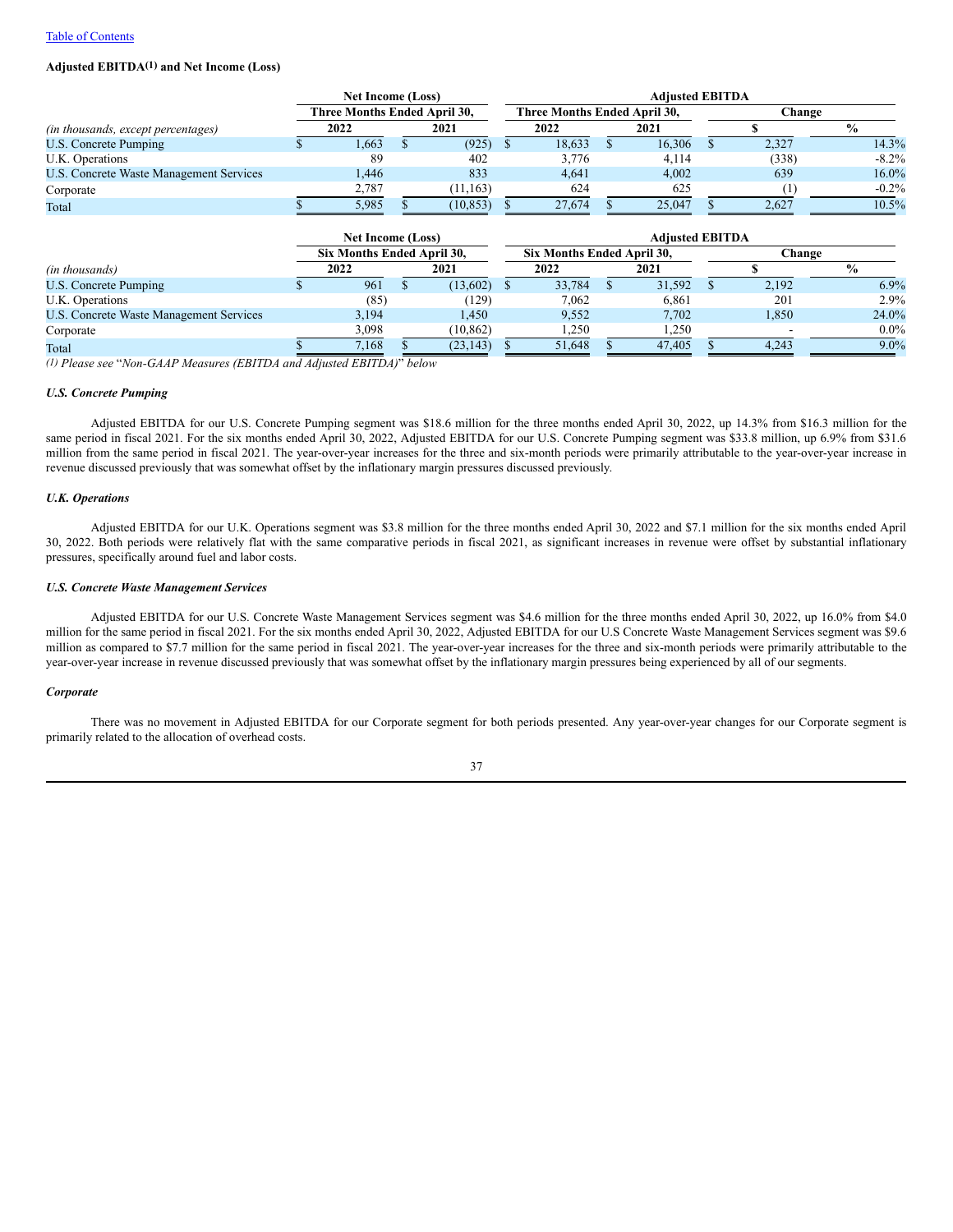# **Liquidity and Capital Resources**

### *Overview*

We use our liquidity and capital resources to: (1) finance working capital requirements; (2) service our indebtedness; (3) purchase property, plant and equipment; and (4) finance strategic acquisitions, such as the acquisition of Capital, Pioneer and others. Our primary sources of liquidity are cash generated from operations, available cash and cash equivalents and access to our revolving credit facility under our ABL Facility, which provides for aggregate borrowings of up to \$125.0 million, subject to a borrowing base limitation. As of April 30, 2022, we had \$2.7 million of cash and cash equivalents and \$93.7 million of available borrowing capacity under the ABL Facility, providing total available liquidity of \$96.4 million.

### *Capital Resources*

Our capital structure is primarily a combination of (1) permanent financing, represented by stockholders' equity; (2) zero-dividend convertible perpetual preferred stock; (3) long-term financing represented by our Senior Notes and (4) short-term financing under our ABL Facility. We may from time to time seek to retire or pay down borrowings on the outstanding balance of our ABL Facility or Senior Notes using cash on hand. Such repayments, if any, will depend on prevailing market conditions, our liquidity requirements, contractual restrictions and other factors.

We believe our existing cash and cash equivalent balances, cash flow from operations and borrowing capacity under our ABL Facility will be sufficient to meet our working capital and capital expenditure needs for at least the next 12 months. Our future capital requirements may vary materially from those currently planned and will depend on many factors, including our rate of revenue growth, potential acquisitions and overall economic conditions. To the extent that current and anticipated future sources of liquidity are insufficient to fund our future business activities and requirements, we may be required to seek additional equity or debt financing. The sale of additional equity could result in dilution to our stockholders. The incurrence of debt financing would result in debt service obligations and the instruments governing such debt could provide for operating and financing covenants that would restrict our operations.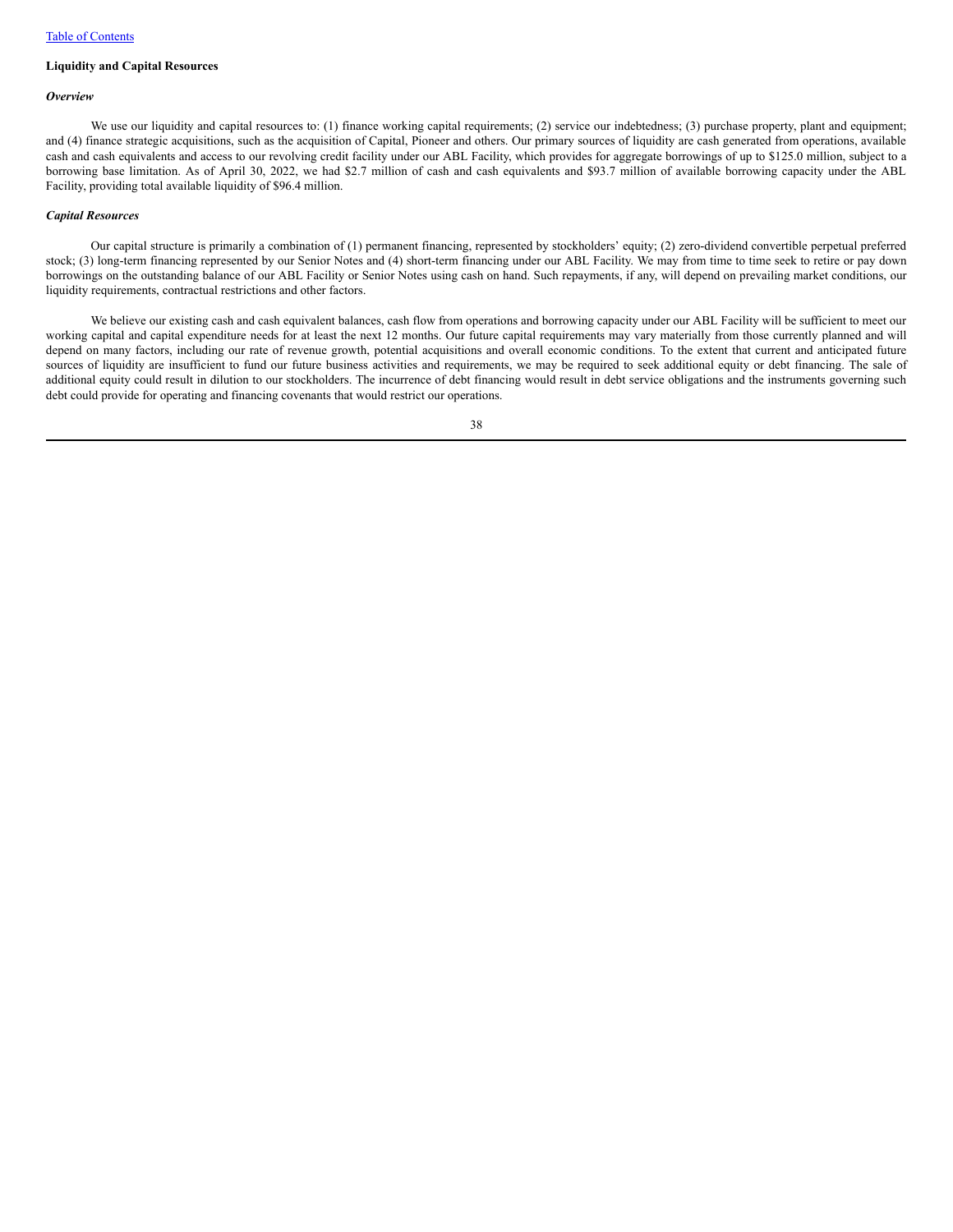# *Senior Notes and ABL Facility*

### *Senior Notes*

Summarized terms of the senior secured notes are as follows:

- Provides for an original aggregate principal amount of \$375.0 million;
- The Senior Notes will mature and be due and payable in full on February 1, 2026;
- The Senior Notes bear interest at a rate of 6.000% per annum, payable on February 1st and August 1st each year;
- The Senior Notes are jointly and severally guaranteed on a senior secured basis by the Company, Concrete Pumping Intermediate Acquisition Corp. and each of the Issuer's domestic, wholly-owned subsidiaries that is a borrower or a guarantor under the ABL Facility (collectively, the "Guarantors"). The Senior Notes and the guarantees are secured on a second-priority basis by all the assets of the Issuer and the Guarantors that secure the obligations under the ABL Facility, subject to certain exceptions. The Senior Notes and the guarantees will be the Issuer's and the Guarantors' senior secured obligations, will rank equally with all of the Issuer's and the Guarantors' existing and future senior indebtedness and will rank senior to all of the Issuer's and the Guarantors' existing and future subordinated indebtedness. The Senior Notes are structurally subordinated to all existing and future indebtedness and liabilities of the Company's subsidiaries that do not guarantee the Senior Notes;
- The Indenture includes certain covenants that limit, among other things, the Issuer's ability and the ability of its restricted subsidiaries to: incur additional indebtedness and issue certain preferred stock; make certain investments, distributions and other restricted payments; create or incur certain liens; merge, consolidate or transfer all or substantially all assets; enter into certain transactions with affiliates; and sell or otherwise dispose of certain assets.

The outstanding principal amount of Senior Notes as of April 30, 2022 was \$375.0 million and as of that date, the Company was in compliance with all covenants under the Indenture.

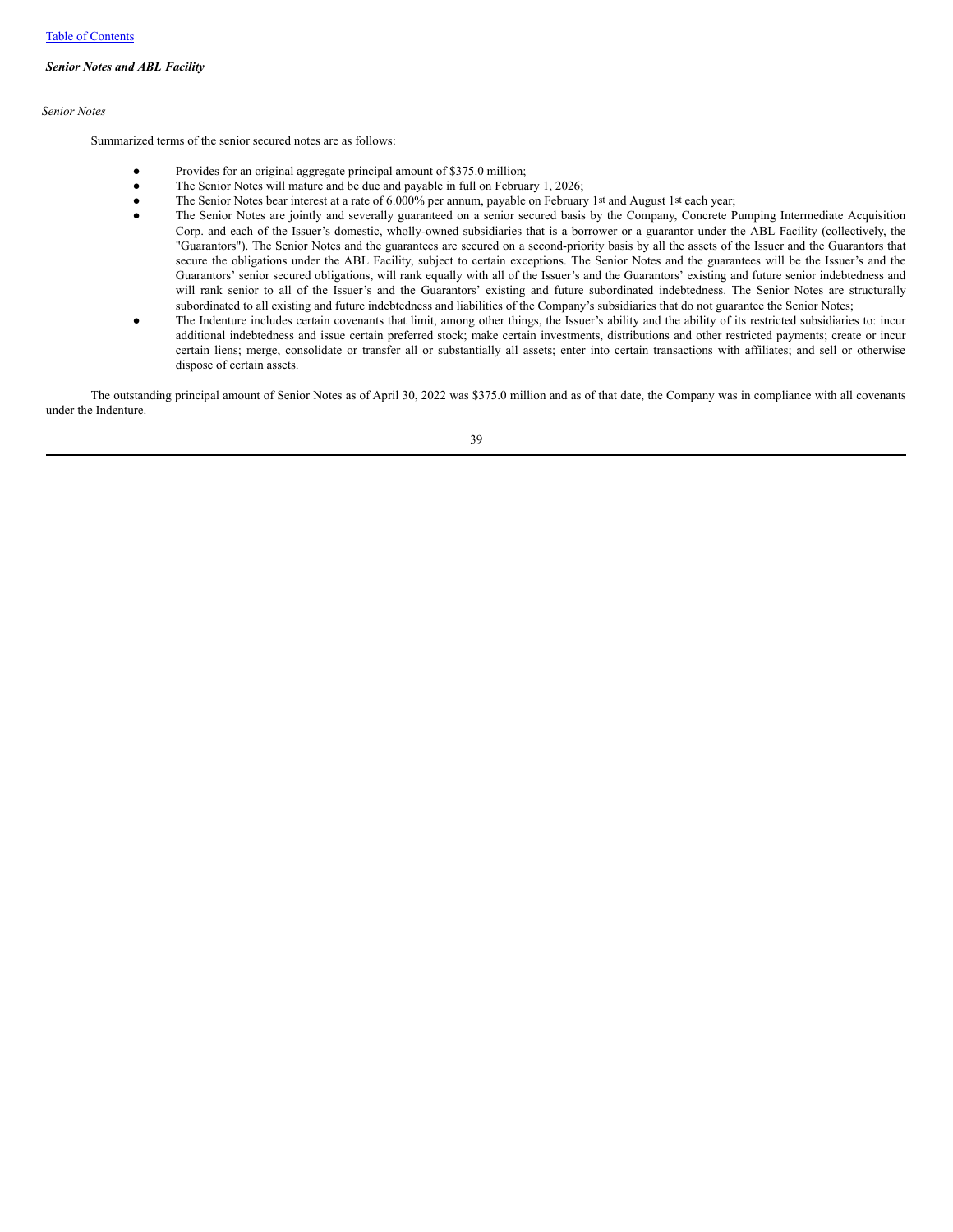### *Asset Based Revolving Lending Credit Agreement*

Summarized terms of the ABL Facility, as amended, are as follows:

- Borrowing availability in U.S. Dollars and GBP up to a maximum aggregate principal amount of \$125.0 million and an accordion feature under which the Company can increase the ABL Facility by up to an additional \$75.0 million;
- Borrowing capacity available for standby letters of credit of up to \$7.5 million and for swing loan borrowings of up to \$7.5 million. Any issuance of letters of credit or making of a swing loan will reduce the amount available under the ABL Facility;
- All loans advanced will mature and be due and payable in full on January 28, 2026;
- Amounts borrowed may be repaid at any time, subject to the terms and conditions of the agreement;
- Borrowings in U.S. Dollars and GBP (through September 30, 2021 for GBP borrowings) bear interest at either (1) an adjusted LIBOR rate or (2) a base rate, in each case plus an applicable margin currently set at 2.25% and 1.25%, respectively. After September 30, 2021, borrowings in GBP bear interest at the SONIA rate plus an applicable margin currently set at 2.0326%. The ABL Facility is subject to a step down of 0.25% based on excess availability levels;
- The unused line fee percentage is 25 basis points if the quarterly average amount drawn is greater than 50% of the borrowing availability; 50 basis points if the quarterly average amount drawn is less than 50% of borrowing availability;
- US ABL Facility obligations will be secured by a first-priority perfected security interest in substantially all the assets of the Issuer, together with Brundage-Bone Concrete Pumping, Inc., Eco-Pan, Inc., Capital Pumping LP (collectively, the "US ABL Borrowers") and each of the Company's wholly-owned domestic subsidiaries (the "US ABL Guarantors"), subject to certain exceptions;
- UK ABL Facility obligations will be secured by a first priority perfected security interest in substantially all assets of Camfaud Concrete Pumps Limited and Premier Concrete Pumping Limited, each of the Company's wholly-owned UK subsidiaries, and by each of the US ABL Borrowers and the US ABL Guarantors, subject to certain exceptions; and
- The ABL Facility also includes (i) a springing financial covenant (fixed charges coverage ratio) based on excess availability levels that the Company must comply with on a quarterly basis during required compliance periods and (ii) certain non-financial covenants.

The outstanding balance under the ABL Facility as of April 30, 2022 was \$29.9 million and the Company was in compliance with all debt covenants thereunder.

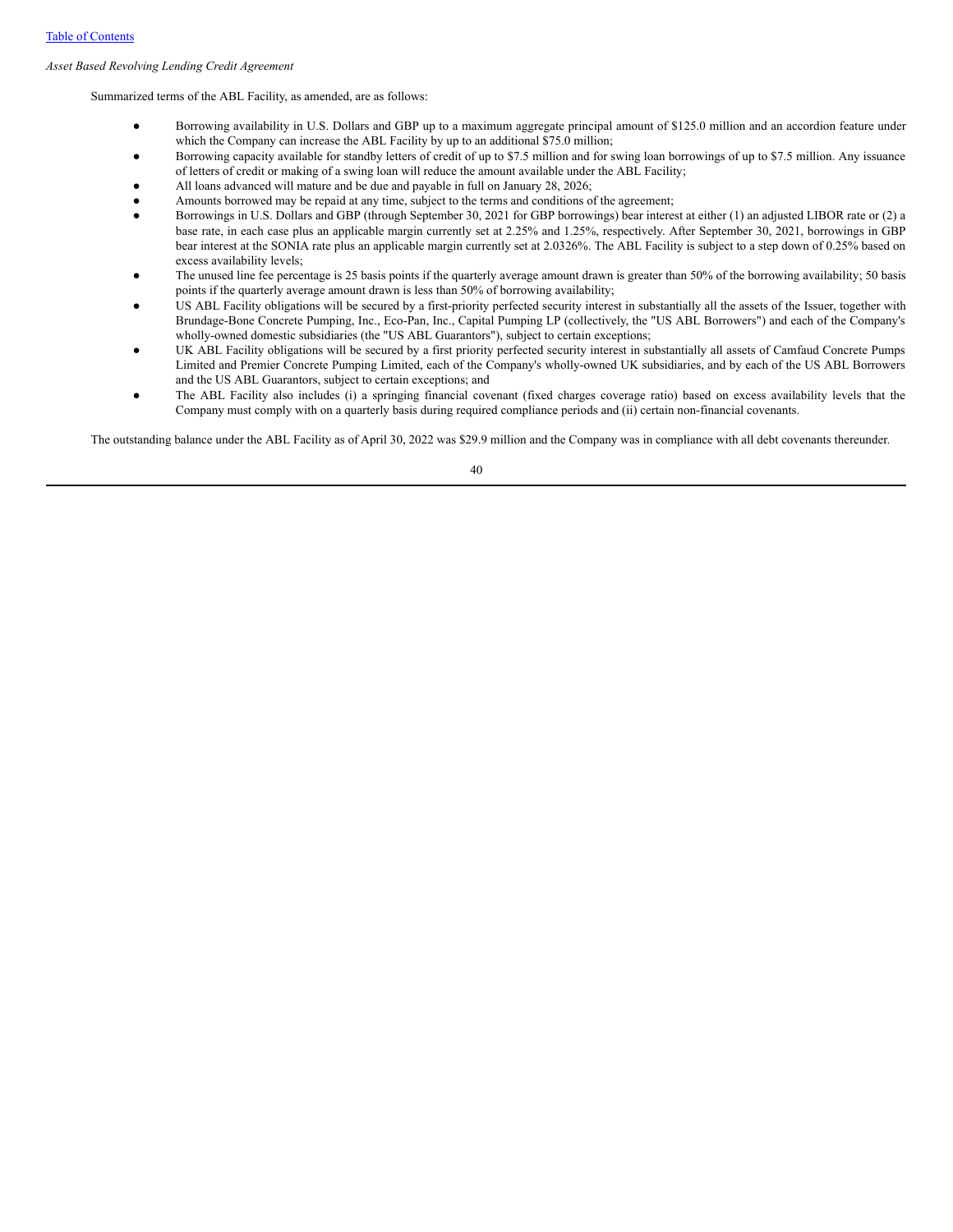# **Cash Flows**

Cash generated from operating activities typically reflects net income, as adjusted for non-cash expense items such as depreciation, amortization and stock-based compensation, and changes in our operating assets and liabilities. Generally, we believe our business requires a relatively low level of working capital investment due to low inventory requirements and customers paying the Company as invoices are submitted daily for many of our services.

Net cash provided by operating activities generally reflects the cash effects of transactions and other events used in the determination of net income or loss. Net cash provided by operating activities during the six months ended April 30, 2022 was \$21.4 million. The Company had net income of \$7.2 million that included a decrease of \$0.2 million in our net deferred income taxes, a gain on sale of assets of \$0.9 million, and significant non-cash charges totaling \$29.5 million as follows: (1) depreciation of \$16.8 million, (2) amortization of intangible assets of \$11.5 million, (3) amortization of deferred financing costs of \$0.9 million, (4) stock-based compensation expense of \$2.8 million, and (5) a \$2.5 million increase in the fair value of warrant liabilities. In addition, we had cash inflows primarily related to an increase of \$0.8 million in accrued payroll, accrued expenses and other current liabilities. This was offset by net cash outflows primarily related to (1) an increase of \$8.3 million in trade receivables, (2) a \$3.8 million increase in prepaid expenses and other current assets, (3) a decrease of \$1.2 million in accounts payable and (4) an increase of \$0.6 million in inventory.

We used \$57.1 million to fund investing activities during the six months ended April 30, 2022. The Company used \$60.3 million for the purchase of property, plant and equipment and \$1.5 million for the purchase of intangible assets, which was partially offset by proceeds from the sale of property, plant and equipment of \$4.6 million.

Net cash provided by financing activities was \$28.2 million for the six months ended April 30, 2022. Financing activities during this period primarily included \$29.2 million in net borrowings under the Company's ABL Facility in addition to \$1.0 million in outflows for the purchase of treasury stock from stock award vesting activity.

Net cash provided by operating activities during the six months ended April 30, 2021 was \$36.2 million. The Company had a net loss of \$23.1 million that included an increase of \$2.9 million in our net deferred income taxes, a gain on sale of assets of \$0.9 million, and significant non-cash charges totaling \$60.3 million as follows: (1) depreciation of \$14.0 million, (2) amortization of intangible assets of \$13.9 million, (3) amortization of deferred financing costs of \$1.4 million, (4) loss on extinguishment of debt expense of \$15.5 million, (5) stock-based compensation expense of \$4.0 million, and (6) an \$11.5 million increase in the fair value of warrant liabilities. In addition, we had cash inflows primarily related to the following activity: (1) a decrease of \$3.1 million in trade receivables, (2) an increase of \$2.4 million in accrued payroll, accrued expenses and other current liabilities and (3) an increase of \$0.8 million in income taxes payable. These amounts were partially offset by net cash outflows primarily related to a \$3.4 million increase in prepaid expenses and other current assets.

We used \$13.0 million to fund investing activities during the six months ended April 30, 2021. The Company used \$16.7 million for the purchase of property, plant and equipment, which was partially offset by proceeds from the sale of property, plant and equipment of \$3.7 million.

Net cash used in financing activities was \$15.8 million for the six months ended April 30, 2021. Financing activities during this period included \$0.8 million in net borrowings under the Company's ABL Facility, \$375.0 million in proceeds from the issuance of Senior Notes, \$381.2 million in payments made to extinguish the Term Loan Agreement and \$8.5 million in debt issuance costs.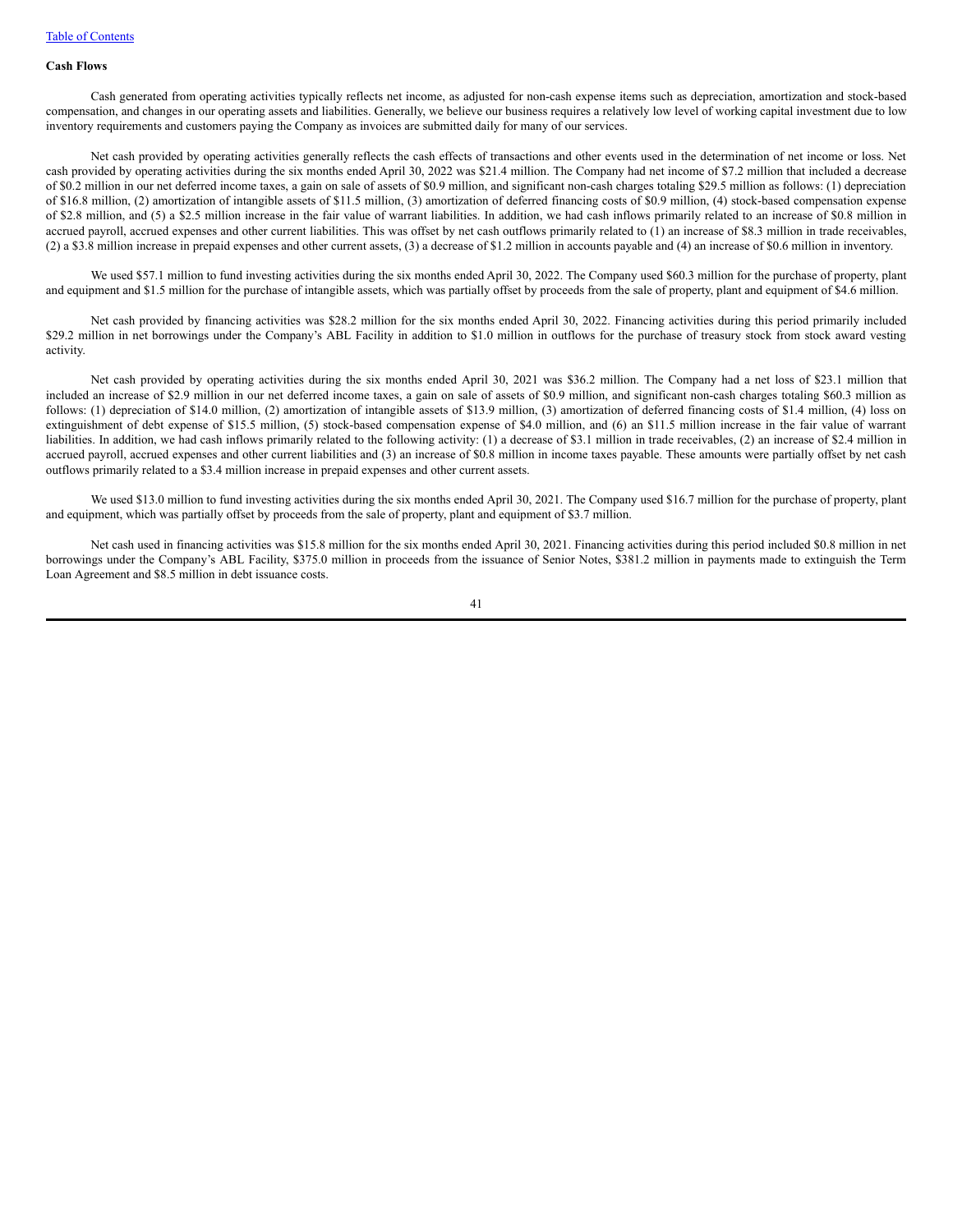# **Non-GAAP Measures (EBITDA and Adjusted EBITDA)**

We calculate EBITDA by taking GAAP net income and adding back interest expense, income taxes, depreciation and amortization. Adjusted EBITDA is calculated by taking EBITDA and adding back transaction expenses, loss on debt extinguishment, stock-based compensation, other income, net, goodwill and intangibles impairment, and other adjustments. We believe these non-GAAP measures of financial results provide useful information to management and investors regarding certain financial and business trends related to our financial condition and results of operations, and as a tool for investors to use in evaluating our ongoing operating results and trends and in comparing our financial measures with competitors who also present similar non-GAAP financial measures. In addition, these measures (1) are used in quarterly and annual financial reports prepared for management and our board of directors and (2) help management to determine incentive compensation. EBITDA and Adjusted EBITDA have limitations and should not be considered in isolation or as a substitute for performance measures calculated under GAAP. These non-GAAP measures exclude certain cash expenses that we are obligated to make. In addition, other companies in our industry may calculate EBITDA and Adjusted EBITDA differently or may not calculate it at all, which limits the usefulness of EBITDA and Adjusted EBITDA as comparative measures. Transaction expenses represent expenses for legal, accounting, and other professionals that were engaged in the completion of various acquisitions. Transaction expenses can be volatile as they are primarily driven by the size of a specific acquisition. As such, we exclude these amounts from Adjusted EBITDA for comparability across periods. Other adjustments include reversal of intercompany allocations (in consolidation these net to zero), severance expenses, director fees, expenses related to being a publicly traded company and other nonrecurring costs.

|                                             |      | Three Months Ended April 30, |               | Six Months Ended April 30, |          |               |           |
|---------------------------------------------|------|------------------------------|---------------|----------------------------|----------|---------------|-----------|
| <i>(in thousands)</i>                       | 2022 |                              | 2021          |                            | 2022     |               | 2021      |
| Consolidated                                |      |                              |               |                            |          |               |           |
| Net income (loss)                           | S.   | 5,985                        | <sup>\$</sup> | $(10, 853)$ \$             | 7,168    | <sup>\$</sup> | (23, 143) |
| Interest expense, net                       |      | 6,346                        |               | 6,029                      | 12,608   |               | 12,929    |
| Income tax expense (benefit)                |      | 527                          |               | 170                        | 506      |               | (2, 478)  |
| Depreciation and amortization               |      | 14,236                       |               | 14,007                     | 28,314   |               | 27,844    |
| <b>EBITDA</b>                               |      | 27,094                       |               | 9,353                      | 48,596   |               | 15,152    |
| Transaction expenses                        |      | 20                           |               | 55                         | 38       |               | 84        |
| Loss on debt extinguishment                 |      | -                            |               | $\overline{\phantom{0}}$   |          |               | 15,510    |
| Stock-based compensation                    |      | 1,351                        |               | 3,350                      | 2,831    |               | 4,022     |
| Change in fair value of warrant liabilities |      | (2, 474)                     |               | 11,456                     | (2, 474) |               | 11,456    |
| Other income, net                           |      | (13)                         |               | (26)                       | (52)     |               | (52)      |
| Other adjustments                           |      | 1,696                        |               | 859                        | 2,709    |               | 1,233     |
| <b>Adjusted EBITDA</b>                      |      | 27,674                       |               | 25,047                     | 51,648   |               | 47,405    |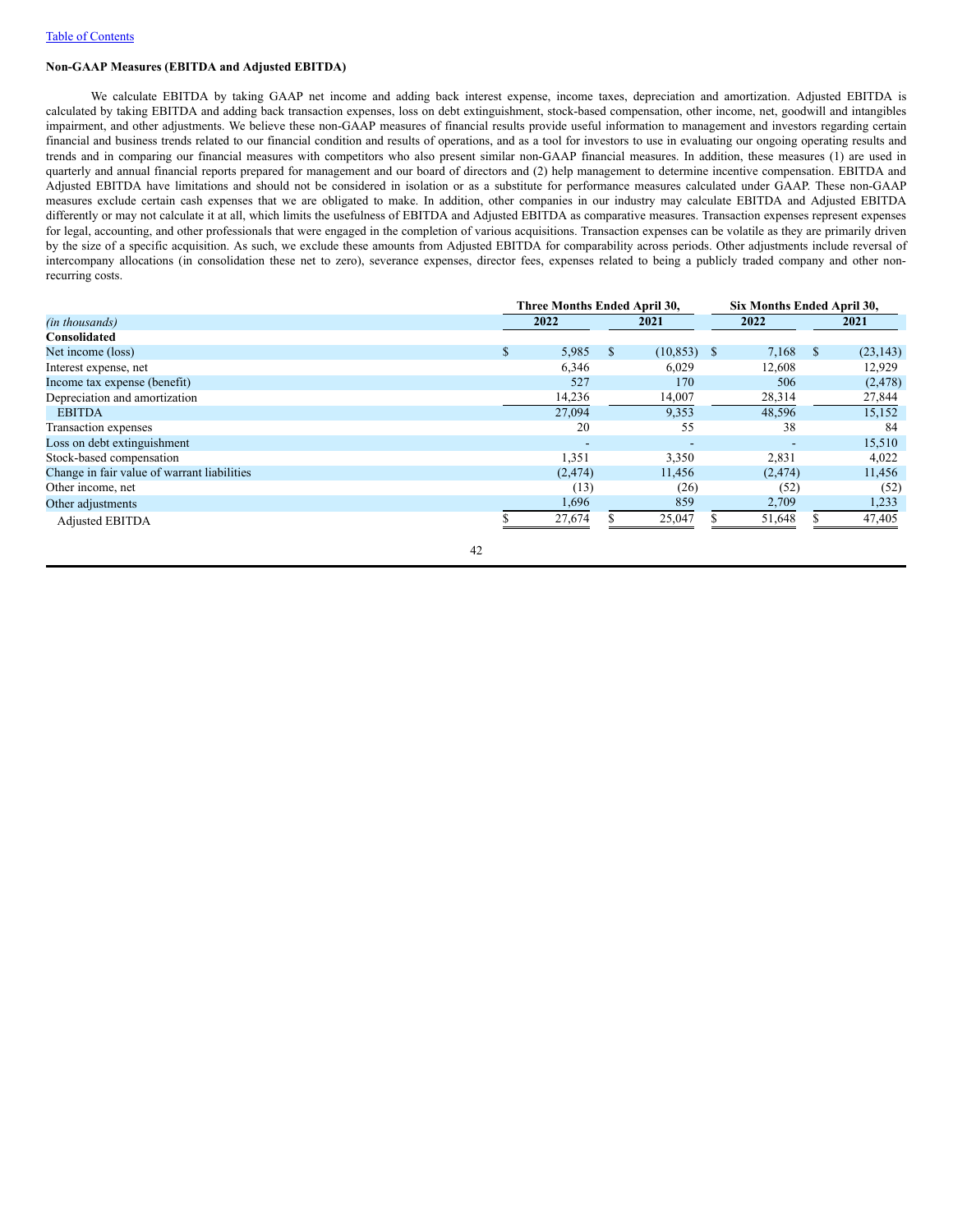### [Ta](#page-1-0)ble of Contents

|                               | Three Months Ended April 30, |   | Six Months Ended April 30, |  |        |               |          |
|-------------------------------|------------------------------|---|----------------------------|--|--------|---------------|----------|
| (in thousands)                | 2022                         |   | 2021                       |  | 2022   |               | 2021     |
| <b>U.S. Concrete Pumping</b>  |                              |   |                            |  |        |               |          |
| Net income (loss)             | \$<br>1,663                  | S | $(925)$ \$                 |  | 961    | <sup>\$</sup> | (13,602) |
| Interest expense, net         | 5,599                        |   | 5,247                      |  | 11,083 |               | 11,370   |
| Income tax benefit            | (64)                         |   | (381)                      |  | (703)  |               | (3,204)  |
| Depreciation and amortization | 9,880                        |   | 9,405                      |  | 19,688 |               | 18,677   |
| <b>EBITDA</b>                 | 17.078                       |   | 13,346                     |  | 31.029 |               | 13,241   |
| Transaction expenses          | 20                           |   | 55                         |  | 38     |               | 84       |
| Loss on debt extinguishment   |                              |   |                            |  |        |               | 15,510   |
| Stock-based compensation      | 1,351                        |   | 3,350                      |  | 2,831  |               | 4,022    |
| Other income, net             | (6)                          |   | (12)                       |  | (37)   |               | (24)     |
| Other adjustments             | 190                          |   | (433)                      |  | (77)   |               | (1,241)  |
| <b>Adjusted EBITDA</b>        | 18,633                       |   | 16,306                     |  | 33,784 |               | 31,592   |

|                               |    | Three Months Ended April 30, |               |       |  | Six Months Ended April 30, |      |       |  |
|-------------------------------|----|------------------------------|---------------|-------|--|----------------------------|------|-------|--|
| <i>(in thousands)</i>         |    | 2022                         |               | 2021  |  | 2022                       |      | 2021  |  |
| <b>U.K. Operations</b>        |    |                              |               |       |  |                            |      |       |  |
| Net income (loss)             | .D | 89                           | <sup>\$</sup> | 402   |  | (85)                       | - \$ | (129) |  |
| Interest expense, net         |    | 747                          |               | 782   |  | 1,525                      |      | 1,559 |  |
| Income tax expense (benefit)  |    | 51                           |               | 79    |  | (30)                       |      | (98)  |  |
| Depreciation and amortization |    | 2,026                        |               | 2,071 |  | 4,011                      |      | 4,081 |  |
| <b>EBITDA</b>                 |    | 2,913                        |               | 3,334 |  | 5,421                      |      | 5,413 |  |
| Transaction expenses          |    |                              |               |       |  |                            |      |       |  |
| Stock-based compensation      |    |                              |               | ٠     |  |                            |      |       |  |
| Other income, net             |    | (3)                          |               | (12)  |  | (5)                        |      | (26)  |  |
| Other adjustments             |    | 866                          |               | 792   |  | 1,646                      |      | 1,474 |  |
| Adjusted EBITDA               |    | 3,776                        |               | 4,114 |  | 7,062                      |      | 6,861 |  |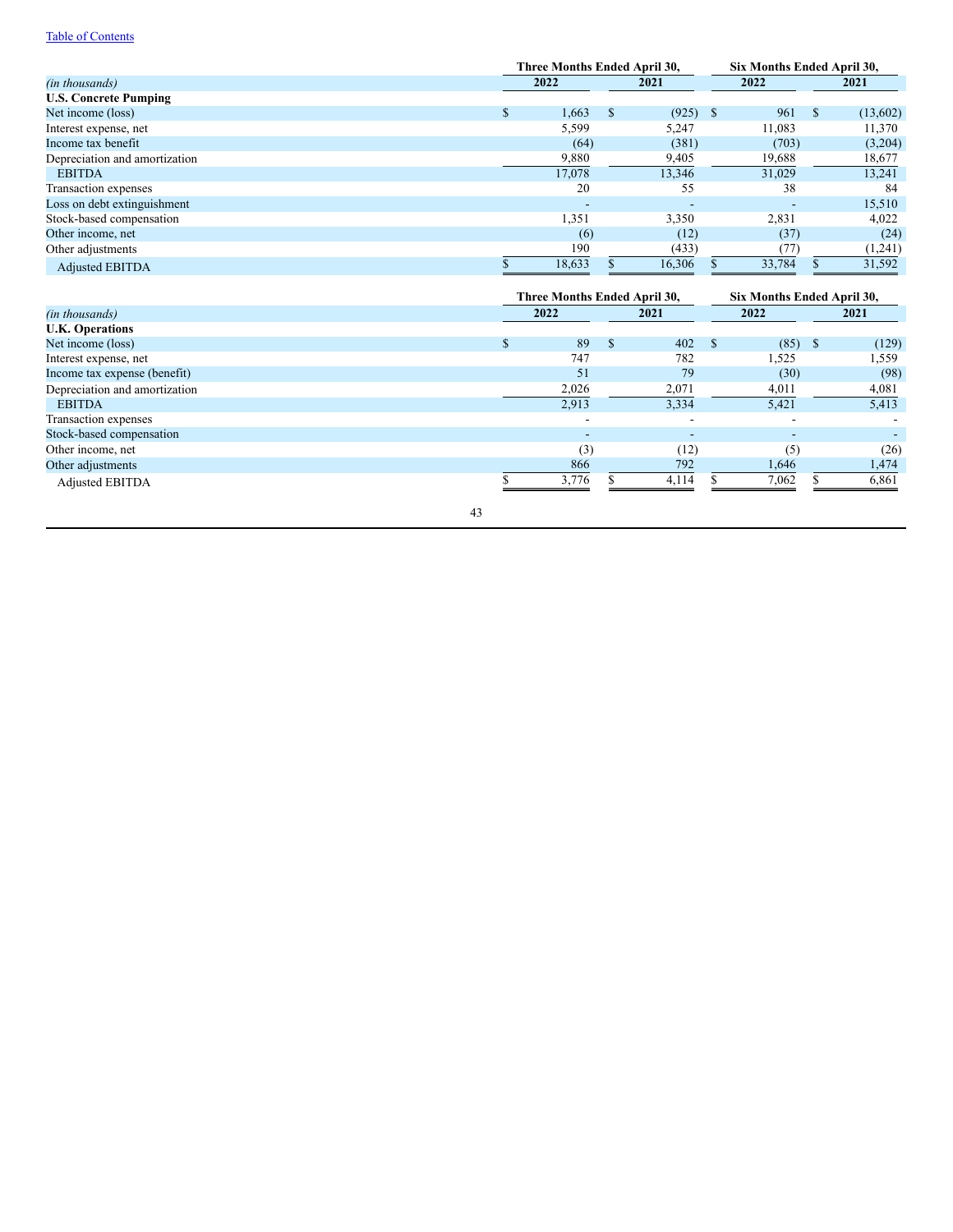### Table of [Contents](#page-1-0)

|                                                | Three Months Ended April 30, |       |          |                          | Six Months Ended April 30, |       |     |       |  |
|------------------------------------------------|------------------------------|-------|----------|--------------------------|----------------------------|-------|-----|-------|--|
| (in thousands)                                 |                              | 2022  |          | 2021                     |                            | 2022  |     | 2021  |  |
| <b>U.S. Concrete Waste Management Services</b> |                              |       |          |                          |                            |       |     |       |  |
| Net income                                     |                              | 1,446 | <b>S</b> | 833                      | - \$                       | 3,194 | - 8 | 1,450 |  |
| Interest expense, net                          |                              |       |          |                          |                            |       |     |       |  |
| Income tax expense                             |                              | 442   |          | 348                      |                            | 1,037 |     | 584   |  |
| Depreciation and amortization                  |                              | 2,117 |          | 2,323                    |                            | 4,191 |     | 4,670 |  |
| <b>EBITDA</b>                                  |                              | 4,005 |          | 3,504                    |                            | 8.422 |     | 6,704 |  |
| Transaction expenses                           |                              |       |          | -                        |                            |       |     |       |  |
| Stock-based compensation                       |                              |       |          | $\overline{\phantom{0}}$ |                            |       |     |       |  |
| Other income, net                              |                              | (4)   |          | (2)                      |                            | (10)  |     | (2)   |  |
| Other adjustments                              |                              | 640   |          | 500                      |                            | 1,140 |     | 1,000 |  |
| Adjusted EBITDA                                |                              | 4,641 |          | 4,002                    |                            | 9,552 |     | 7,702 |  |

|                                             | Three Months Ended April 30, |     |                          |  | Six Months Ended April 30, |   |           |  |
|---------------------------------------------|------------------------------|-----|--------------------------|--|----------------------------|---|-----------|--|
| <i>(in thousands)</i>                       | 2022                         |     | 2021                     |  | 2022                       |   | 2021      |  |
| Corporate                                   |                              |     |                          |  |                            |   |           |  |
| Net income (loss)                           | \$<br>2,787                  | \$. | $(11,163)$ \$            |  | 3,098                      | S | (10, 862) |  |
| Interest expense, net                       |                              |     |                          |  |                            |   |           |  |
| Income tax expense                          | 98                           |     | 124                      |  | 202                        |   | 240       |  |
| Depreciation and amortization               | 213                          |     | 208                      |  | 424                        |   | 416       |  |
| <b>EBITDA</b>                               | 3,098                        |     | (10, 831)                |  | 3,724                      |   | (10, 206) |  |
| Transaction expenses                        |                              |     | -                        |  |                            |   |           |  |
| Stock-based compensation                    | -                            |     | $\overline{\phantom{a}}$ |  | -                          |   |           |  |
| Change in fair value of warrant liabilities | (2, 474)                     |     | 11,456                   |  | (2, 474)                   |   | 11,456    |  |
| Other income, net                           |                              |     | $\overline{\phantom{a}}$ |  |                            |   |           |  |
| Other adjustments                           |                              |     |                          |  |                            |   |           |  |
| <b>Adjusted EBITDA</b>                      | 624                          |     | 625                      |  | 1,250                      |   | 1,250     |  |

### **JOBS Act**

On April 5, 2012, the JOBS Act was signed into law. The JOBS Act contains provisions that, among other things, relax certain reporting requirements for qualifying public companies. As we are an emerging growth company, we have qualified for and have previously elected to delay the adoption of new or revised accounting standards, and as a result, we may not comply with new or revised accounting standards on the relevant dates on which adoption of such standards is required for nonemerging growth companies. As a result, our financial statements may not be comparable to companies that comply with new or revised accounting pronouncements as of public company effective dates. The Company will no longer be an emerging growth company as of October 31, 2022 and will have to adopt and comply with accounting and legal standards for non-emerging growth companies as of fiscal 2022.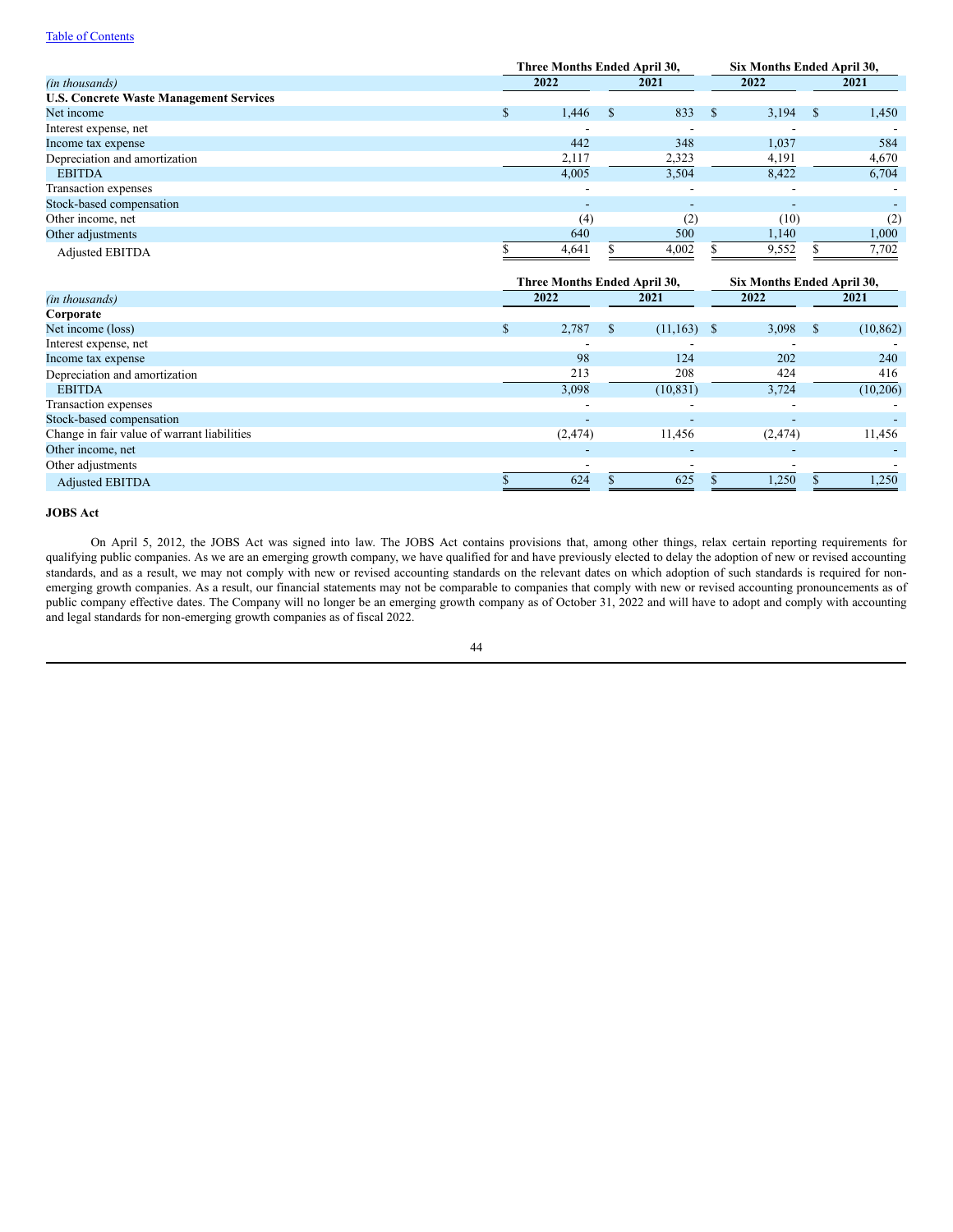# **Critical Accounting Policies and Estimates**

In presenting our financial statements in conformity with U.S. GAAP, we are required to make estimates and assumptions that affect the amounts reported therein. Several of the estimates and assumptions we are required to make relate to matters that are inherently uncertain as they pertain to future events. However, events that are outside of our control cannot be predicted and, as such, they cannot be contemplated in evaluating such estimates and assumptions. If there is a significant unfavorable change to current conditions, it could result in a material impact to our consolidated and combined results of operations, financial position and liquidity. We believe that the estimates and assumptions we used when preparing our financial statements were the most appropriate at that time. Presented below are those accounting policies that we believe require subjective and complex judgments that could potentially affect reported results. However, the majority of our business activities are in environments where we are paid a fee for a service performed, and therefore the results of the majority of our recurring operations are recorded in our financial statements using accounting policies that are not particularly subjective, nor complex.

Listed below are those estimates that we believe are critical and require the use of complex judgment in their application.

#### *Goodwill and Intangible Assets*

In accordance with ASC Topic 350, *Intangibles–Goodwill and Other* ("ASC 350"), the Company evaluates goodwill for possible impairment annually, generally as of August 31st, or more frequently if events or changes in circumstances indicate that the carrying amount of such assets may not be recoverable. The Company uses a twostep process to assess the realizability of goodwill. The first step is a qualitative assessment that analyzes current economic indicators associated with a particular reporting unit. For example, the Company analyzes changes in economic, market and industry conditions, business strategy, cost factors, and financial performance, among others, to determine if there are indicators of a significant decline in the fair value of a particular reporting unit. If the qualitative assessment indicates a stable or improved fair value, no further testing is required. If a qualitative assessment indicates it is more likely than not that the fair value of a reporting unit is less than its carrying amount, the Company will proceed to the quantitative second step where the fair value of a reporting unit is calculated based on weighted income and market-based approaches. If the fair value of a reporting unit is lower than its carrying value, an impairment to goodwill is recorded, not to exceed the carrying amount of goodwill in the reporting unit.

Fair value determinations require considerable judgment and are sensitive to changes in underlying assumptions, estimates and market factors. Estimating fair value of individual reporting units and indefinite-lived intangible assets requires us to make assumptions and estimates regarding out future plans, as well as industry and economic conditions including those relating to the duration and severity of COVID-19. These assumptions and estimates include projected revenue, royalty rate, discount rate, tax amortization benefit and other market factors outside of our control. The Company elects to perform a qualitative assessment for the other quarterly reporting periods throughout the fiscal year.

When we perform any goodwill impairment test, the estimated fair value of our reporting units are determined using an income approach that utilizes a discounted cash flow ("DCF") model and a market approach that utilizes the guideline public company method ("GPC"), both of which are weighted for each reporting unit and are discussed below in further detail. In accordance with ASC Topic 820, Fair Value Measurement ("ASC 820"), we evaluated the methods for reasonableness and reliability and assigned weightings accordingly. A mathematical weighting is not prescribed by ASC 820, rather it requires judgement. As such, each of the valuation methods were weighted by accounting for the relative merits of each method and considered, among other things, the reliability of the valuation methods and the inputs used in the methods. In addition, in order to assess the reasonableness of the fair value of our reporting units as calculated under both approaches, we also compare the Company's total fair value to its market capitalization and calculate an implied control premium (the excess sum of the reporting unit's fair value over its market capitalization). We evaluate the implied control premium by comparing it to control premiums of recent comparable market transactions, as applicable.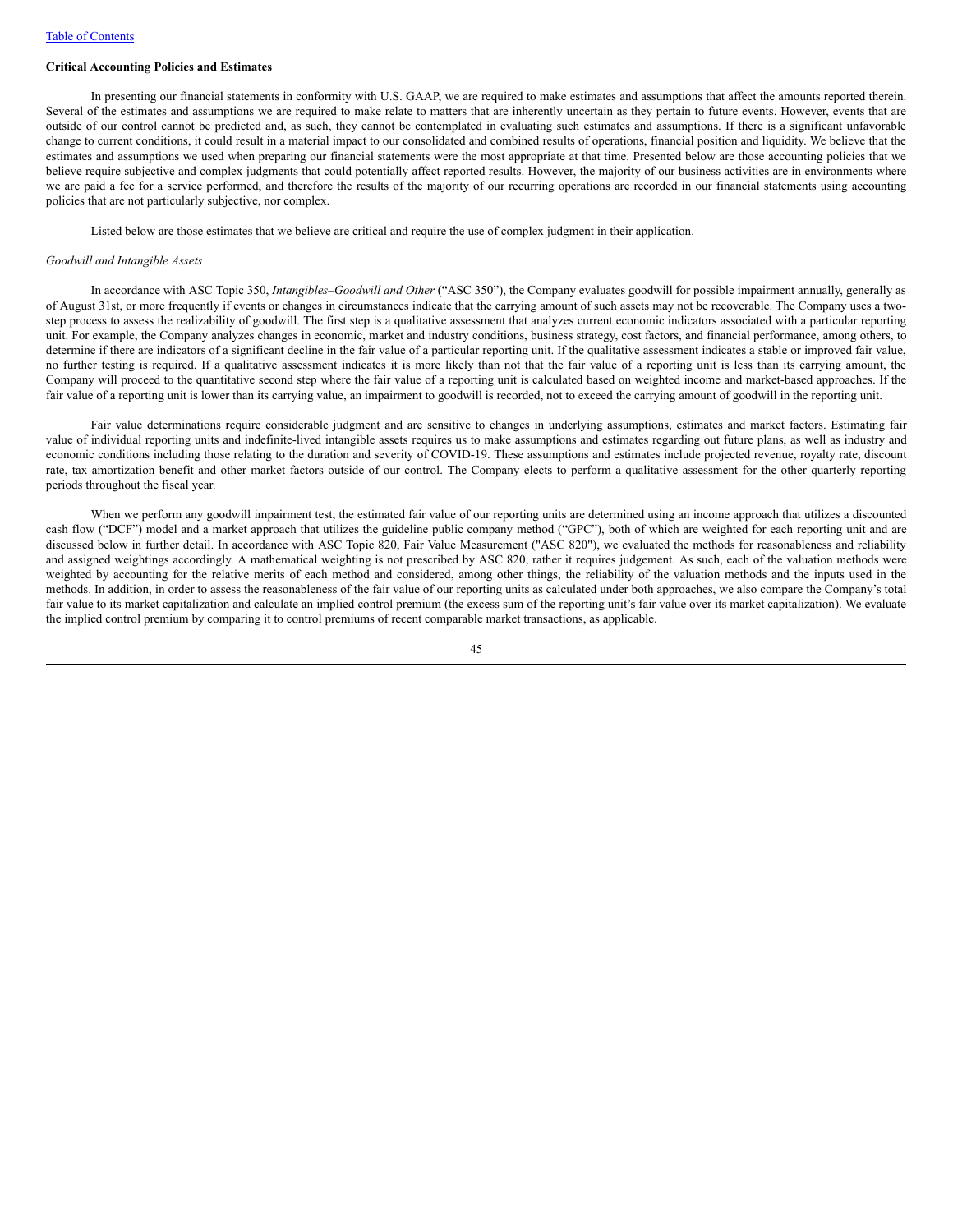Under the income approach, the DCF model is based on expected future after-tax operating cash flows of the reporting unit, discounted to a present value using a risk-adjusted discount rate. Estimates of future cash flows require management to make significant assumptions concerning (i) future operating performance, including future sales, long-term growth rates, operating margins, variations in the amount and timing of cash flows and the probability of achieving the estimated cash flows, (ii) the probability of regulatory approvals, and (iii) future economic conditions, including the extent and duration of the COVID-19 pandemic, all of which may differ from actual future cash flows. These assumptions are based on significant inputs not observable in the market and thus represent Level 3 measurements within the fair value hierarchy. The discount rate, which is intended to reflect the risks inherent in future cash flow projections, used in the DCF model, is based on estimates of the weighted average cost of capital ("WACC") of market participants relative to our reporting unit. Financial and credit market volatility can directly impact certain inputs and assumptions used to develop the WACC. Any changes in these assumptions may affect our fair value estimate and the result of an impairment test. The discount rates and other inputs and assumptions are consistent with those that a market participant would use.

The GPC method provides an estimate of value using multiples derived from the stock prices of publicly traded companies. This method requires a selection of comparable publicly traded companies on major exchanges and involves a certain degree of judgment, as no two companies are entirely alike. These companies should be engaged in the same or a similar line of business as the reporting units be evaluated. Once comparable companies are selected, the application of the GPC method includes (i) analysis of the guideline public companies' financial and operating performance, growth, intangible asset's value, size, leverage, and risk relative to the respective reporting unit, (ii) calculation of valuation multiples for the selected guideline companies, and (iii) application of the valuation multiples to each reporting unit's selected operating metrics to arrive at an indication of value. Market multiples for the selected guideline public companies are developed by dividing the business enterprise value of each guideline public company by a measure of its financial performance (e.g., earnings). The business enterprise value is calculated taking the market value of equity (share price times fully-diluted shares outstanding) plus total interest bearing debt net of cash, preferred stock and minority interest. The market value of equity is based upon the stock price of equity as of the valuation date, and the debt figures are taken from the most recently available financial statements as of the valuation date. In selecting appropriate multiples to apply to each reporting unit, we perform a comparative analysis between the reporting units and the guideline public companies. In making a selection, we consider the revenue growth, profitability and the size of the reporting unit compared to the guideline public companies, and the overall EBITDA multiples implied from the transaction price. In addition, we consider a control premium for purposes of estimating the fair value of our reporting units as we believe that a market participant buyer would be required to pay a premium for control of our business. The control premium utilized is based on control premiums observed in recent comparable market transactions.

The impairment charges were primarily due to COVID-19, which negatively impacted our market capitalization, drove an increase in the discount rate that is utilized in our DCF models, and negatively impacted near-term cash flow expectations.

### *Income Taxes*

We are subject to income taxes in the U.S., U.K. and other jurisdictions. Significant judgment is required in determining our provision for income tax, including evaluating uncertainties in the application of accounting principles and complex tax laws.

Income taxes include federal, state and foreign taxes currently payable and deferred taxes arising from temporary differences between income for financial reporting and income tax purposes. Deferred tax assets and liabilities are determined based on the differences between the financial statement balances and the tax bases of assets and liabilities using enacted tax rates in effect for the year in which the differences are expected to reverse. The effect on deferred tax assets and liabilities of a change in tax rates is recognized in income in the year that includes the enactment date. Valuation allowances are established when necessary to reduce deferred tax assets to amounts expected to be realized.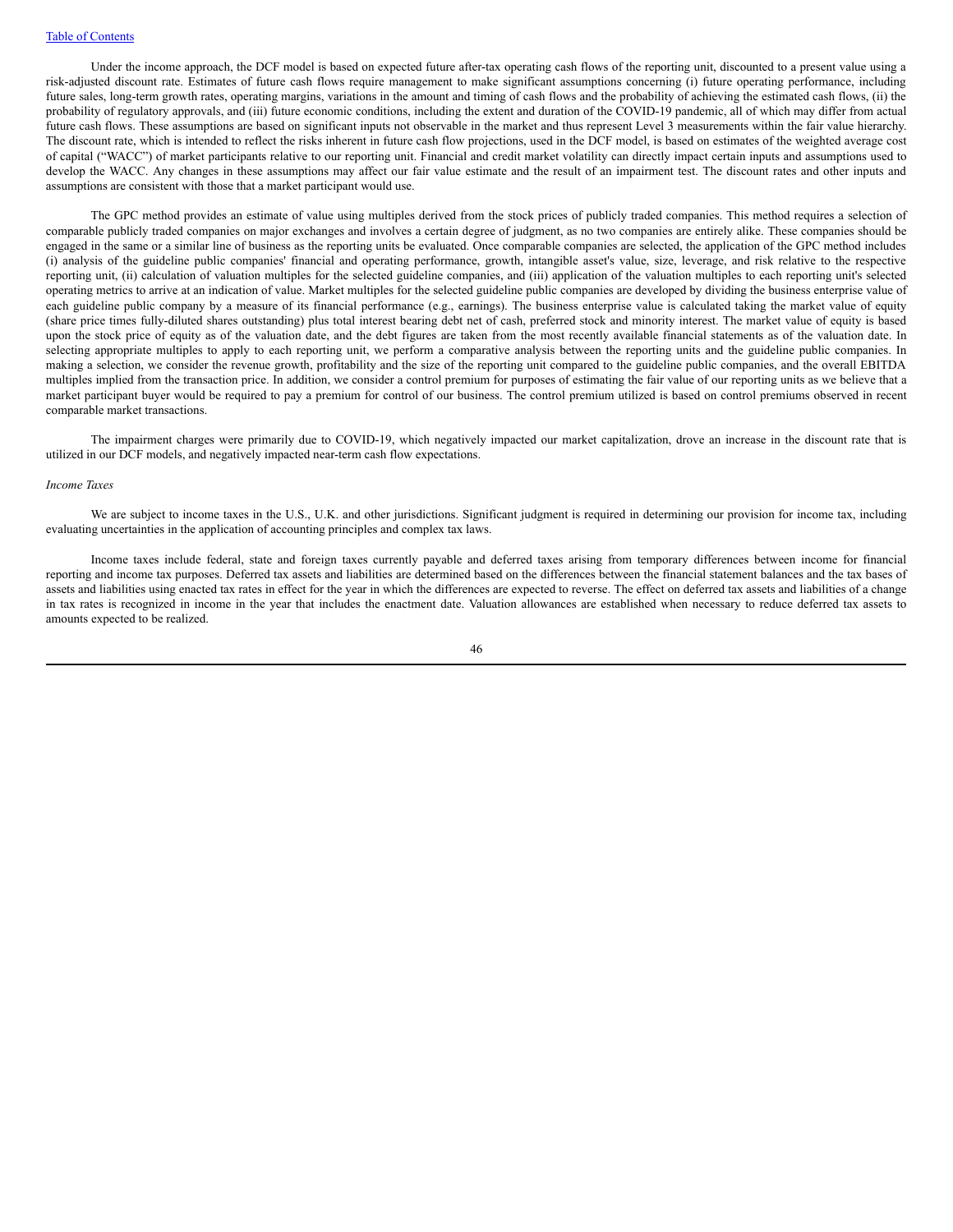### <span id="page-46-0"></span>**Item 3. Quantitative and Qualitative Disclosures About Market Risk.**

Not applicable.

## <span id="page-46-1"></span>**Item 4. Controls and Procedures.**

### **Conclusion Regarding the Effectiveness of Disclosure Controls and Procedures**

As of the end of the period covered by this Report, we conducted an evaluation, under the supervision and with the participation of management, including our Chief Executive Officer and Chief Financial Officer, of the effectiveness of the design and operation of our disclosure controls and procedures (as defined in Rules 13a-15(e) and 15d-15(e) under the Securities Exchange Act of 1934, as amended (the "Exchange Act")). Based on this evaluation, our Chief Executive Officer and Chief Financial Officer concluded that, as of April 30, 2022, the disclosure controls and procedures were effective to ensure that the information required to be disclosed by us in reports that we file or submit under the Exchange Act is recorded, processed, summarized and reported within the time periods specified in the SEC's rules and forms.

### **Changes in Internal Control Over Financial Reporting**

There was no change in our internal control over financial reporting identified in connection with the evaluation required by Rule 13a-15(d) and 15d-15(d) of the Exchange Act that occurred during the fiscal quarter ended April 30, 2022 that has materially affected, or is reasonably likely to materially affect, our internal control over financial reporting.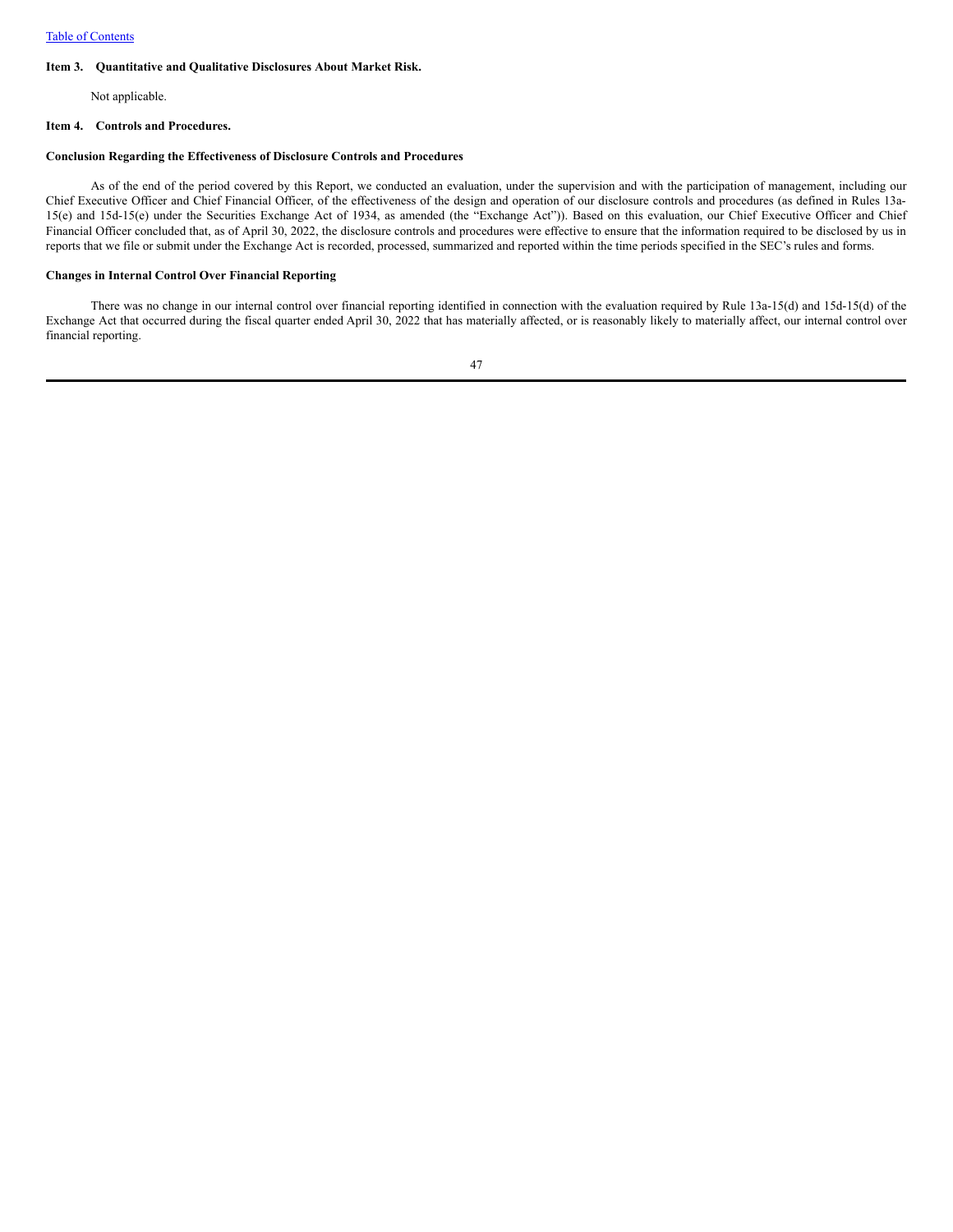# <span id="page-47-0"></span>**Item 1. Legal Proceedings.**

From time to time, we may have been and may again become involved in legal proceedings arising in the ordinary course of our business. We are not presently a party to any litigation that we believe to be material and we are not aware of any pending or threatened litigation against us that we believe could have a material adverse effect on our business, operating results, financial condition, or cash flows.

### <span id="page-47-1"></span>**Item 1A. Risk Factors.**

There have been no material changes to the Risk Factors previously disclosed in our Annual Report on Form 10-K for the year ended October 31, 2021 filed with the SEC on January 12, 2022 (the "Form 10-K"). For a detailed discussion of the other risks that affect our business, please refer to the entire section entitled "Risk Factors" in the Form 10-K.

## <span id="page-47-2"></span>**Item 2. Unregistered Sales of Equity Securities and Use of Proceeds.**

None.

### <span id="page-47-3"></span>**Item 3. Defaults Upon Senior Securities.**

None

# <span id="page-47-4"></span>**Item 4. Mine Safety Disclosures.**

Not Applicable.

### <span id="page-47-5"></span>**Item 5. Other Information.**

(a) None (b) None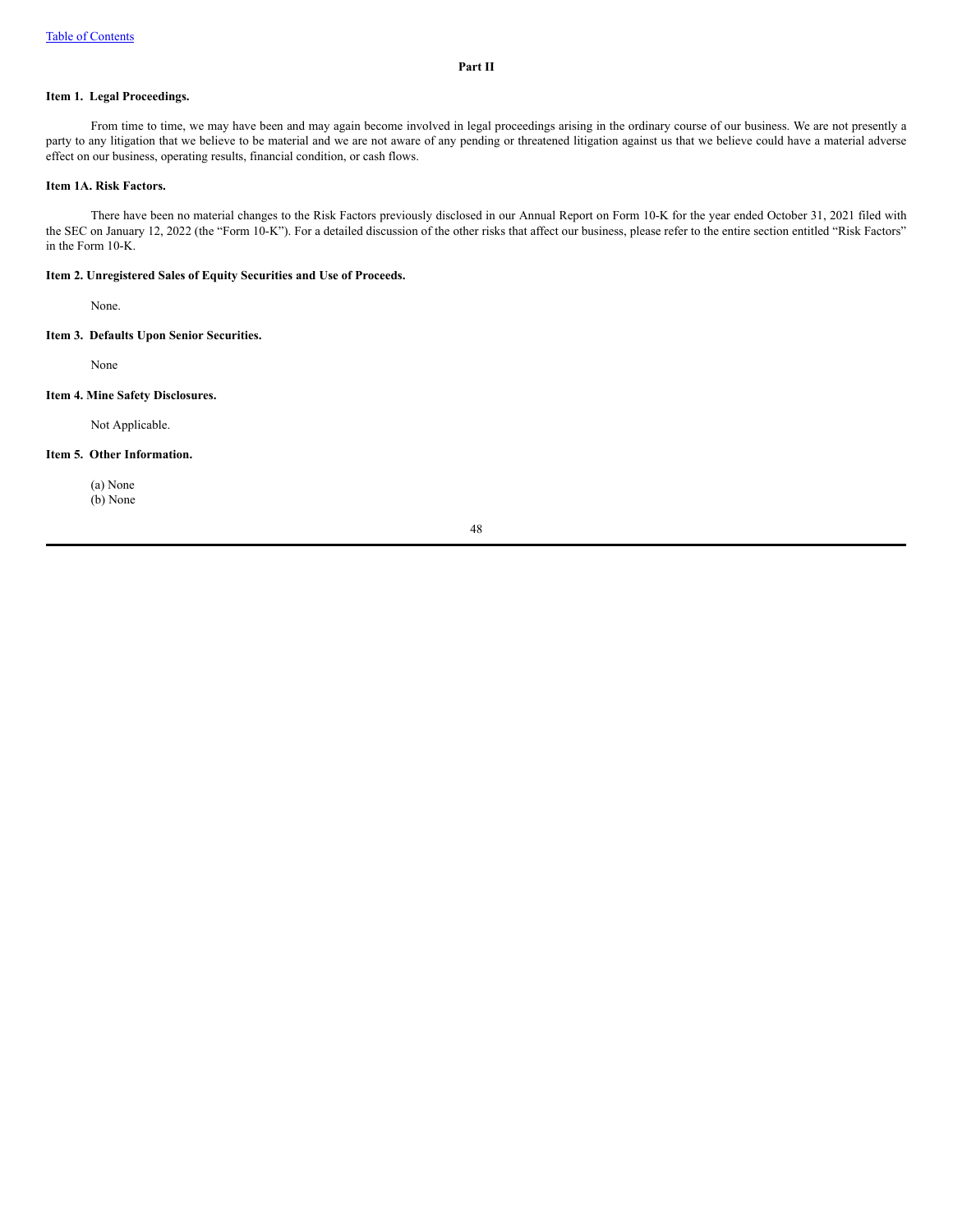# <span id="page-48-0"></span>**Item 6. Exhibits.**

The documents set forth below are filed herewith or incorporated herein by reference to the location indicated.

| <b>Exhibit No.</b> | <b>Description</b>                                                                                                                   |
|--------------------|--------------------------------------------------------------------------------------------------------------------------------------|
| 31.1               | Certification of the Chief Executive Officer required by Rule $13a-14(a)$ or Rule $15d-14(a)$ .                                      |
| 31.2               | Certification of the Chief Financial Officer required by Rule $13a-14(a)$ or Rule $15d-14(a)$ .                                      |
| 32.1               | Certification of the Chief Executive Officer required by Rule 13a-14(b) or Rule15d-14(b) and 18 U.S.C. Section 1350.                 |
| 32.2               | Certification of the Chief Financial Officer required by Rule 13a-14(b) or Rule15d-14(b) and 18 U.S.C. Section 1350.                 |
| 101.INS            | Inline XBRL Instance Document (the Instance Document does not appear in the Interactive Data File because its XBRL tags are embedded |
|                    | within the Inline XBRL document)                                                                                                     |
| 101.SCH            | Inline XBRL Taxonomy Extension Schema Document                                                                                       |
| 101.CAL            | Inline XBRL Taxonomy Extension Calculation Linkbase Document                                                                         |
| 101.DEF            | Inline XBRL Taxonomy Extension Definition Linkbase Document                                                                          |
| $101$ .LAB         | Inline XBRL Taxonomy Extension Label Linkbase Document                                                                               |
| 101.PRE            | Inline XBRL Taxonomy Extension Presentation Linkbase Document                                                                        |
| 104                | Cover Page Interactive Data File (formatted as Inline XBRL and contained in Exhibit 101)                                             |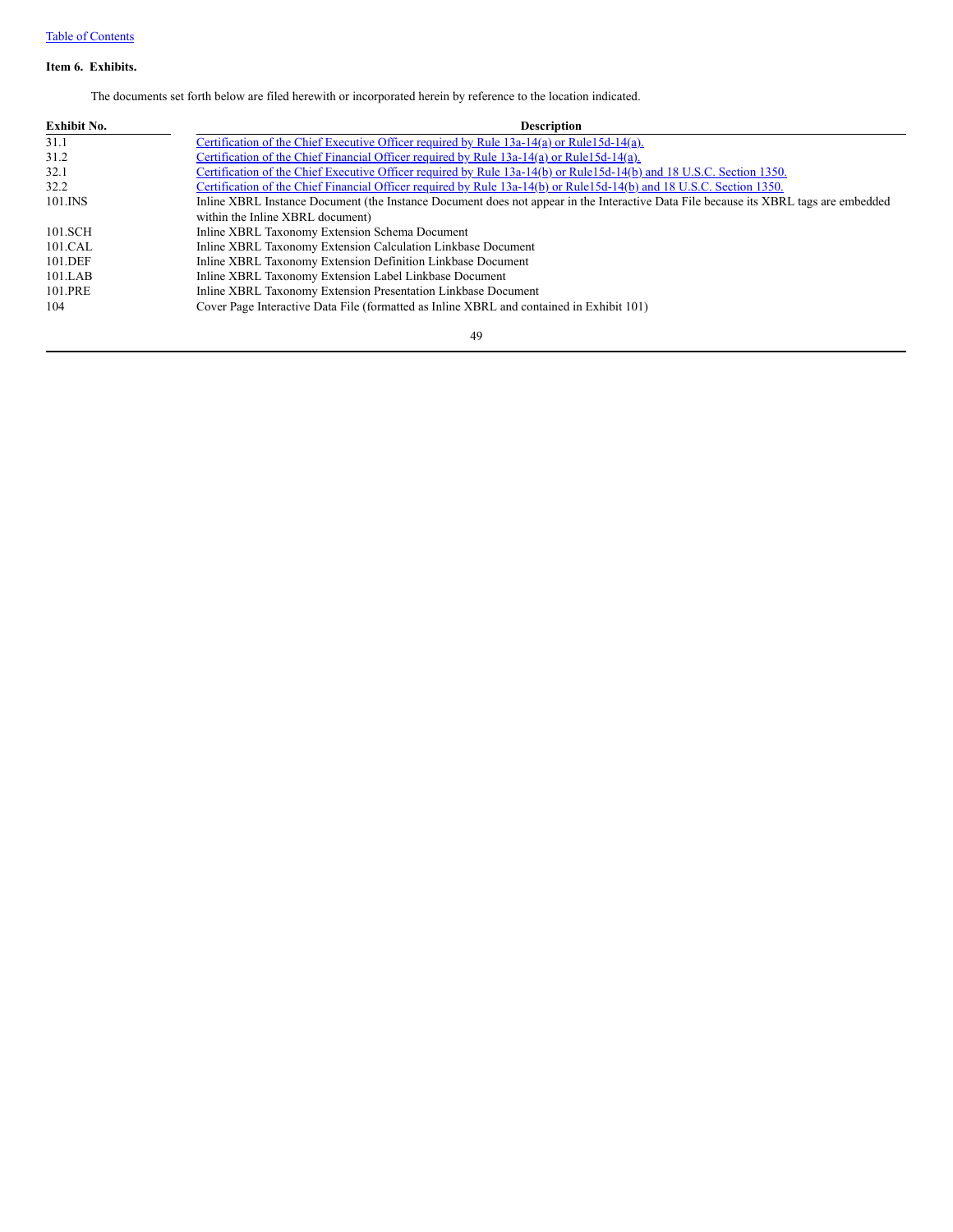### **SIGNATURES**

<span id="page-49-0"></span>Pursuant to the requirements of the Securities Exchange Act of 1934, the registrant has duly caused this report to be signed on its behalf by the undersigned hereunto duly authorized.

# **CONCRETE PUMPING HOLDINGS, INC.**

By: /s/ Iain Humphries Name: Iain Humphries Title: Chief Financial Officer and Secretary (Authorized Signatory)

Dated: June 7, 2022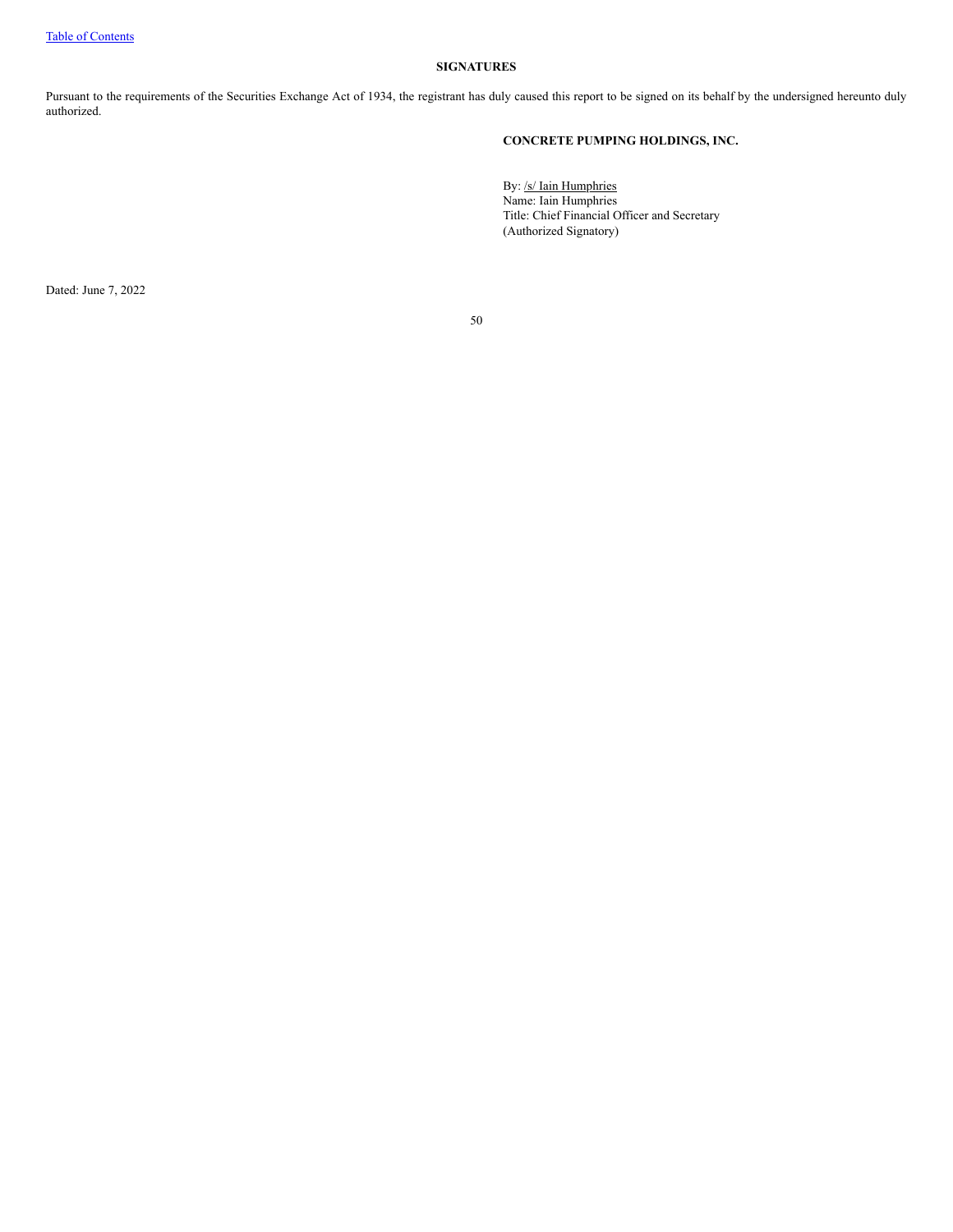### **CERTIFICATION OF CHIEF EXECUTIVE OFFICER PURSUANT TO SECTION 302 OF THE SARBANES-OXLEY ACT OF 2002**

I, Bruce Young, certify that:

- 1. I have reviewed this Quarterly Report on Form 10-Q for the quarter ended April 30, 2022 of Concrete Pumping Holdings, Inc.;
- 2. Based on my knowledge, this report does not contain any untrue statement of a material fact or omit to state a material fact necessary to make the statements made, in light of the circumstances under which such statements were made, not misleading with respect to the period covered by this report;
- 3. Based on my knowledge, the financial statements, and other financial information included in this report, fairly present in all material respects the financial condition, results of operations and cash flows of the registrant as of, and for, the periods presented in this report;
- 4. The registrant's other certifying officer(s) and I are responsible for establishing and maintaining disclosure controls and procedures (as defined in Exchange Act Rules 13a-15(e) and 15d-15(e)) and internal control over financial reporting (as defined in Exchange Act Rules 13a-15(f) and 15d-15(f)) for the registrant and have:
	- (a) Designed such disclosure controls and procedures, or caused such disclosure controls and procedures to be designed under our supervision, to ensure that material information relating to the registrant, including its consolidated subsidiaries, is made known to us by others within those entities, particularly during the period in which this report is being prepared;
	- (b) Designed such internal control over financial reporting, or caused such internal control over financial reporting to be designed under our supervision, to provide reasonable assurance regarding the reliability of financial reporting and the preparation of financial statements for external purposes in accordance with generally accepted accounting principles;
	- (c) Evaluated the effectiveness of the registrant's disclosure controls and procedures and presented in this report our conclusions about the effectiveness of the disclosure controls and procedures, as of the end of the period covered by this report based on such evaluation; and
	- (d) Disclosed in this report any change in the registrant's internal control over financial reporting that occurred during the registrant's most recent fiscal quarter (the registrant's fourth fiscal quarter in the case of an annual report) that has materially affected, or is reasonably likely to materially affect, the registrant's internal control over financial reporting; and
- 5. The registrant's other certifying officer(s) and I have disclosed, based on our most recent evaluation of internal control over financial reporting, to the registrant's auditors and the audit committee of the registrant's board of directors (or persons performing the equivalent functions):
	- (a) All significant deficiencies and material weaknesses in the design or operation of internal control over financial reporting which are reasonably likely to adversely affect the registrant's ability to record, process, summarize and report financial information; and
	- (b) Any fraud, whether or not material, that involves management or other employees who have a significant role in the registrant's internal control over financial reporting.

Date: June 7, 2022 /s/ Bruce Young

Bruce Young, Chief Executive Officer and Director (principal executive officer)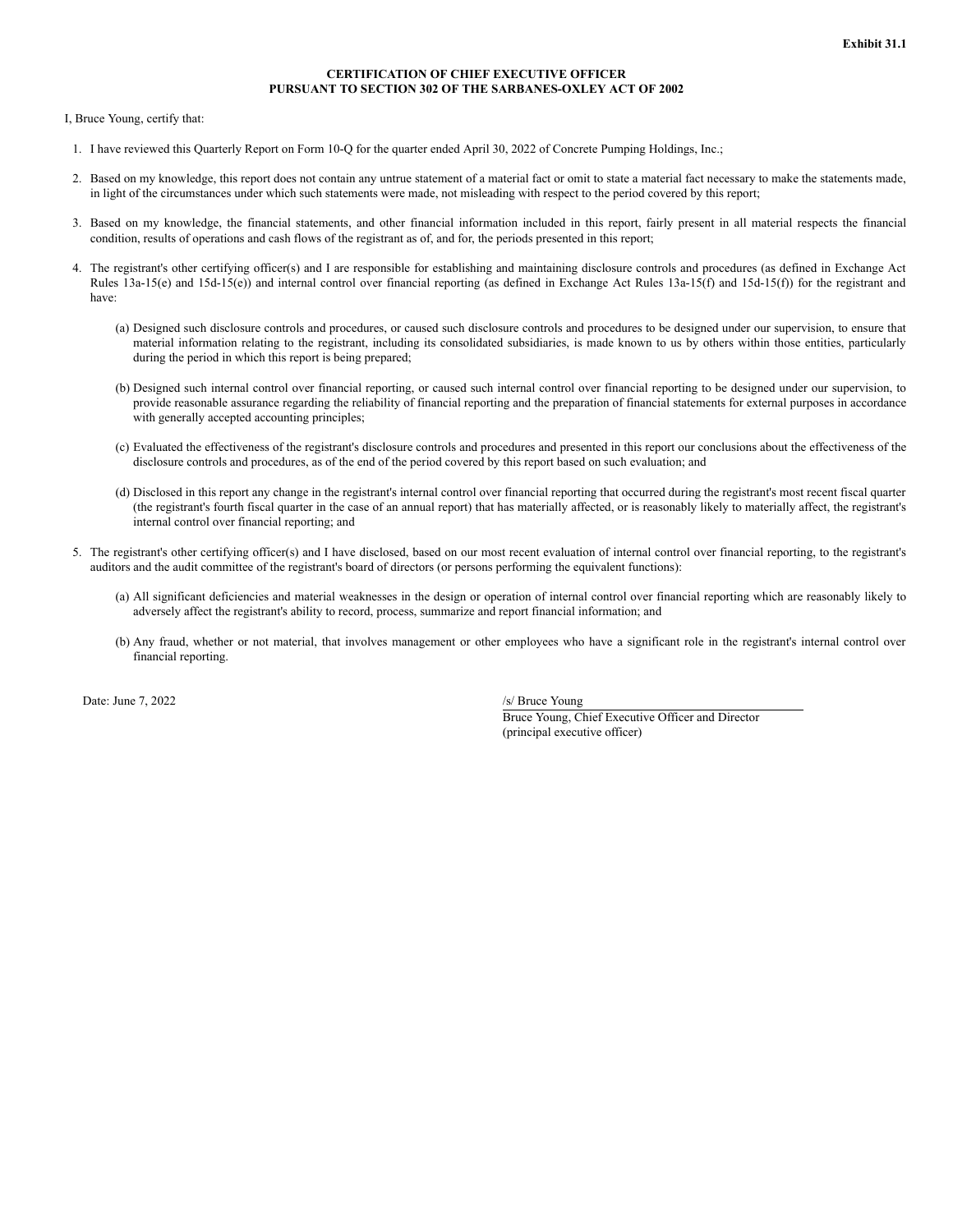### **CERTIFICATION OF CHIEF FINANCIAL OFFICER PURSUANT TO SECTION 302 OF THE SARBANES-OXLEY ACT OF 2002**

I, Iain Humphries, certify that:

- 1. I have reviewed this Quarterly Report on Form 10-Q for the quarter ended April 30, 2022 of Concrete Pumping Holdings, Inc.;
- 2. Based on my knowledge, this report does not contain any untrue statement of a material fact or omit to state a material fact necessary to make the statements made, in light of the circumstances under which such statements were made, not misleading with respect to the period covered by this report;
- 3. Based on my knowledge, the financial statements, and other financial information included in this report, fairly present in all material respects the financial condition, results of operations and cash flows of the registrant as of, and for, the periods presented in this report;
- 4. The registrant's other certifying officer(s) and I are responsible for establishing and maintaining disclosure controls and procedures (as defined in Exchange Act Rules 13a-15(e) and 15d-15(e)) and internal control over financial reporting (as defined in Exchange Act Rules 13a-15(f) and 15d-15(f)) for the registrant and have:
	- (a) Designed such disclosure controls and procedures, or caused such disclosure controls and procedures to be designed under our supervision, to ensure that material information relating to the registrant, including its consolidated subsidiaries, is made known to us by others within those entities, particularly during the period in which this report is being prepared;
	- (b) Designed such internal control over financial reporting, or caused such internal control over financial reporting to be designed under our supervision, to provide reasonable assurance regarding the reliability of financial reporting and the preparation of financial statements for external purposes in accordance with generally accepted accounting principles;
	- (c) Evaluated the effectiveness of the registrant's disclosure controls and procedures and presented in this report our conclusions about the effectiveness of the disclosure controls and procedures, as of the end of the period covered by this report based on such evaluation; and
	- (d) Disclosed in this report any change in the registrant's internal control over financial reporting that occurred during the registrant's most recent fiscal quarter (the registrant's fourth fiscal quarter in the case of an annual report) that has materially affected, or is reasonably likely to materially affect, the registrant's internal control over financial reporting; and
- 5. The registrant's other certifying officer(s) and I have disclosed, based on our most recent evaluation of internal control over financial reporting, to the registrant's auditors and the audit committee of the registrant's board of directors (or persons performing the equivalent functions):
	- (a) All significant deficiencies and material weaknesses in the design or operation of internal control over financial reporting which are reasonably likely to adversely affect the registrant's ability to record, process, summarize and report financial information; and
	- (b) Any fraud, whether or not material, that involves management or other employees who have a significant role in the registrant's internal control over financial reporting.

Date: June 7, 2022 /s/ Iain Humphries

Iain Humphries, Chief Financial Officer and Director (principal financial and accounting officer)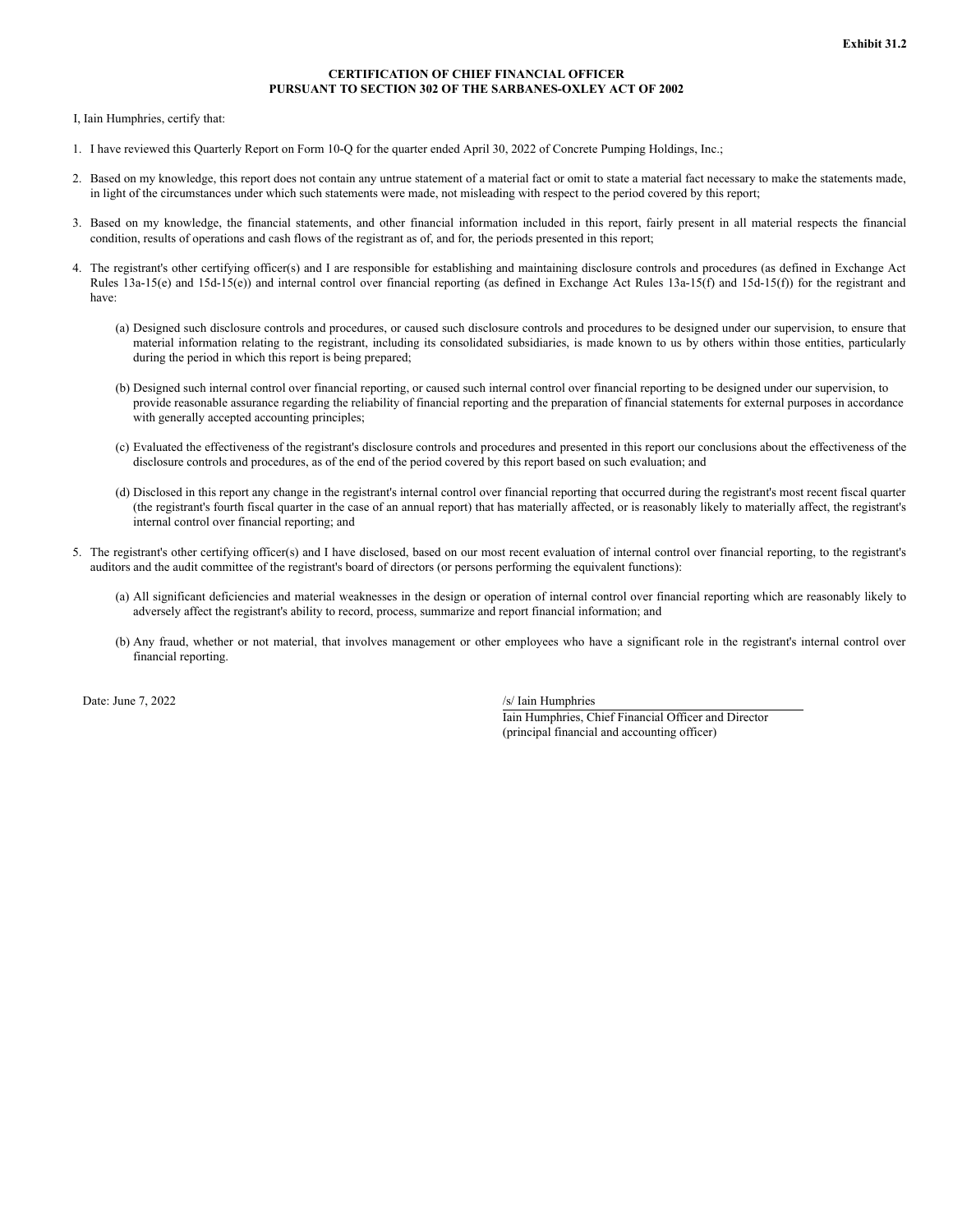### **CERTIFICATION OF CHIEF EXECUTIVE OFFICER PURSUANT TO 18 U.S.C. SECTION 1350, AS ADOPTED PURSUANT TO SECTION 906 OF THE SARBANES-OXLEY ACT OF 2002**

Pursuant to Section 906 of the Sarbanes-Oxley Act of 2002, I the undersigned Chief Executive Officer of Concrete Pumping Holdings, Inc. (the "Company") hereby certify that to my knowledge, the Quarterly Report on Form 10-Q of the Company for the quarter ended April 30, 2022 (the "Report") accompanying this certification, fully complies with the requirements of Section 13(a) or 15(d) of the Securities Exchange Act of 1934; and that the information contained in the Report fairly presents, in all material respects, the financial condition and results of operations of the Company.

Date: June 7, 2022 /s/ Bruce Young

Bruce Young, Chief Executive Officer and Director (principal executive officer)